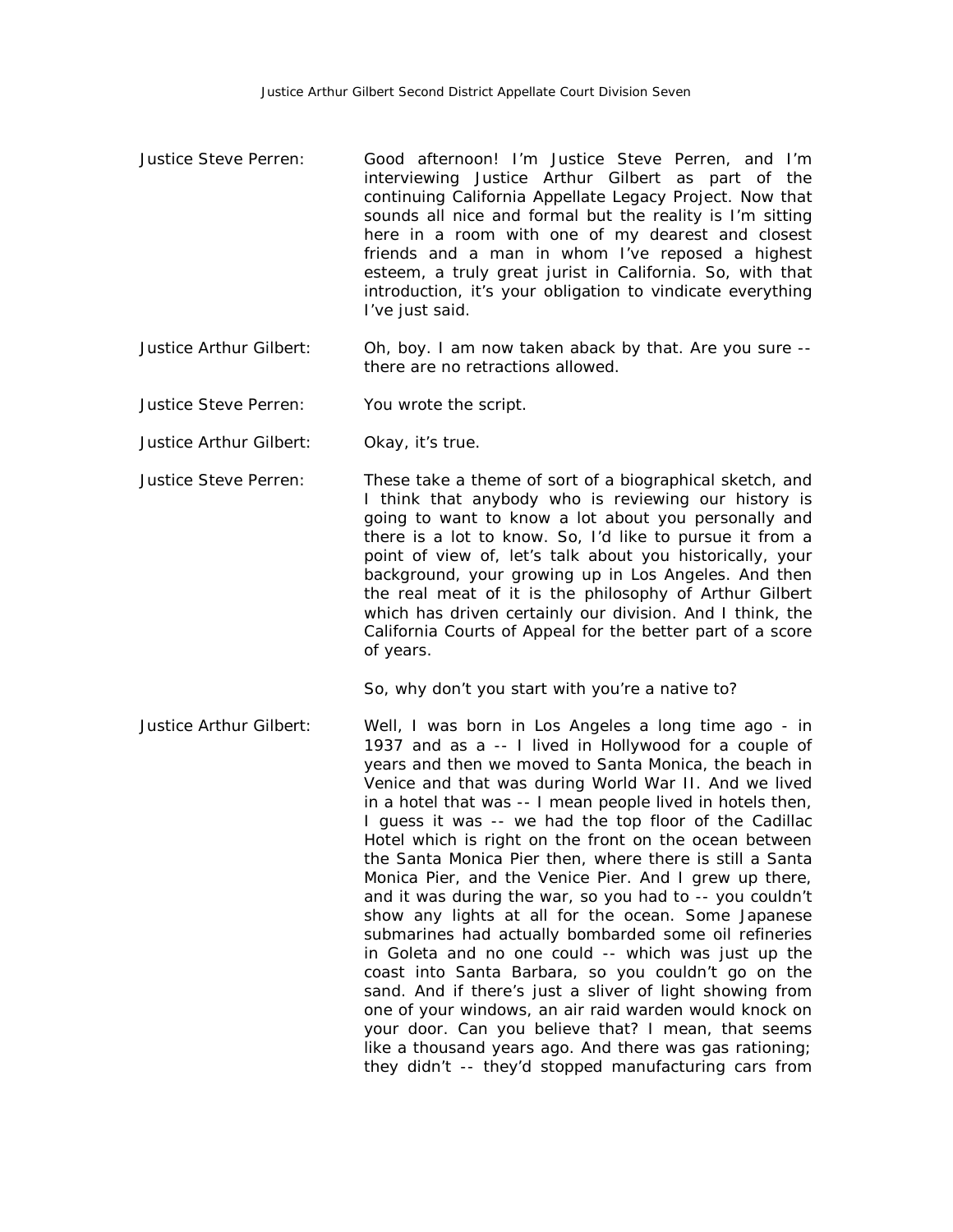about 1941 until after the war. And so it was a time -- a very unusual time. And I lived at the beach and went to school there in Venice.

- Justice Steve Perren: Now, your family didn't lead you toward what became ultimately your career. There's no law background in any of your --
- Justice Arthur Gilbert: No, not at all. What I'm doing now is about the last thing in the world I ever expected to be doing.
- Justice Steve Perren: But there was something that you do do that is part of your family history and that's your music.
- Justice Arthur Gilbert: Yeah. Everyone was a musician. My father played the piano and he was a jazz pianist, and he played the new Bix Beiderbecke and Hoagy Carmichael and even played in a band with Benny Goodman, when Benny Goodman was 17, or 16 -- 14 years old. He told me the story. And I had an uncle, I think through marriage, Morrie Sherman, who had a band in Chicago, and all the greats played in it. And my dad would sub for Jess Stacy who is the pianist with the Benny Goodman band, ultimately.

In my mother's family, they were all musicians. My grandfather who I never met, he died when -- before I was born. He was the principal flautist with the New York Symphony that became the New York Philharmonic. And everybody played the piano. My mother played not well but enough. And I had an aunt who was a concert pianist, who taught me music a little. My mother started to give me lessons and I picked up jazz and boogie-woogie from my father. So, music was part of our -- it was a staple in our house.

- Justice Steve Perren: Was there any formal training going on at that time or were you just a normal kid growing up in a big city.
- Justice Arthur Gilbert: Yeah. I was a normal kid growing up not wanting to practice but -- and no one forced me to practice. My parents weren't -- they wouldn't push you, they sort of felt that I should, you know, develop in my own way but they encouraged me to do things, but there wasn't this feeling like, "You've got to practice every single day. You've got to do this; you've got to do that." So, it was a pleasant childhood. I had really good parents who I really felt I was cherished and loved.

(00:05:00)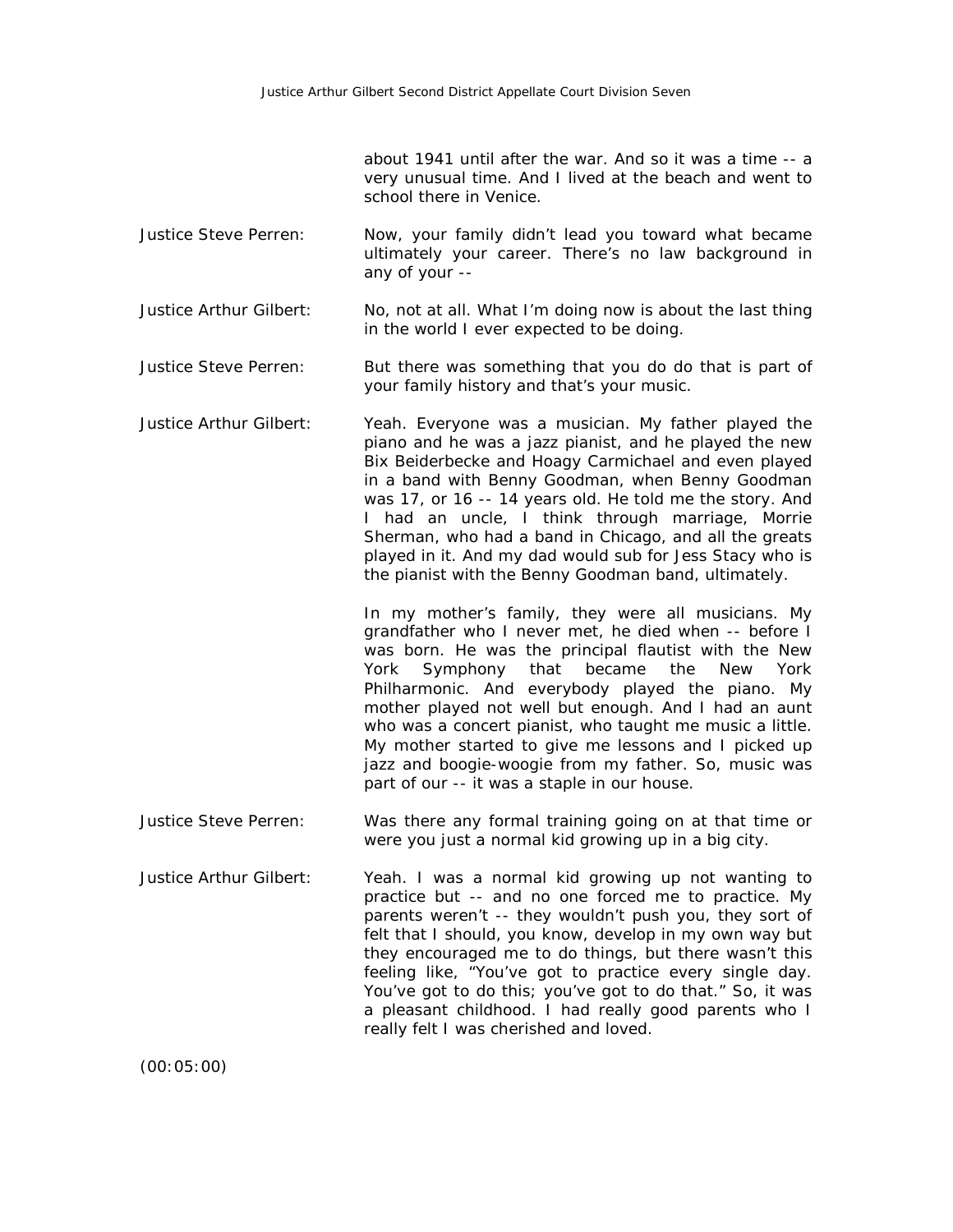- Justice Steve Perren: Okay so from -- viewing things from today, we see a highly sophisticated accomplished jurist. But what was the Art Gilbert like back in the '40s. What was a day in the life so to speak of the education, the things that in retrospect may lead you to where we now are?
- Justice Arthur Gilbert: Well, nothing actually. It's true. It's the last thing in the world I ever expected to do. Education was an important of my background. Though my parents, my father had gone to college at Northwestern for a couple of years and then dropped out because he was playing the piano and then he came to California and met my mother and so on. And so I think they wanted me to go to college and have some kind of profession. And I wanted to have a profession. Even at a young age, I knew I would. My friends in high school, we all thought about going to college; what college are you going to go to. But there wasn't the kind of pressure there is to go to colleges there -- that seems to be today at least. It was a different laidback culture.
- Justice Steve Perren: Was there any doubt that you were going to pursue college and a professional career of some sort?
- Justice Arthur Gilbert: Well, the idea was it will be really good if you had a profession that is law or medicine. I wasn't good in science or physics, so medicine was out. And I went to Le Conte Junior High School which was a really tough - well we moved to Hollywood from Santa Monica, and I went to Le Conte Junior High School. And it was kind of a tough school, but I had a lot of fun there. I was - there were a lot of tough kids but I guess I was the shortest kid in the class and I didn't want to be picked on, so I was friendly with all of the tough the kids. So they all looked out for me.

And I used to make a joke. We had tear gas drills with - once a week. The guys were so tough, but they were really nice to me. You know, so it really worked out and I played the piano and I played at -- I remember playing at an assembly once. I played Deep Purple and no one knew I played the piano and suddenly I became kind of a star because I was playing the piano. So I said, "Hey, this isn't bad. Maybe I should practice more and get good at it."

And so from there, I went to Hollywood High School. And in Hollywood High School, I have some friends who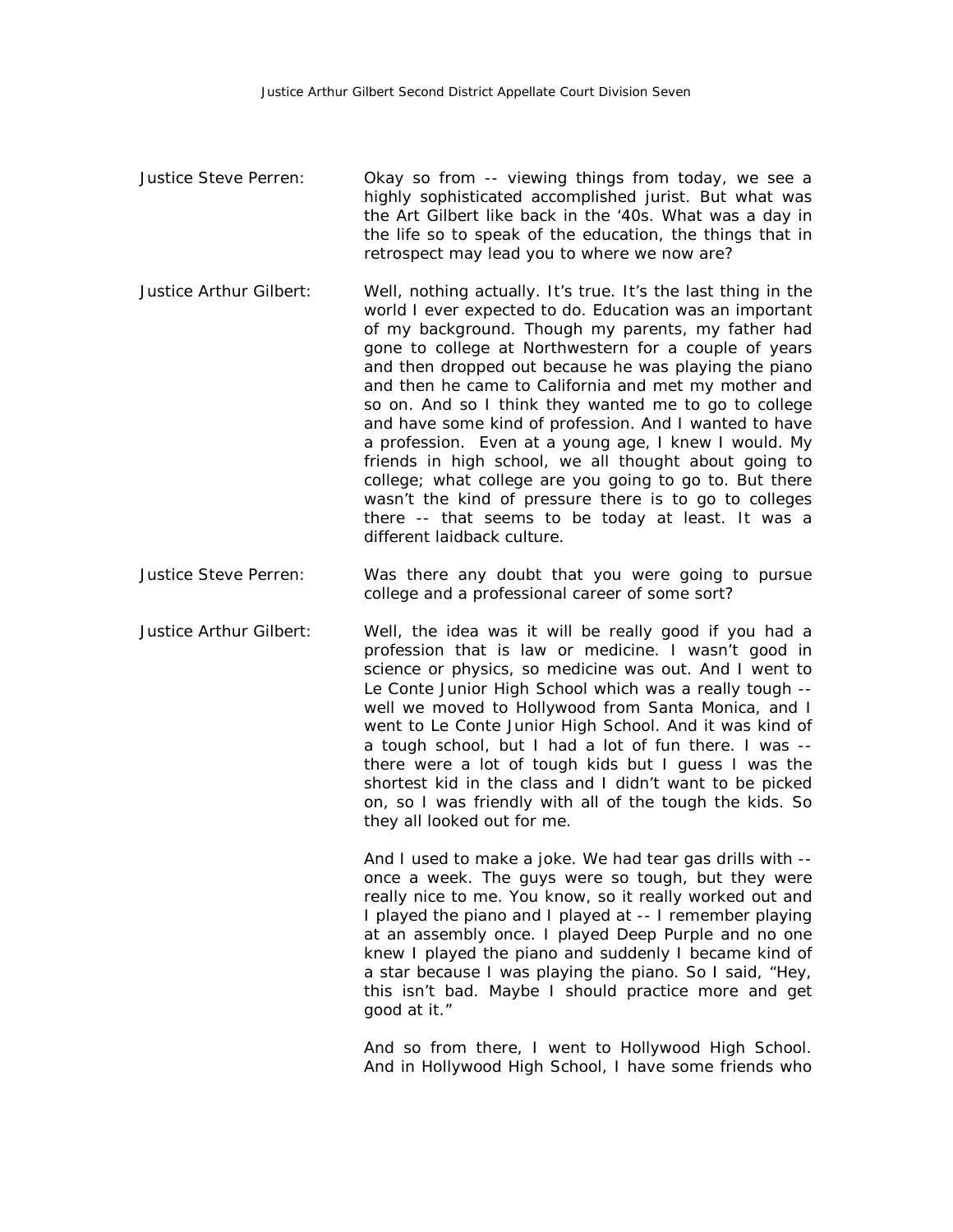are still friends of mine. We still know each other, and even from Grammar School, I have some friends. But anyway, at Hollywood High School, I played the piano a little bit and I met -- there was a singing group that was very -- became very popular, the Four Preps and they wrote a song. In fact you reminded me of the title, I thought it was called Santa Catalina but you said it's --

Justice Steve Perren: "26 Miles".

Justice Arthur Gilbert: "26 Miles across the sea, Santa Catalina is the island for me." And they sang at the Hollywood Bowl believe it or not and I was their rehearsal pianist. I worked with them a little bit. And Lincoln Mayorja, who's a very fine concert pianist, was their pianist, and we were good friends in high school. And so then I went to UCLA.

Justice Steve Perren: Well before you went to UCLA --

Justice Arthur Gilbert: Yeah, yeah.

Justice Steve Perren: Hollywood High School on those days was kind of a fertile environment for actors and performers.

Justice Arthur Gilbert: Yah, it was. Yeah.

Justice Steve Perren: How, if at all, did that affect you?

Justice Arthur Gilbert: Well, Ozzie and Harriet was a very big show about -- it was in the '50s, it was a typical '50s family. The two sons, Ricky and David were both at Hollywood High, and I knew David well. And I didn't even realize he was a David on television. And then the Four Preps were on the television show and I rehearsed with them at the studios when they were going to do the show. And so I was in that milieu and I thought, "Gee, wouldn't it be fun to be in show business." But nothing really was happening. I wasn't really aggressively pushing a career in that area. And I wasn't studying music. I mean I studied at home a little bit and I did take some lessons actually, now that I think of it, with Sam Sachs.

> And Sam Sachs was one of the great jazz gurus. And he had a lot of great pianists who studied with him. So my parents said, "Okay, we'll give you some lessons with Sam, but remember you're not going to be a musician." So I took some lessons with Sam, and he was impressed. And he said, "You're going to be famous. You're going to be one of the great jazz players." So I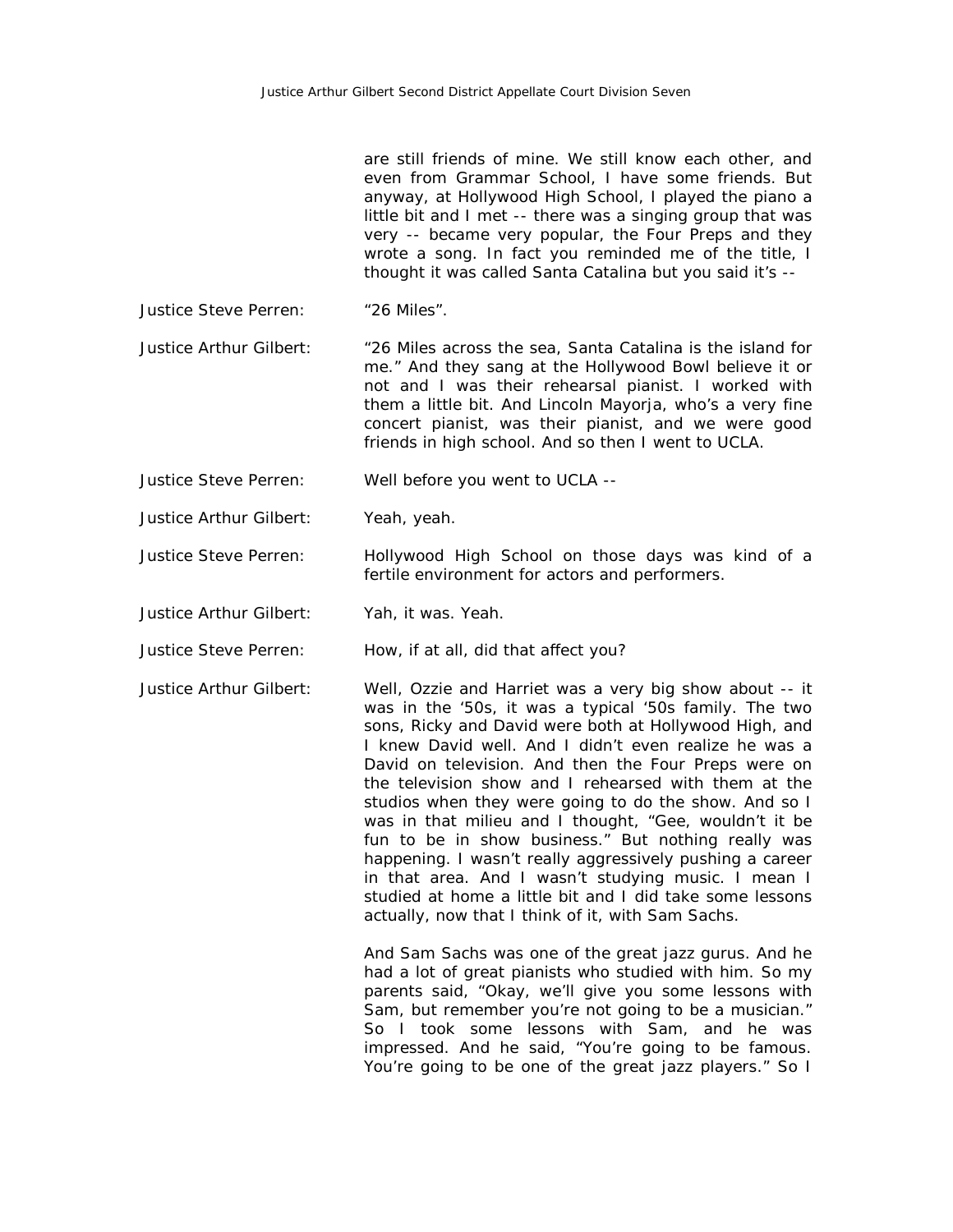thought, "Wow!" And I have these dreams in my mind. And then when I went to UCLA, I was -- I was a nervous kid. I was always unsure of myself even though I put on a good front like I was, you know, I perform and I was funny in class and that kind of stuff. But I was unsure of myself and I wanted to do well in school. So I was afraid about taking lessons and going to school, so I stopped taking lessons, and Sam was very, very disappointed.

(00:09:59)

Justice Steve Perren: Well, there's another aspect.

Justice Arthur Gilbert: Yeah.

Justice Steve Perren: Well there is another aspect -- we're going to get to that as we move on into high school or out of high school into college. But your studies took you in the literary field, in writing and in literature. What's the progression there? You got music and then writing and literature.

Justice Arthur Gilbert: Yeah. As a matter of fact, now you're bringing up things I forgot about. You've done your research well. That's why you're such a good justice.

> So, there was a magazine called the Junior Journal. I forgot all about this. And Andrea Orton who became a US -- she became the US attorney, was sort of a girlfriend of mine in high school, and she was involved with this newspaper, and I wrote articles for it, and I wrote jazz articles, and I was interviewing jazz musicians and I remember interviewing Shorty Rogers.

> Shorty Rogers and His Giants were a very big jazz group in the 1950s. He was one of the exponents of what was called West Coast Jazz and so -- and I remember interviewing him and sounding very, you know, formal as a kid and I said, "Tell me Shorty," I remember the question like this, I said, "Hey, tell me Shorty, do you find the dichotomy between classical modern music and jazz bridgeable or can you find a common ground?" Something like that. And I remember he's just looking at me like this, just straight, and then he says, "Hey man, you've got a match?" It was hysterical. And he had to this -- and he was playing the flugelhorn. And I remember, I described the flugelhorn as a trumpet with a thyroid condition. And he thought that was hysterical, and he loved the article.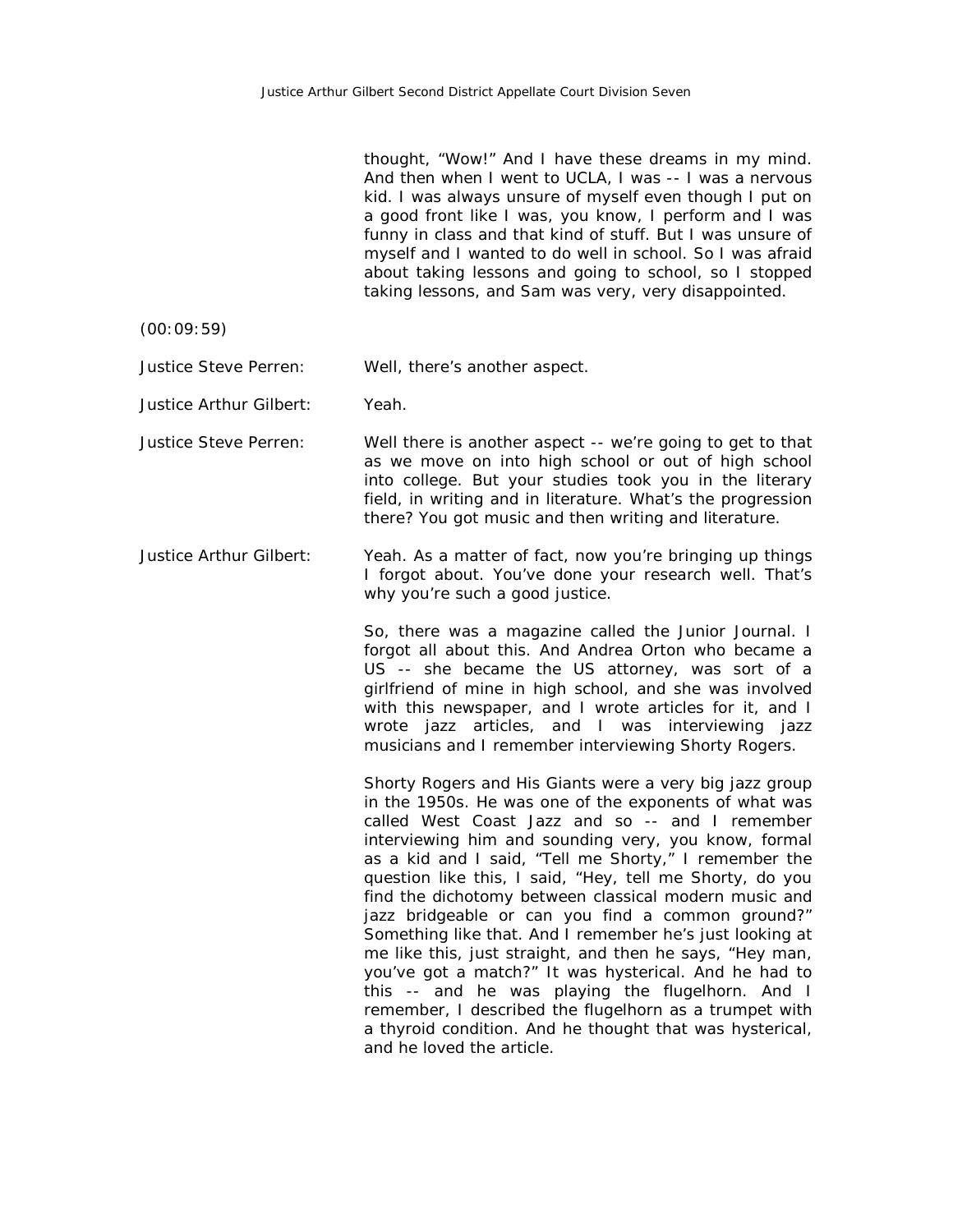And so I liked coining phrases. So I did, I was writing short stories and I got published now and then. So I was -- I was good in English and so -- and I wrote a lot of articles for the paper. And Andrea Orton found an article that I had written in high school that she had saved all these years. Now, we're back -- we're in the 2000. This is like about 2012. She actually gave it to an editor of the Ventura legal journal. They did call and ask for permission to print it, and they did. It was called -- it was about telephones and how telephones take up our lives. And I wrote it as a freshman in high school and it was a kind of funny --

- Justice Steve Perren: It appears things are staying the same. It's just a different telephone.
- Justice Arthur Gilbert: Right, yeah.

Justice Steve Perren: So, you leave Hollywood High School.

Justice Arthur Gilbert: Yeah.

Justice Steve Perren: And as you look back, you say, "The benchmarks at Hollywood High School for me were publication, art, music."

Justice Arthur Gilbert: Yeah. I'd say all that. I mean, we played at Sports Nights. And I did run -- you're supposed to try everything, right? So I ran track, and I remember I was in a meet and I ran the 660 and came in last, so I knew that sports probably wasn't the ticket for me.

Justice Steve Perren: So, UCLA is just around the corner from you.

Justice Arthur Gilbert: Yeah. So I went to UCLA and I was in English major. And I had a philosophy then that I was forming, and I still have it today. And my philosophy was that if you're going to go into the professions, you don't immediately go to a professional school, you go and get a strong liberal arts education. And that's what I wanted to do, and my parents were very supportive of that. And so I took English Literature, Shakespeare. The romantic poets, really got into American Lit and I studied with some pretty good people. And philosophy, I had Hans Mayerhofer, existential philosophy and he was a genius and just to be exposed to him was just an experience that I still live with. And history courses, and I said, "That's what you need and then you go to professional school."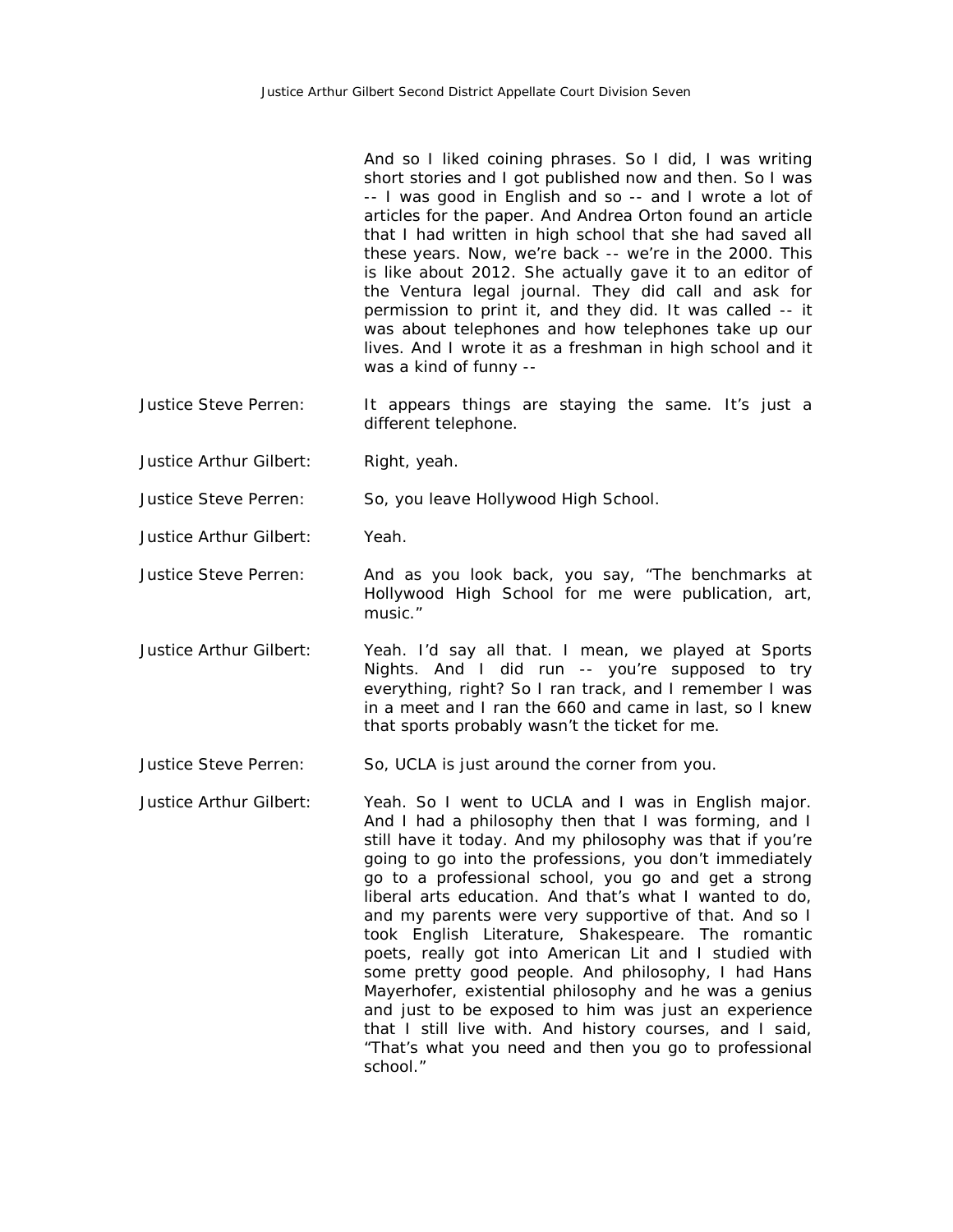And one of the things that bothers me today, and now we're talking, we're in 2014, is how uneducated some very, very smart kids are young people, but they don't know anything about history, they don't know about the -- about the world, about Western civilization, about art. What they -- they're very smart, they take accounting courses, they take business courses but -- Cornell University, for example, they teach hotel management. I mean, that's the curriculum. Now, I realize it's very complicated that you have to know about economics and all kinds of -- it's more than "your room will be ready at 3:00." But I think, whatever you do, you're going to be much better at it if you have familiarity with the Russian authors, English literature, American literature. And I'm not trying to sound stoody or highfalutin but I think you're a more complete person that way. And I think you become better as a judge, as a lawyer, as a doctor no matter what you do. (00:15:07) Justice Steve Perren: Well, I am reminded on however many occasions I cannot count that you will find something of use in the court or in your opinions in Huckleberry Finn that I know sits with you very strongly. Justice Arthur Gilbert: Yeah. It's one of the greatest novels. I think, it's one the great novels ever written. And I recall that one of the publications asked me, they said, "What's your favorite novel and why?" And I wrote a little essay about Huckleberry Finn and it's really quite a profound -- it's quite a profound book and it occurred to me -- and I mean, a number of people had written about it. I think Ernest Hemingway said it was the greatest American novel ever written. But the thing that's so interesting about it is Huck is helping Jim escape. Jim is a slave, and Jim has been in prisoned, if you will. And the journey on the raft, which is a journey through life is really a journey about Huck freeing Jim -- about Jim freeing Huck from the prison of his own prejudices and his own narrow view of the world. It's just the opposite. It's a fascinating book and it really is a good metaphor for life and how you can learn things. It's really a profound -- I think Mark Twain was -- I didn't realize what a profound thinker he was and what a great writer he was.

Justice Steve Perren: Now, you've come out of high school.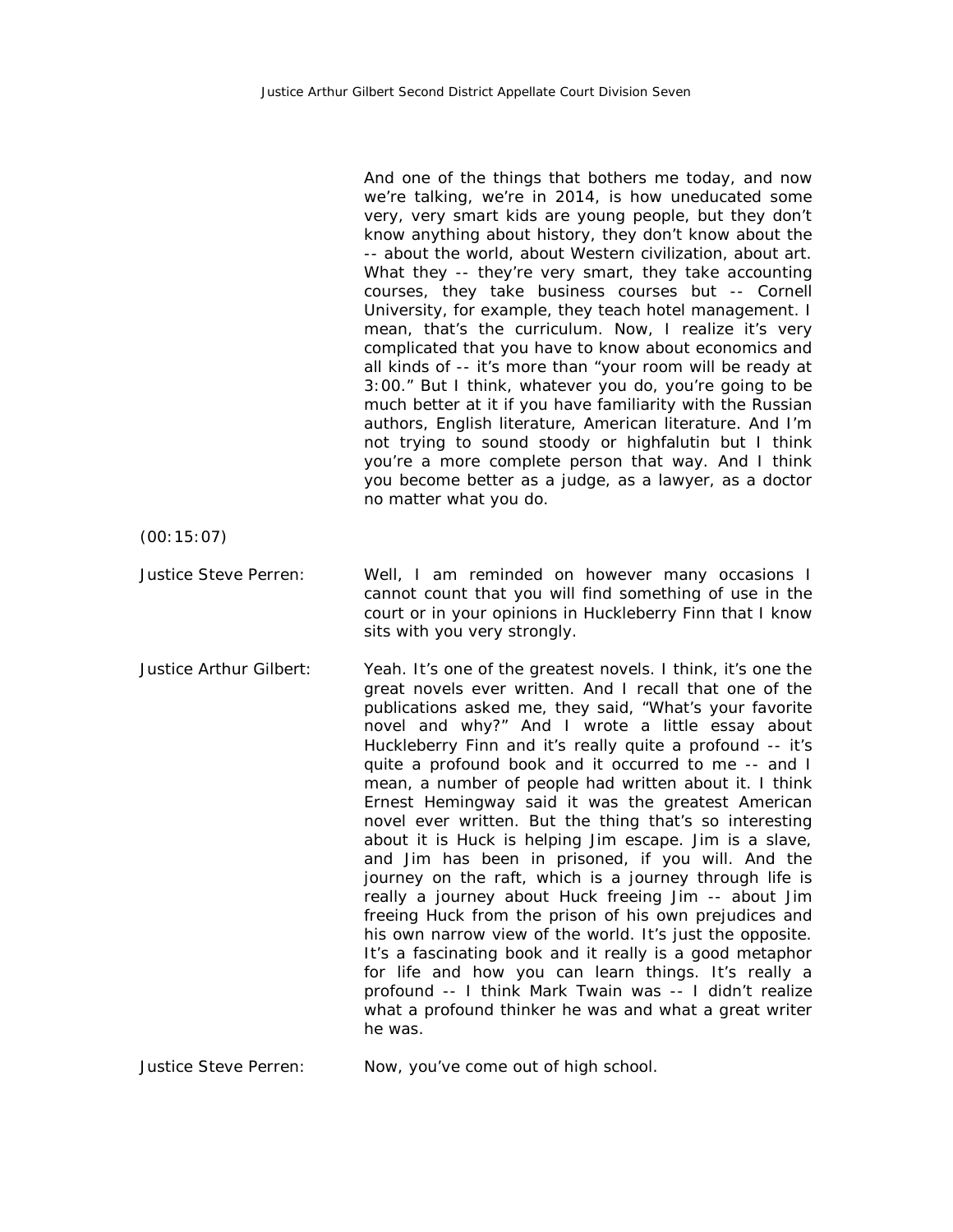| Justice Arthur Gilbert: | Yeah.                                                                                                                                                                                                                                                                                                                                                                                                                                                                                                                                                                                                                                                                                                                                                                                                                                                                                                                                                                                       |
|-------------------------|---------------------------------------------------------------------------------------------------------------------------------------------------------------------------------------------------------------------------------------------------------------------------------------------------------------------------------------------------------------------------------------------------------------------------------------------------------------------------------------------------------------------------------------------------------------------------------------------------------------------------------------------------------------------------------------------------------------------------------------------------------------------------------------------------------------------------------------------------------------------------------------------------------------------------------------------------------------------------------------------|
| Justice Steve Perren:   | And you've just told us as we're talking that you have to<br>have a broad-based education in the liberal arts in order<br>to get into a profession and yet the profession you end<br>up in isn't even on the horizon. Is that correct?                                                                                                                                                                                                                                                                                                                                                                                                                                                                                                                                                                                                                                                                                                                                                      |
| Justice Arthur Gilbert: | Yeah, it's not.                                                                                                                                                                                                                                                                                                                                                                                                                                                                                                                                                                                                                                                                                                                                                                                                                                                                                                                                                                             |
| Justice Steve Perren:   | So what profession do you have in mind that you're<br>preparing yourself for?                                                                                                                                                                                                                                                                                                                                                                                                                                                                                                                                                                                                                                                                                                                                                                                                                                                                                                               |
| Justice Arthur Gilbert: | Well, I'll tell you one thing. So I'm thinking about what<br>to do and I figured, "Well, I'll go to law school." Law<br>school, I've got to be really frank here, law school is<br>only three years, right? It's not like medical school<br>where you go forever. It would give me some tools to<br>operate in society. I could -- it could open doors to other<br>things. I thought of that. And another reason I went in -<br>in all candor - is it got me out of the Vietnam war. I was<br>absolutely opposed to the war, a number of people<br>were. I said, "I can't -- I would defend my country. I<br>would do whatever I could." But that war was just<br>absolutely an outrage. And I said, "Well, instead of<br>leaving the country or protest," I went to law school.<br>Now I probably would have gone to law school anyway.<br>And so I applied to the University of California, Berkeley,<br>it was called Boalt Hall then, now, it's got a new name.<br>What's the new name? |
| Justice Steve Perren:   | It's the Law School of the University of California<br>Berkeley.                                                                                                                                                                                                                                                                                                                                                                                                                                                                                                                                                                                                                                                                                                                                                                                                                                                                                                                            |
| Justice Arthur Gilbert: | Yeah, and it would -- it had a great reputation. And I<br>was thinking of going to Harvard, maybe I could get into<br>Harvard and I applied to Harvard and to Berkeley and I<br>was accepted to Berkeley quite away, almost<br>immediately. And I said, "Hey, I've been accepted." Just<br>go to Berkeley. You'll be in California. You have friends<br>here. It's freezing back East and I didn't even process<br>the rest of the application for Harvard and I figured I'd<br>go up to Berkeley.                                                                                                                                                                                                                                                                                                                                                                                                                                                                                          |
| Justice Steve Perren:   | I am going through the background information that I've<br>ferreted out and that you've told me about. I'd like to<br>take it back to the undergraduate days at UCLA.                                                                                                                                                                                                                                                                                                                                                                                                                                                                                                                                                                                                                                                                                                                                                                                                                       |
|                         |                                                                                                                                                                                                                                                                                                                                                                                                                                                                                                                                                                                                                                                                                                                                                                                                                                                                                                                                                                                             |

Justice Arthur Gilbert: Yeah, sure.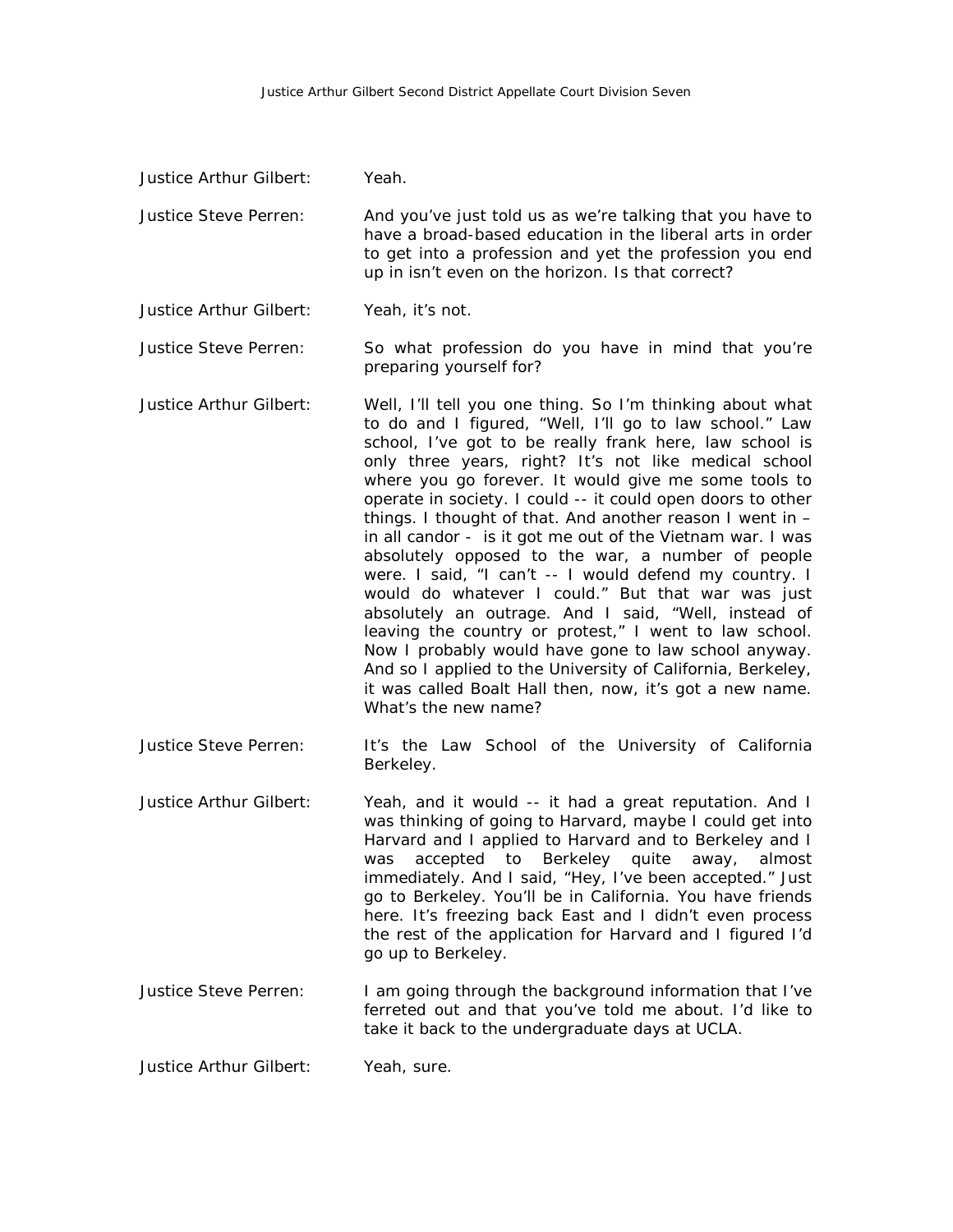| Justice Steve Perren:   | You and I were in competing fraternities at different<br>times.                                                                                                                                                                                                                                                                                                                                                                                                                                                                                                                                                                                                           |
|-------------------------|---------------------------------------------------------------------------------------------------------------------------------------------------------------------------------------------------------------------------------------------------------------------------------------------------------------------------------------------------------------------------------------------------------------------------------------------------------------------------------------------------------------------------------------------------------------------------------------------------------------------------------------------------------------------------|
| Justice Arthur Gilbert: | Yes.                                                                                                                                                                                                                                                                                                                                                                                                                                                                                                                                                                                                                                                                      |
| Justice Steve Perren:   | But you were at UCLA from '57 to '60, if I recall correctly<br>or they're about --?                                                                                                                                                                                                                                                                                                                                                                                                                                                                                                                                                                                       |
| Justice Arthur Gilbert: | It's '56 to '60.                                                                                                                                                                                                                                                                                                                                                                                                                                                                                                                                                                                                                                                          |
| Justice Steve Perren:   | Okay.                                                                                                                                                                                                                                                                                                                                                                                                                                                                                                                                                                                                                                                                     |
| Justice Arthur Gilbert: | Winter of '56.                                                                                                                                                                                                                                                                                                                                                                                                                                                                                                                                                                                                                                                            |
| Justice Steve Perren:   | And you were a fraternity guy.                                                                                                                                                                                                                                                                                                                                                                                                                                                                                                                                                                                                                                            |
| Justice Arthur Gilbert: | Yeah.                                                                                                                                                                                                                                                                                                                                                                                                                                                                                                                                                                                                                                                                     |
| Justice Steve Perren:   | You appeared at Royce Hall, you work for UNICAP. Talk<br>about those experiences.                                                                                                                                                                                                                                                                                                                                                                                                                                                                                                                                                                                         |
| Justice Arthur Gilbert: | Yeah. Well, we did -- I did do -- something just<br>happened this past weekend that's connected to all of<br>this, now that you mentioned it. This is on the spot stuff,<br>this is fun. So, this was during the '50s and Mel Blanc<br>was the famous voice for Bugs Bunny/Porky Pig, and all<br>these characters. And his son was a fraternity brother of<br>mine and we're still friends, Noel Blanc. I just talked to<br>him the other day on the phone. And Noel does the<br>voices now.                                                                                                                                                                              |
|                         | So, Mel Blanc and I did a show on Royce Hall where I<br>was his pianist and he'd come out and sing April<br>Showers and it was absolutely hysterical. He would start<br>out just singing it straight, "When April Showers may<br>come your way" and I'd play the piano and it was this<br>big stage with a big grand piano. Then he'd sing the<br>second chorus and when he'd sing, "When April<br>showers" and somebody would run up on the ladder<br>and squirt seltzer water all over; they'd bring the flowers<br>and they throw weeds and stuff at him, that kind of<br>thing. And it was just a slapstick thing; it was just so<br>much fun. I just loved doing it. |
| (00:20:08)              |                                                                                                                                                                                                                                                                                                                                                                                                                                                                                                                                                                                                                                                                           |
|                         |                                                                                                                                                                                                                                                                                                                                                                                                                                                                                                                                                                                                                                                                           |

And then, I did a number -- there were some jazz concerts and I got to play in a few of them. And a big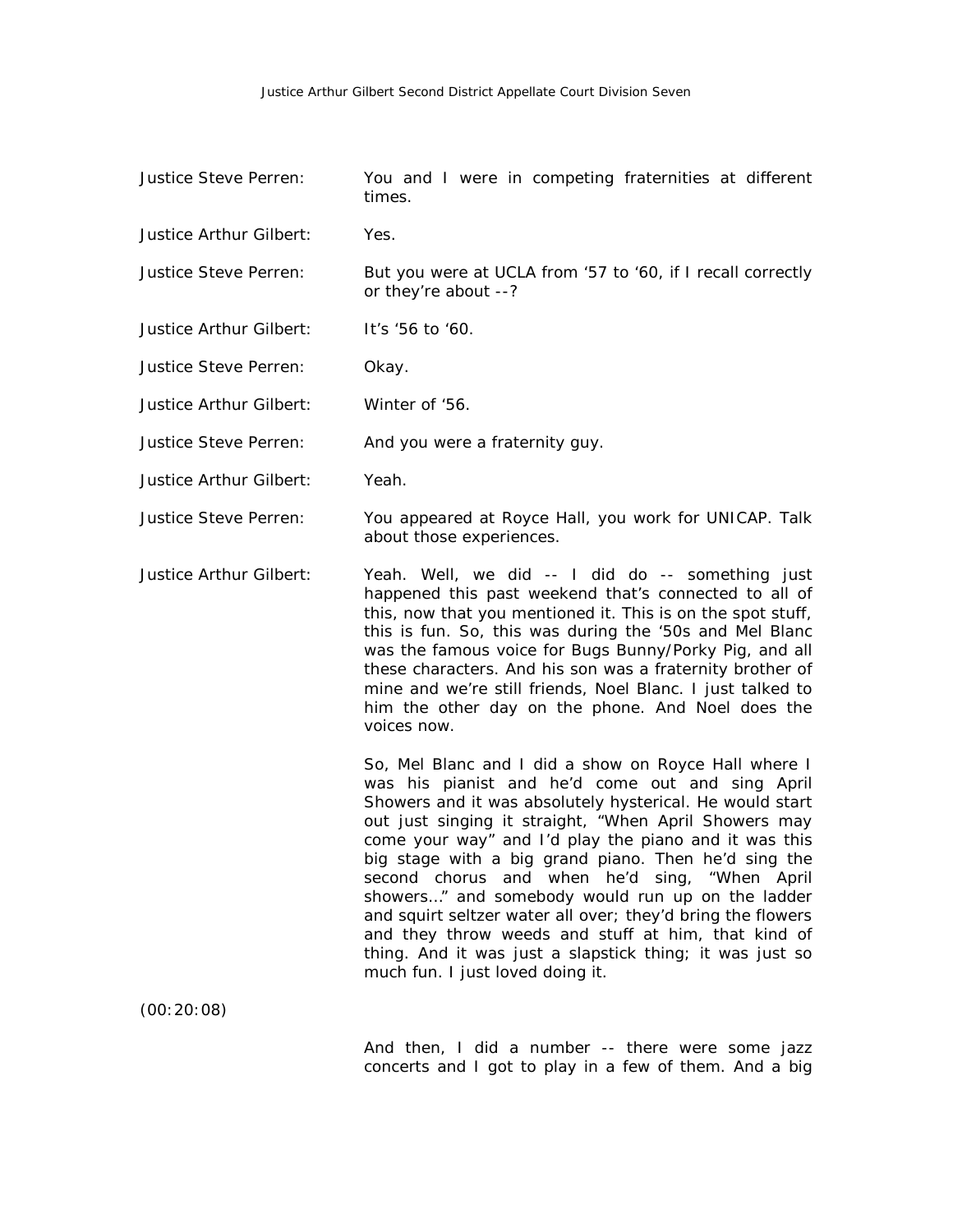thing in those days was jazz and poetry. This was the Beat Generation. This was way before the hippies, before LSD, any of that stuff. And there were some great poets, there was Ginsburg who wrote "Howl" and there was Kenneth Patchen who is a poet who would read poetry and he's published -- he's pretty well-known and he was in those days. And I remember this, the Chamber Jazz Sextet, and I used to do parodies of poetry with the jazz group and it was funny stuff. I did it for the fraternity and I used to entertain doing this kind of stuff as the jazz musician, you know. And I'd have a cigarette hanging. I don't smoke but I have a cigarette hanging out of my mouth and I do this kind of this pump -- pumps.

So, just this last weekend, I was telling you about this at lunch. I get a call from a trumpet player. Now, we're at 60 years later right, 50 years later and I get -- yeah, 48 to be exact, I get a call from a trumpet player who played with Sonny Rollins, and he and I jam together at times. He's an older, we're old guys now. We're in our '70s." And he calls and he says, "Hey, I've got a gig, the piano player can't make it. Can you make it to the last minute?" It was last Friday night. So I go to this gig and it's jazz and poetry, and these guys are from the '50s and one of the poets is doing his thing and we're playing jazz in the background. And I go up to him I said, "Man, you sound like Kenneth Patchen." He says, "Kenneth Patchen was my teacher. What are you talking about?" And he's a published poet, and he's an older guy with - you know, and it was like a time warp. It was so much fun. I mean, there's just a continuum in your life going back to the '50s and here I am doing the same thing that I did so many years ago.

- Justice Steve Perren: And it's true is it not that those who were deeply interested in the accomplishments that you had at that period could have re-course to a motion picture film.
- Justice Arthur Gilbert: Oh, God! Okay.
- Justice Steve Perren: Tell us about that.

Justice Arthur Gilbert: Okay. So, the first year, I'm in UCLA. I'm at UCLA and I get a call to be in a movie. Now, I get a call from another -- see, it was good being in a fraternity, you get connections. Paul Howard was his name. His father was Moe Howard of the Three Stooges. And Moe Howard is the guy with the funny haircut, who would slap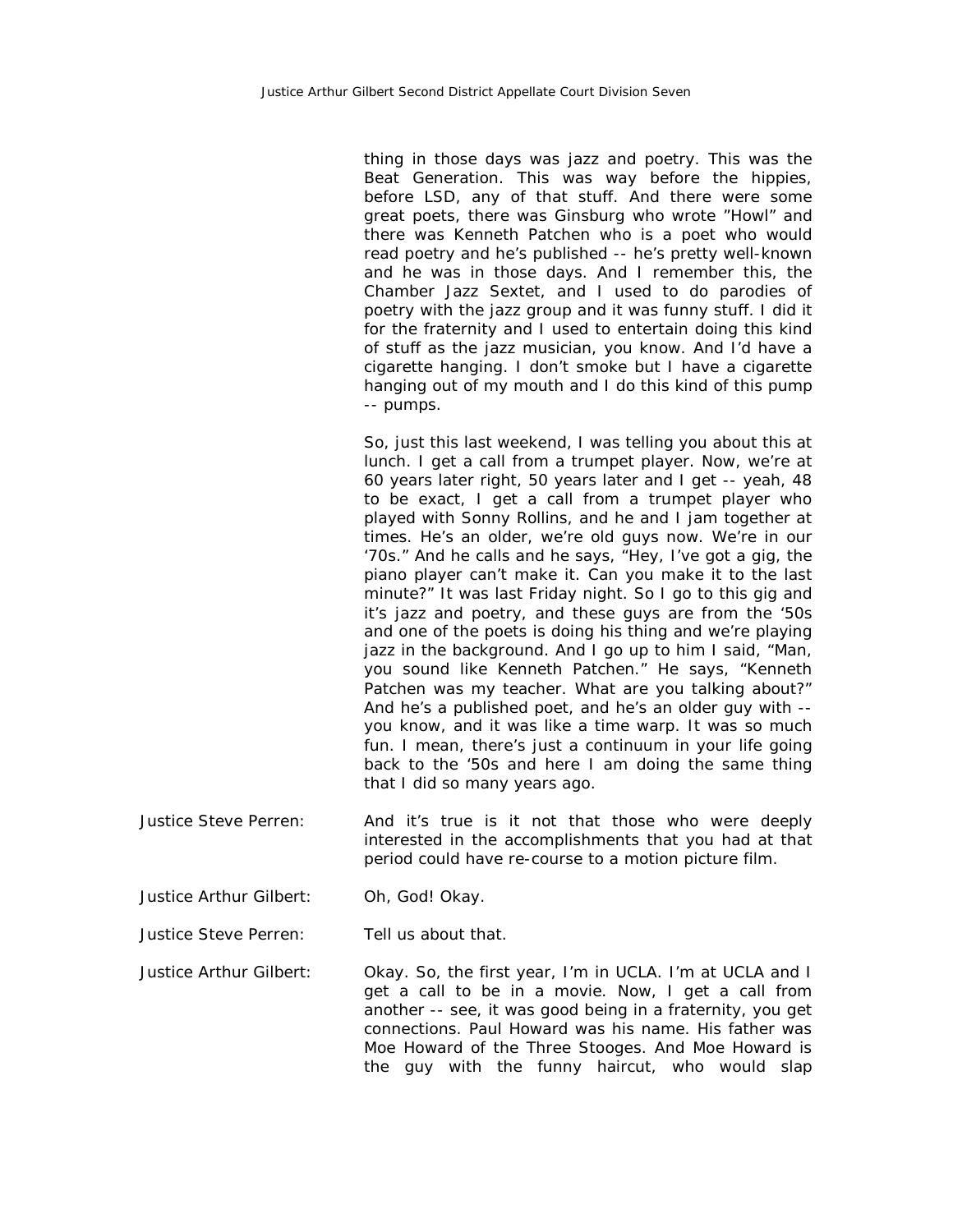everybody around. And the Three Stooges had not become -- they hadn't been discovered again. That happened about maybe 10 years later. And Moe Howard was the associate producer of the film that in the film books, you know, they give checks on movies, this got to have a check.

The movie was called Senior Prom and they said they need a young musician because there was a musician strike going on. And they were recording all the music in Europe and they wanted us to at least play like we were playing, but it would be recorded elsewhere as a singing group -- as a group backing this guy who is a new upcoming star, so to speak. So, and the associate producer was Moe Howard, who incidentally was one of the most gentle, sweet, kind persons you could ever meet, just the opposite of his screen persona.

So, I got a couple of weeks of work doing this movie and it was so damn much fun. Boy! I had a great time. And I made some money; it was great for a kid to making a few bucks. And my head was turned, I sort of thought, "Hey, it would really be great to be in this business and to be part of this." But anyway, we did the movie and then reality set in. I went back to school and completed my studies.

- Justice Steve Perren: So the dynamic taking us up to graduation at UCLA, you go to law school for a negative reason essentially.
- Justice Arthur Gilbert: Yeah.

Justice Steve Perren: And so take it up from there.

Justice Arthur Gilbert: I didn't know any lawyers. There were no lawyers in the family. I don't even - I had never been in a courtroom. I think once as kids, they took us to the courts to see what they were like. I never had any -- the Perry Mason was the only show on television, dealing with law and big deal?

> So I was -- I graduated at the midterms, so I had some -- I had six months off, and it was a 1960 census, and I became the head of the Hollywood census takers. I was one of the leaders of that and I got paid for that and I very -- and I met a lot of show business people because a lot of -- there were strikes going on and there were people in show business who were working on the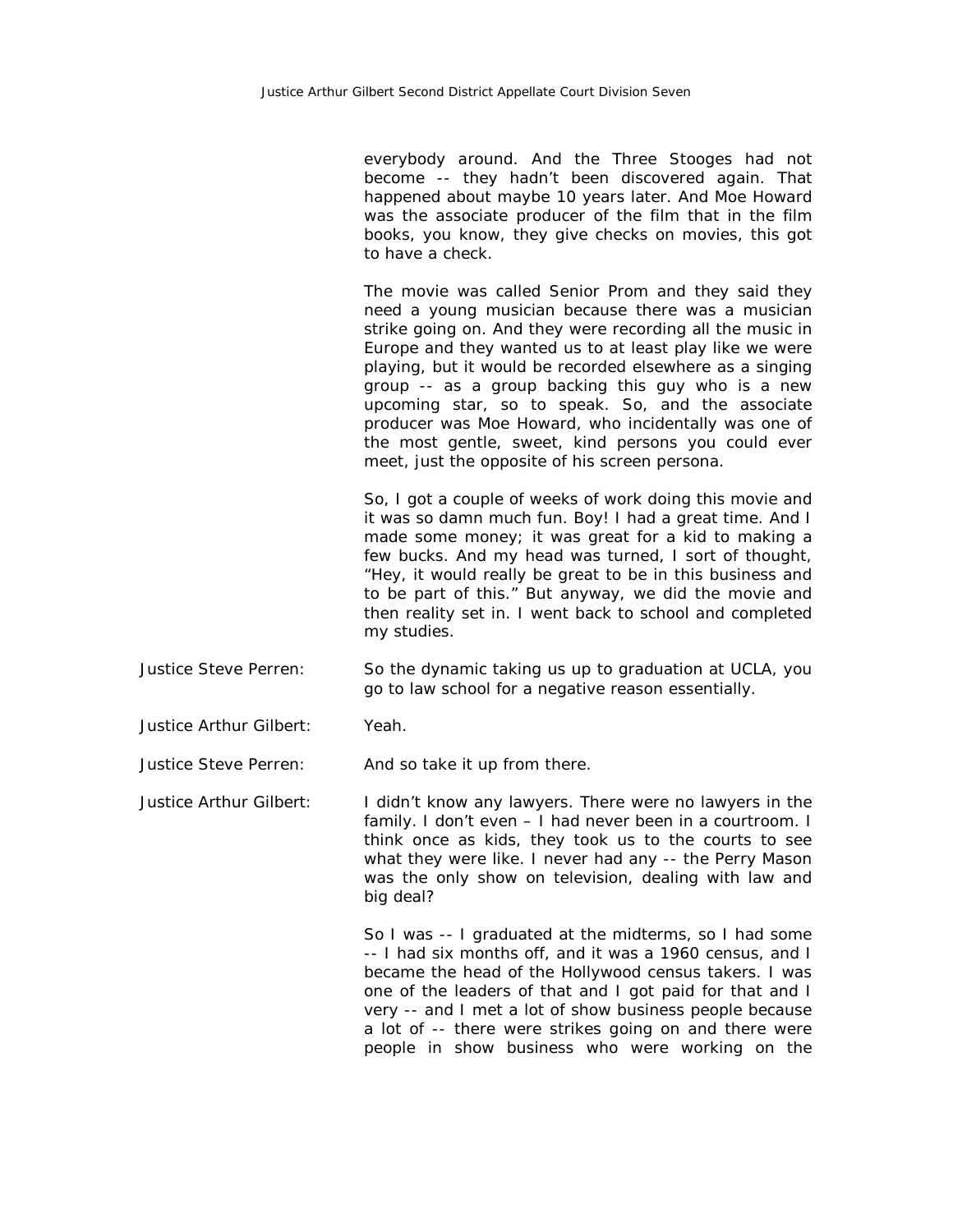census. So I met lots of people and just had a ball doing that. It was just a wonderful time.

(00:25:14)

And so -- and then I went and took a trip to Europe, a couple of months with a buddy. We brought a car and travelled around Europe. And that for me, as a young kid, that was a big deal in 1960, you know. So, then I came back and started law school and --

Justice Steve Perren: Now, we're up in Berkeley.

Justice Arthur Gilbert: We're in Berkeley and so we're at Berkeley and I'm waking up every morning saying, "What am I doing here?" Now, the dean of the law school was Prosser, and Prosser was the famous Prosser on torts and I'll never forget -- this is a joke I tell over and over, but anybody who's watching this tape, if anybody is watching it hasn't heard it or maybe they have, but this is what happened. The first day of school, this is the truth; it's one of those tiered seats in the courtroom like an amphitheater and I was up on the top, and Prosser comes in and he's walking back and forth. And he gives you this very warm, encouraging opening speech. He says, "All right…" he says, "Look to the left and look to the right." And he looked to the left and he says, "One of those persons will not be here at the end the semester." It really makes you feel good, right? So I looked to the left and I looked to the right and I almost had a nervous breakdown. I was sitting on the aisle, that's my joke. I always get a laugh. I tell that all the time. When I talk to law students, I tell them that story.

> So anyway, so I had Prosser on Torts. So I'm there in a couple of weeks into the semester, there's a concert, and who's at the concert? The Four Preps. So I go to the concert and I go down the -- it's down in the commons or whatever, there's an auditorium there, and they all meet me. "Hey, how are you doing? Hey, Art, come on the road with us. We're on the road and we'd love you to come with us." And I'm sitting there going through this agony about, "Do I go in the road with the Four Preps?" And I said, you know -- I said this is -- I just -- I knew I couldn't do it. I was scared. I wouldn't do it. So, I'm not going to drop out of law school and do that.

> So, and that shows why I shouldn't have become a musician because if you've got a real passion, the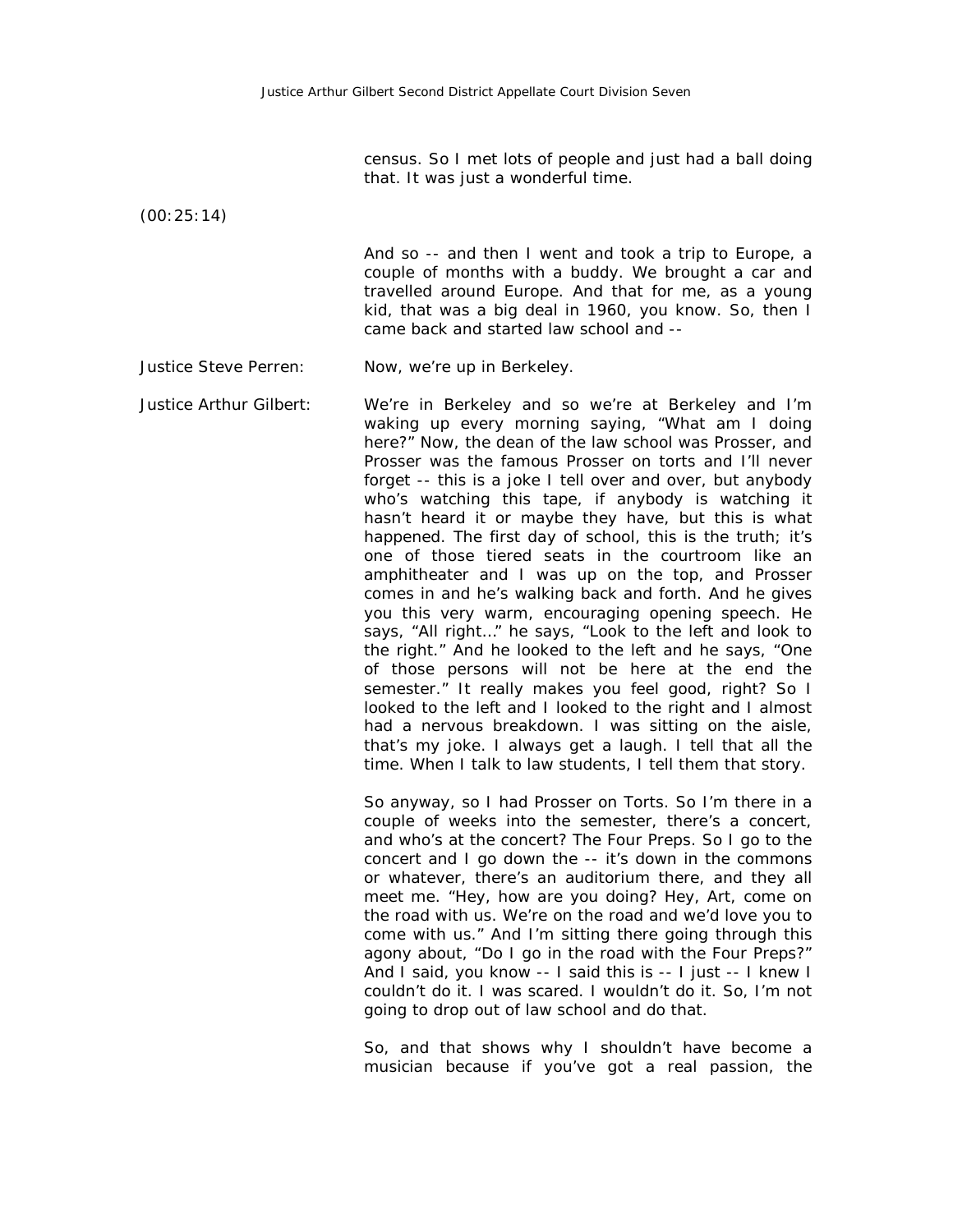passion is so great, so overwhelming, you -- I would have gone on the road or I would have dropped out of law school or I would have kept playing. And so I was practical and said, "I don't want -- I don't want that life."

- Justice Steve Perren: What fascinates me about what you've just said is I know you to be extremely passionate. I know from 14 years of conferences with you that every fiber of your being goes into the opinions that you write. Let me quote if I may. This is from McDonald versus Scripps newspaper written in 1989 and I'll let you elaborate but I want to give the quote. This is the man that came out of -- that apparently, Barron Field talks about a child and a spelling bee, and it talks about his bringing a lawsuit because he doesn't feel he was fairly treated in a spelling bee. And you say, and I quote, "Gavin has much to be proud of. He participated in a spelling bee that challenged the powers of memory and concentration. He met the challenge well but lost out to another contestant. Gavin took first in his high school and can be justifiably proud of his performance." You go on. "It is this lawsuit that is trivial, not his achievement. Our courts try to give redress for real harms; they cannot offer palliatives for imagined injuries." Where in heaven's name did that Arthur Gilbert come from, from a guy who wandered into law school to avoid the draft?"
- Justice Arthur Gilbert: I don't know. Well, I don't know. I mean, it was -- I just -- I like words, I like language and I like to write. And this was a -- this case made the front page of the LA Times. It was -- I used this case and it was unfortunate for the young man but his lawyers should have never brought this case. And even I had a little joke at the end of the case, I -- the trial court who happens to be one of our colleagues now, Ken Yeagan. I remember, he said, "You have a giant causation problem here," trying to find damages. And at the end of the case, I said, "If someone doesn't understand, we'll spell it out" and I misspelled the firm deliberately. I had some fun with that case but --

(00:30:10)

Justice Steve Perren: So where does -- where does this passion born? Where - - you're in law school and you're looking to your left to see if you're going to fall out.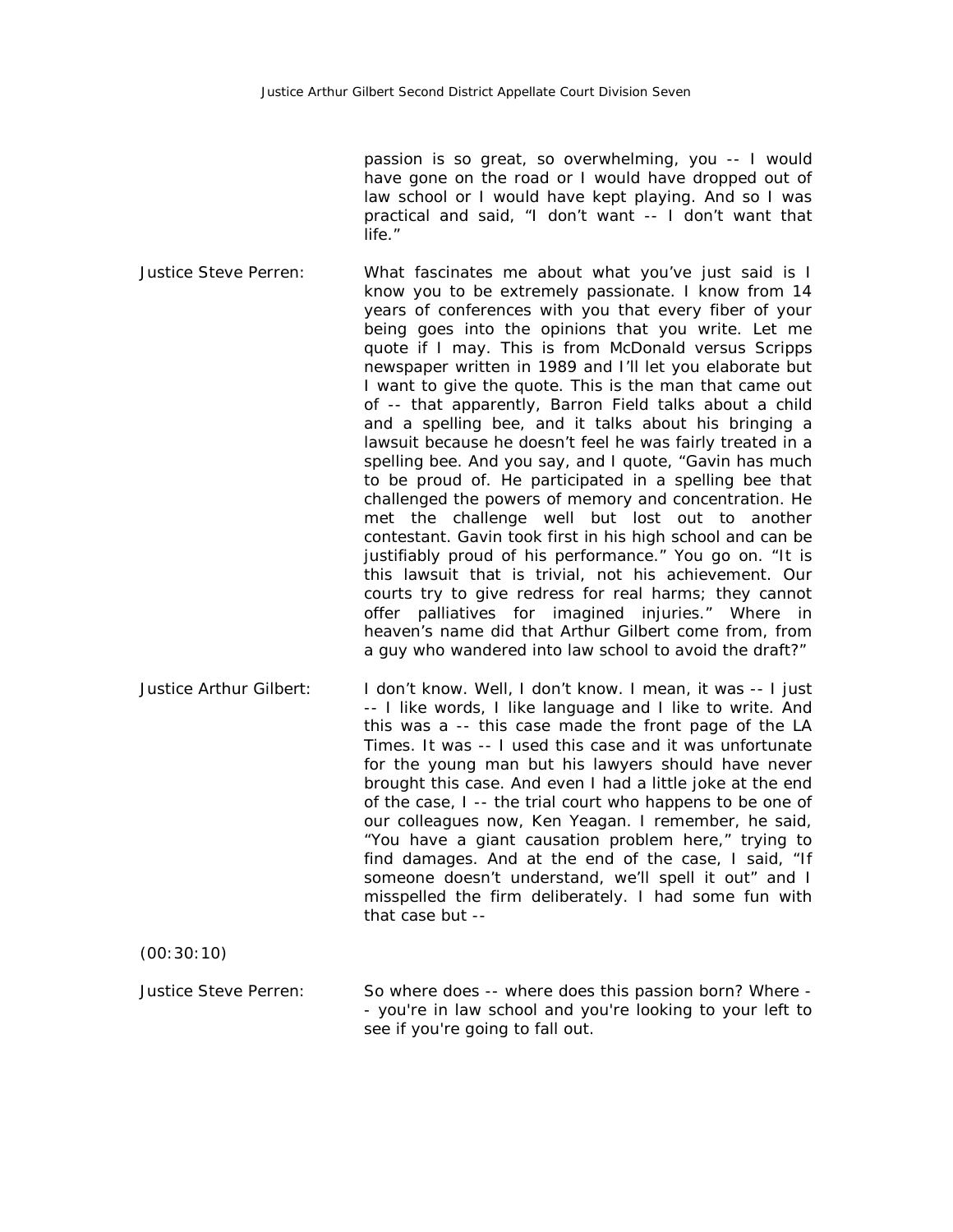Justice Arthur Gilbert: Well all right, what happened. Okay, yeah. So I'm in law school asking you know, "What am I doing here?" Berkeley had one of the finest English departments in the country, English literature, and they had some wonderful scholars there and I used to cut class, law school class to go to literature classes sometimes. And Alfred Kazin who was one of the great literary critics of the '50s wrote "On Native Grounds." He was teaching a course in American Lit; at the same time as my property class. I said, "I've got to get -- I've got to get down. I've got to see some of these lectures." So, I cut class and he gave a lecture on J.D. Salinger, "Catcher in the Rye." Can you imagine that the book that everybody was reading? And it was a fascinating lecture. Boy! That still stays with me. And so I did that on occasion. I would cut a few classes to do that.

> And in fact, I do recall once cutting class to hear a panel discussion with Philip Roth, James Baldwin and Jonathan Cheever, three of the great American novelists. They were just hitting their stride in the '50s -- in the '60s. This was 1960. I just had to go hear them, you know, so I did that and I was an average law student. I wasn't - didn't set the world on fire. If I liked the course, I got an A in it. I got A's in courses I liked and I got C's and B's in other courses. And I took the bar and I passed the bar. Thank goodness! And then now what do I do with my life? I had no idea what to do. I really did not know what I was going to do.

> I was going to take a trip around Europe for six months and then settle down. And it just turned out that a friend of mine was with the City Attorney's Office in Los Angeles and he said, "Why don't you come down and check out the City Attorney's Office? It's really a lot of fun you'll get to try cases right away." And so I said, "Well, okay." So I set up an interview and I was going to stay in Berkeley. I had a girlfriend in Berkeley. It was a great place to be. While I was waiting for the results of the bar, I was the teaching assistant for a course on law and journalism and I was the TA for the course and I got to give some lectures and I helped write -- worked on a book on juvenile law with a professor and I was ecstatically happy. I had this apartment. Berkeley was, you know, roiling in those days. The Free Speech Movement was starting. I was part of this whole thing there and I just loved it.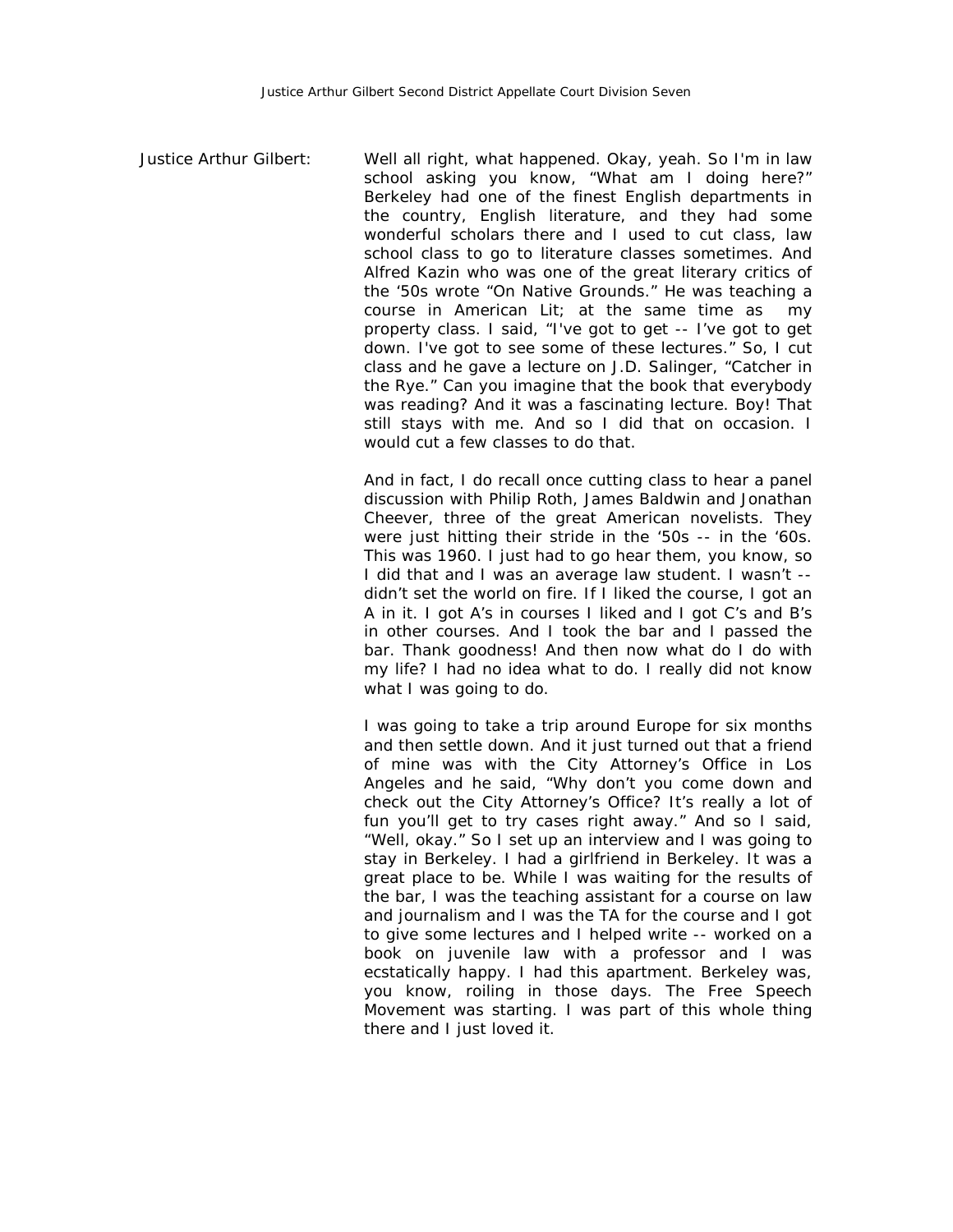And so I went down the south for an interview. So I go to the City Attorney's Office and I meet one person and I meet another and they go through the whole thing and it's about an hour-and-a-half interview with different people in the office. All the way up to the City Attorney himself which is Roger Ehrenberg in those days. And they say, "Okay fine, you're hired." I said, "What?" I thought I'd hear from them and they said, "Well, we'd like you to join us." And I said, "Really?" And they said, "When can you start?" And I'm sitting there and I said, "Well, how about two weeks?" I don't know where these words came from, and so I took the job and suddenly, I am leaving Berkeley. And I had a cat who I was really attached to and I made -- I gave my cat to some friends. I said, "Be sure to take good care of him." And I came down. I was going to take the cat home with me, but I figured driving the cat down from Berkeley. These are the things that bothered me so I'm still thinking about it how many years later.

So I come down and I'm in the City Attorney's Office and Johnnie Cochran who became very, very famous lawyer and I became very close friends and we tried -- I watched him try. He was a master then and so I tried cases right away and I got a few good cases, some - even though that they were mostly misdemeanors I had a few cases. I tried one of the first consumer fraud cases in California. They had established a consumer fraud unit, brand new unit, with the attorney general's office and they worked with the city attorney on this television repair scam and I had the case.

(00:35:00)

And we won the case. It got lots of press coverage and I felt I had a certain talent in trying cases. I enjoy the courtroom and I said, "You know, maybe I'll become a lawyer." And so then, I start interviewing with some firms. I was only there short time because I --

Justice Steve Perren: Well I'm not going to let you out of there just yet.

Justice Arthur Gilbert: Yeah okay, go ahead.

Justice Steve Perren: Because you had -- I remember listening to some comments and listening to your description of Johnnie Cochran, Charlie Lloyd, Ed Davenport, this fertile ground for the growth of young lawyers into which you were planted. Any more you could talk about today?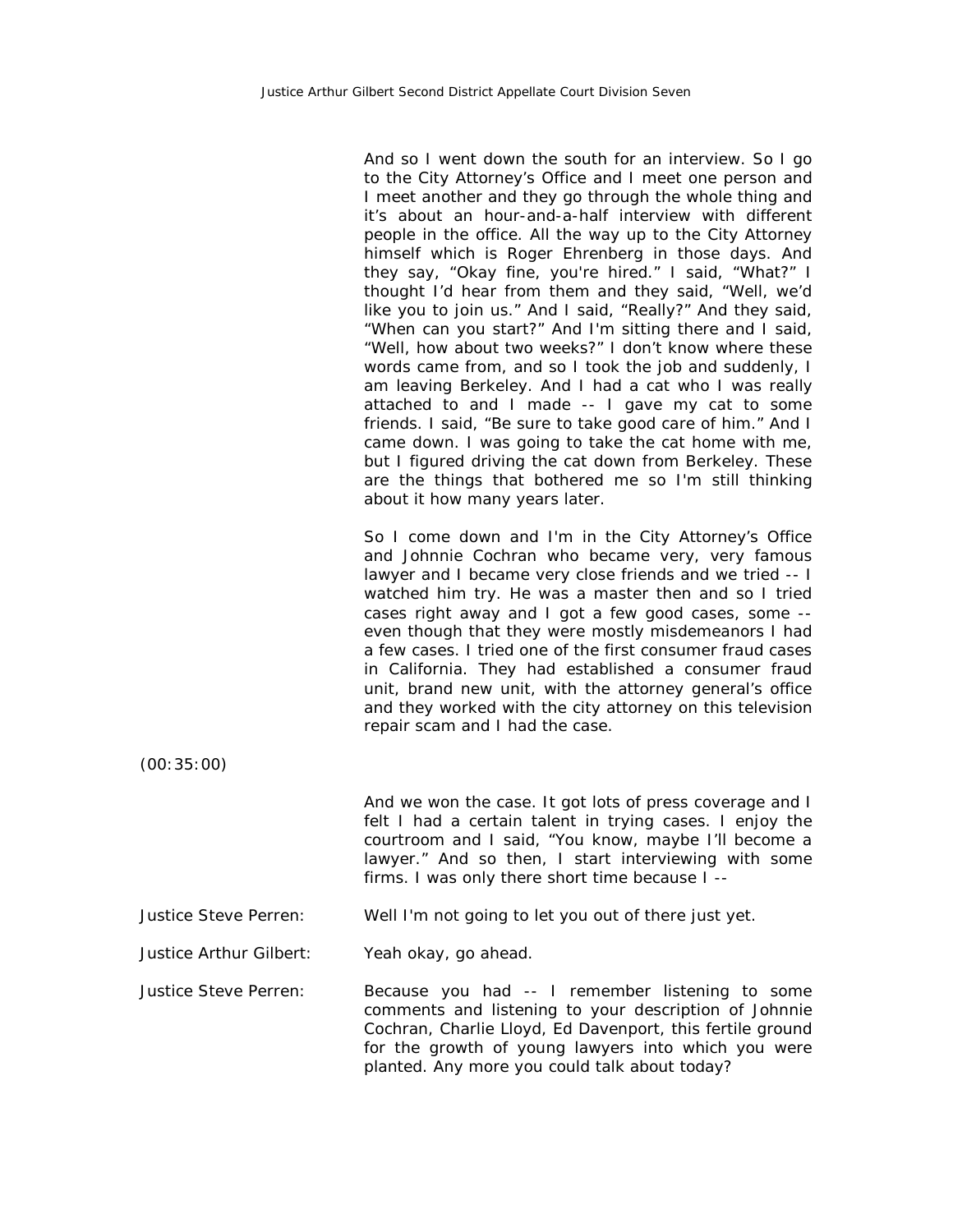| Justice Arthur Gilbert: | Well, you know it was interesting. This was prior to --<br>well, Brown versus Board of Education had been just<br>decided. The civil rights legislation hadn't been passed.<br>Johnson was just about ready to sign that and the two<br>best lawyers in the office were black lawyers -- and<br>Johnnie Cochran and Charlie Lloyd. They were<br>phenomenal, they were masters, and I watched them. I<br>learned how to try a case and Johnnie and I ran the<br>master calendar court together for a while and we<br>became really close friends. Julian Dixon was the bailiff.<br>He became a very prominent member of congress, and<br>we were all buddies. And I watched Johnnie try a case<br>and the confidence and the ease, he just owned the<br>courtroom. And Charlie Lloyd, my God, I was just<br>mesmerized by these guys, and they just had it in them.<br>They didn't get the -- I mean they went to a law school,<br>they worked hard. Charlie Lloyd was a police officer.<br>There wasn't affirmative action. There wasn't any of that<br>kind of stuff. And I just was struck by the two best<br>lawyers who were Black lawyers who didn't get the<br>advantages that the rest of us had. It made a profound<br>and had a profound impression on me. |
|-------------------------|---------------------------------------------------------------------------------------------------------------------------------------------------------------------------------------------------------------------------------------------------------------------------------------------------------------------------------------------------------------------------------------------------------------------------------------------------------------------------------------------------------------------------------------------------------------------------------------------------------------------------------------------------------------------------------------------------------------------------------------------------------------------------------------------------------------------------------------------------------------------------------------------------------------------------------------------------------------------------------------------------------------------------------------------------------------------------------------------------------------------------------------------------------------------------------------------------------------------------------------------------------------------|
|-------------------------|---------------------------------------------------------------------------------------------------------------------------------------------------------------------------------------------------------------------------------------------------------------------------------------------------------------------------------------------------------------------------------------------------------------------------------------------------------------------------------------------------------------------------------------------------------------------------------------------------------------------------------------------------------------------------------------------------------------------------------------------------------------------------------------------------------------------------------------------------------------------------------------------------------------------------------------------------------------------------------------------------------------------------------------------------------------------------------------------------------------------------------------------------------------------------------------------------------------------------------------------------------------------|

Justice Steve Perren: How long did you stay in the city attorney's office?

Justice Arthur Gilbert: Really, it seemed like a long time because I got to try a lot of cases but only about a -- about a year-and-a-half.

Justice Steve Perren: And what moved you out?

Justice Arthur Gilbert: Well, everybody said, "Hey! It's time to move. Johnnie was moving. Come on!" People were pushing me. So I interviewed with some firms and one big firm offered me a job right away and I just go -- I'd look at the cubicles and I saw -- I said, "God, I just can't do this. I'm not going to do this. I can't and I just can't do it." And then a small boutique firm -- one of the court reporters said, "I know this firm. You are the perfect guy for them." And I interviewed with them. They were just a couple of lawyers, two or three lawyers. One had left and they had an opening and they were young, my age. We were -- I was just a kid. I was in my 20's, but they were successful and they know how to hustle business and get clients and be -- and do deals. They were good business people and my instincts just said, "Take the job" and I did and so I was with them for 11 years before I went on the court.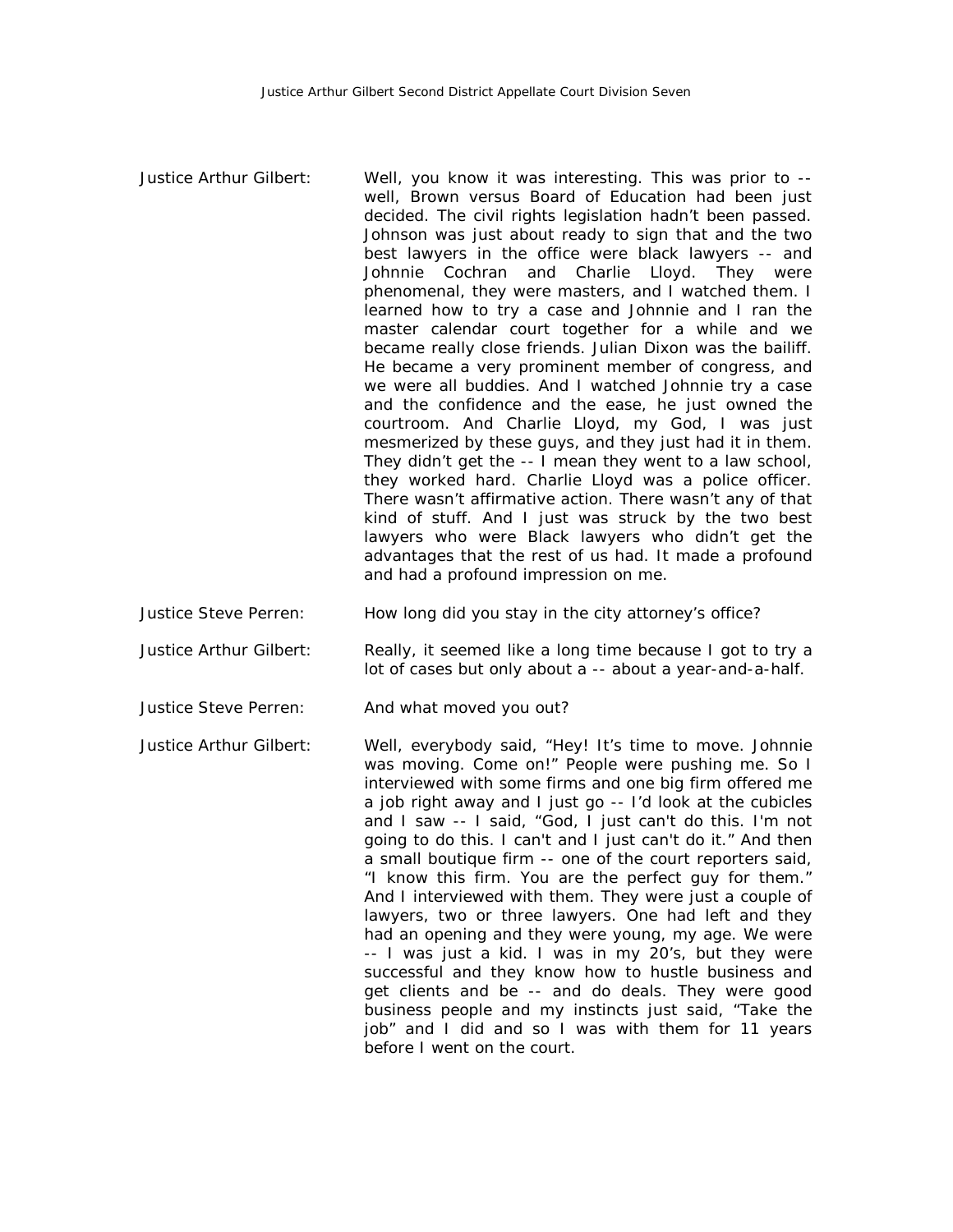Justice Steve Perren: Well, I know that some major law was made by you. I think there was the kosher chicken case which was --

Justice Arthur Gilbert: Well, oh God, that case was assigned to me when I was in the city attorney's office and these guys, a couple of rabbis were advertising chickens as kosher and the kosher -- and they had little signs, it's little tags on the chickens that said, "Authorized by the Orthodox rabbinate." Well, they actually -- there was a big dispute within the rabbinate about these -- about these chickens because the chickens were -- once the chickens were killed, they were dipped in hot water and the hot water is not kosher. It's got to be cold water. Why? Because the blood is assimilated into the chicken and that's not healthy and it's against dietary restrictions and health reasons and religious reasons and so what difference would that make?

> Well, if it's in cold water, it takes forever to plug the chicken. In hot water, it's easier. You can sell more. It's all economics. And so I was assigned that case and there was a kosher food law inspector in California, can you believe that? And he's the guy that I worked with. And he took me to the police academy and we had to watch these films in color of these chickens. And then he said, "Let's go to lunch" afterwards. I'll never forget that.

> So anyway, that case passed. Actually, I left the office the day it went to trial. It continued so many times. So a friend of mine got stuck with it and halfway through the trial, they settled it. And so that was one of my great experiences.

(00:40:01)

But then when I went into the firm, I did the - franchising was becoming very big, so we were involved in franchising and I set up an escrow company and I did a lot of business. And I was learning it but I was sort of taking to it. And we had -- we also invested -- we also represented a motor home company, a very big company and we had stuck in the company. We were part of the company. So, I was doing things like that that was pretty exciting and the firm was successful. We got our own building and I was a worrywart. I was a guy that would be up all night did I ask the right question? Did I do this right? And we were doing well. The more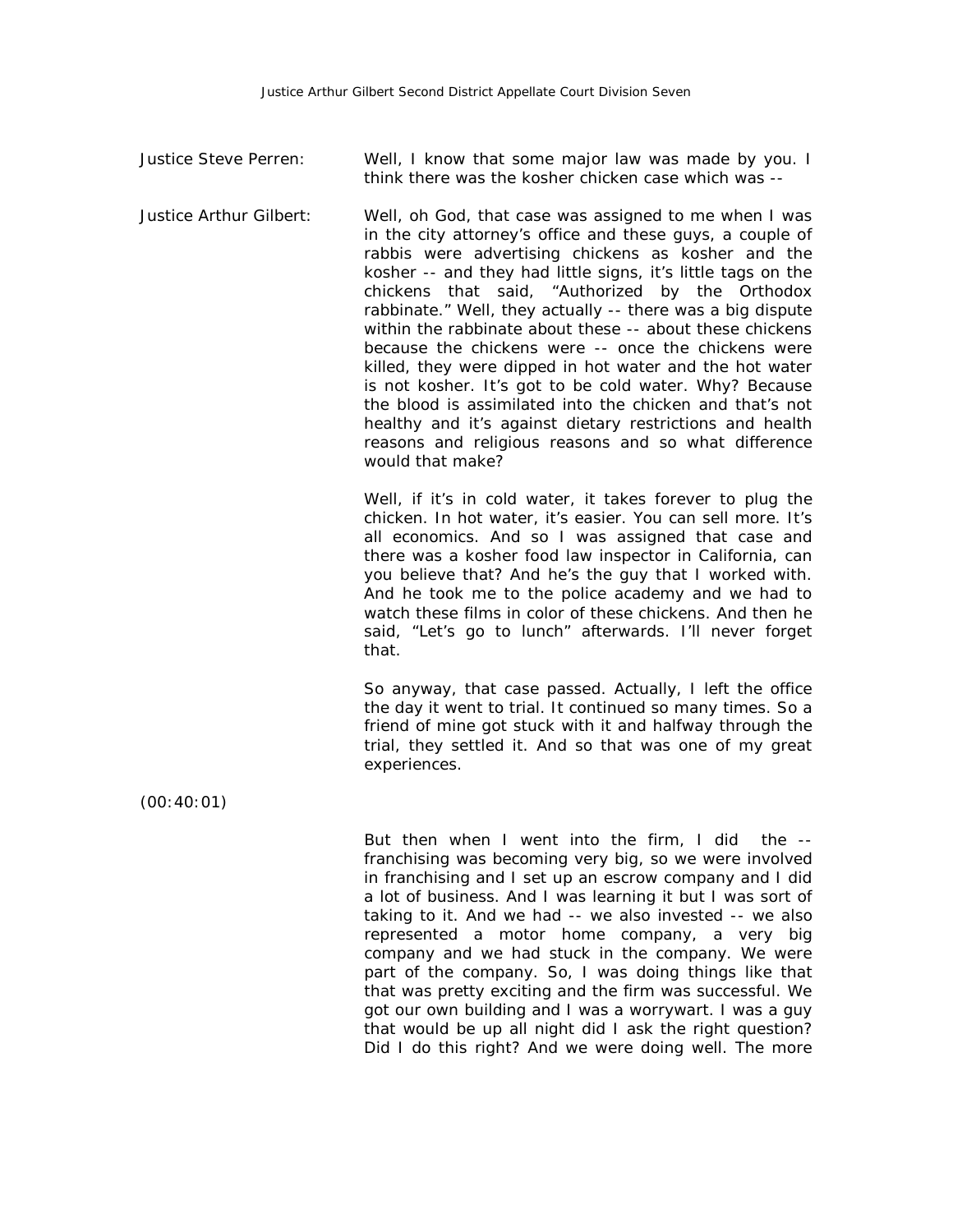successful we became, the more it seemed the quality of my life was eroding.

And so -- and then during that time, Ed Edelman was a supervisor -- no, he was a city councilman, and he was running for the supervisor. And I have no idea. You know, I have these voices in the middle of the night or something, a voice said to me, "Call Ed Edelman" who I knew was looking for someone to help him with his campaign. I knew that because I was dating his sisterin-law at the time. So, I just call him up out of the blue and I said "Ed, do you need some help on your campaign?" And he said, "Yeah, I do. Can you be here tomorrow morning and take over the campaign?" I said, "What?" I've got a law practice, so I went to my partners and the next day. I said, "Let me check it out." I went to my law partners the next day and I said, "You know, Ed wants me to help him on his campaign. Do you think I can?" They said, "Let's work something out. Let's see if you can do it."

So I went to him and I wound up doing his campaign. It turned out Jerry Brown is running for governor. This is the first time he ran for governor, the same time. Now, how did I know Jerry Brown? I met Jerry Brown at International House where I was living when I went to law school and he was this kid who had just come out of the novitiate and decided he is not going to be a priest after all. He is going to be in the world and he's going to go to law school. I even helped him with his application to law school. I bet he doesn't even remember that, but it's true. And so he and I became friends when we were in practice and he was working for Tuttle & Taylor. And we'd talk to each other about cases. He'd call me. "What do you think about this?" And I'd call him and we were just friends and we'd see each other once in a while.

And then he said, "Hey! I'm running for the Board of College Trustees." And I said, "Really? That's not much of an office." He says, "I think it'd be interesting. I'm having a debate on television with one of these conservative members. Watch it and tell me what you think." So I watched it and I wrote him a letter. I told him what I thought and then we talked about politics once in a while. Then he ran for the Secretary of State and I said, "Why are you doing?" He even told me about it ahead of time and he said, "What do you think?" And I said, "Why would you want to run for the Secretary of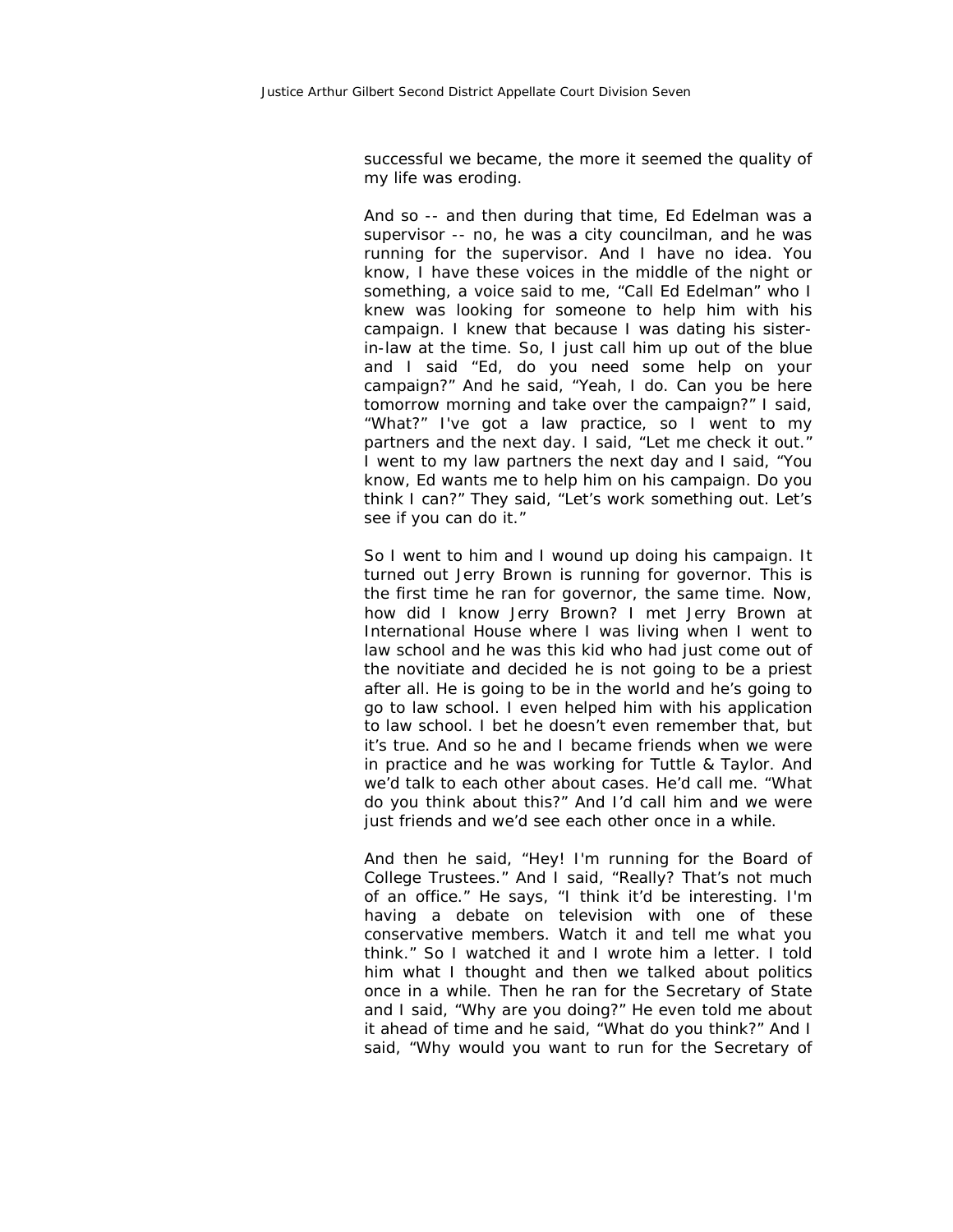State? Have your name on every corporation?" It's an office. It doesn't go anywhere.

So, he ran, he won, invited me to the swearing in, Earl Warren, the Chief Justice of the United States Supreme Court swore him in and he signed his first document as Secretary of State and then the Watergate thing, all that happened and he was involved because they had - there were false notaries and so on, it became very famous through that. And then he was running for governor at the same time Ed Edelman was running for supervisor. And he said, "Hey! Why don't you help me with my campaign?" And I said, "Well, I'm helping Ed Edelman." He says, "Come join the big boys." So Ed said, "Hey! There's no reason you can't do both." So I didn't. I was really managing Ed Edelman's campaign but I travelled with Jerry. He liked to have someone with him at certain times to bounce ideas off his back and forth, so I travelled with him on several occasions and so they both won.

And then Jerry Brown wasn't appointing anybody to anything. He's saving money. You know, he's Jerry Brown. And all of us -- and I sent him a little note, a little one line letter that said, "Dear Jerry, I would consider…" It's something like, "I would consider -- I would hope --" What did I say? "I hope you'll perhaps consider me for an appointment to the court," something very -- that's it and signed it, Arthur. And then in August 18, 1975 while I'm in my office dealing with -- who knows what, the phone rings and the secretary is almost falling out of her chair.

(00:45:04)

It's the governor. And so Jerry Brown is on the phone, "Hey Jerry, how are you doing?" "I'm doing great! How are you?" "Great!" "So listen, I'm appointing you to the court." I said, "Great! Wow! Really?" "Yeah, the municipal court." I said, "Okay. You know, I was young. I was in my 30's. He said, "The Burbank Municipal Court." I said, "Burbank! I don't live in Burbank. I don't know from Burbank. No one knows me there. That's not -- I can't accept that appointment." So he says, "Oh, well okay. How about Los Angeles?" I said, "That would be great."

So he appointed me to the Los Angeles Municipal Court. I was his second appointment to that court. Fran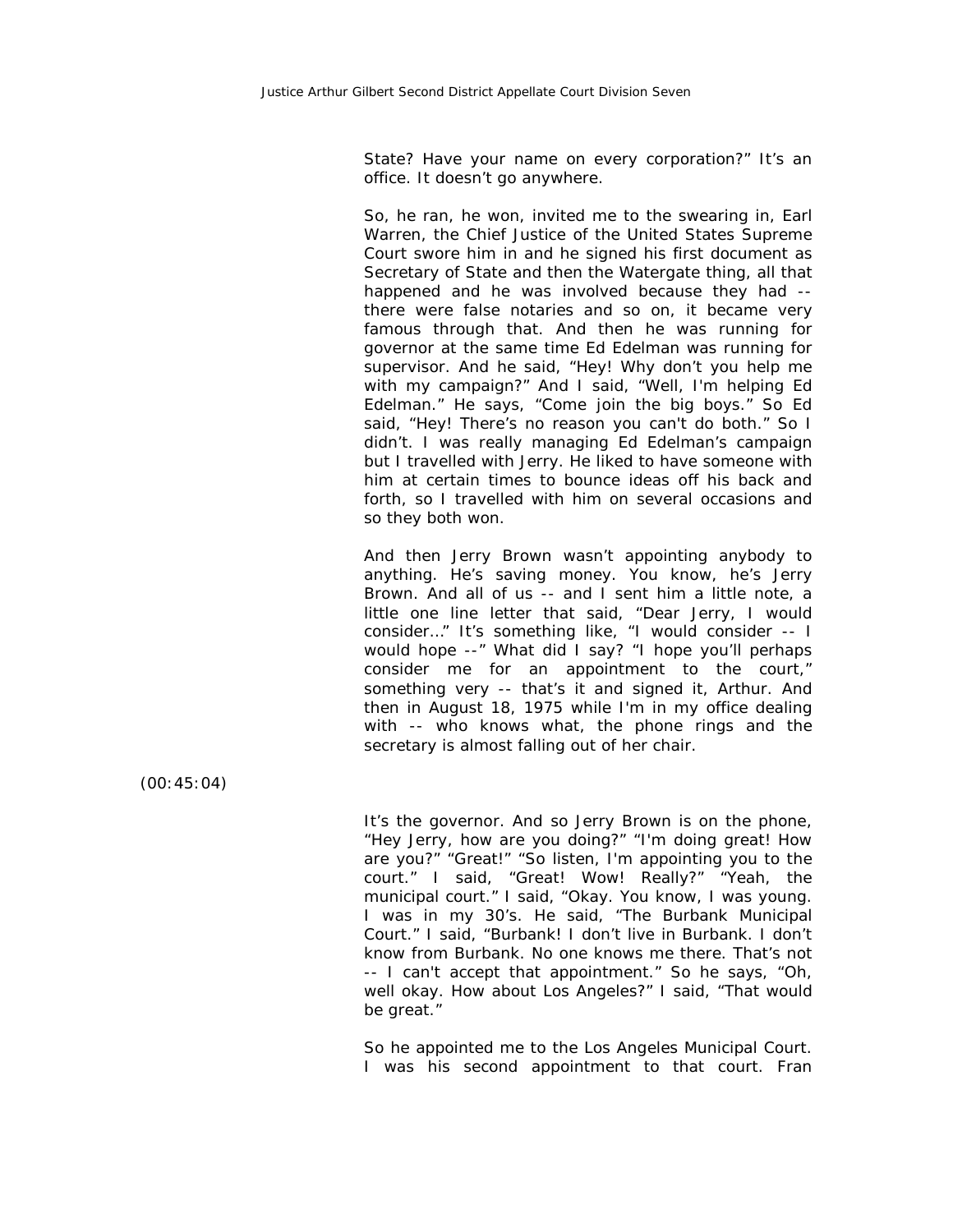Rothchild was his first who was a colleague of mine now. We were just -- I was 37 I think, 36 or 37 and so I went to my partners and said, "Hey, I got appointed to the court." "Great!" They were terrific about it. And I've been the judge for almost 40 years now.

- Justice Steve Perren: Well, let -- I'm not going to get away from the municipal court.
- Justice Arthur Gilbert: Okay. Yeah.

Justice Steve Perren: Let's take a plateau here.

- Justice Arthur Gilbert: Yeah.
- Justice Steve Perren: We've got you through -- you finally figured out you're going to be a lawyer if by default or whatever but you also have these other interests, not the least of which is and continues to be your music, what's going on there if anything?
- Justice Arthur Gilbert: Not much. I really -- when I was in practice, I let my music go. I actually let it go. I said, "I can't do both." As I've mentioned, I'm a worrywart type even though I try to hide it and I just felt I couldn't practice law and really take care of my clients and be really serious about music. So I had a piano and I played a little and in fact, you know, actually I did -- I've just thought of something. I did -- I've got to tell you about this.

When I was a lawyer, these questions are bringing up all kinds of memories. I didn't even take notes on this. When I was practicing law, a friend of mine was the head of the LA County Law Library, not law library, the library, the whole library system for Los Angeles County and they were doing a program to get people to involved in the library. And they had a Charlie Chaplin kind of slideshow and they wanted music for it and she wondered if I could play ragtime music and she knew my dad and so she said, "Could you and your dad do this?" And I thought it would be great for my dad to play to do this. And I said, "Dad, we're going to do this thing together." And he said, "I'm out of shape, my God…" I said, "I don't care. I'm out of shape too. We'll practice and we're going to do it." So, we did it and he played his swinging tent style which was just fabulous. He really could swing and I played ragtime and we'd change back and forth. He'd do one, I'd do one and that accompanied the show all over the state, all over the county. It was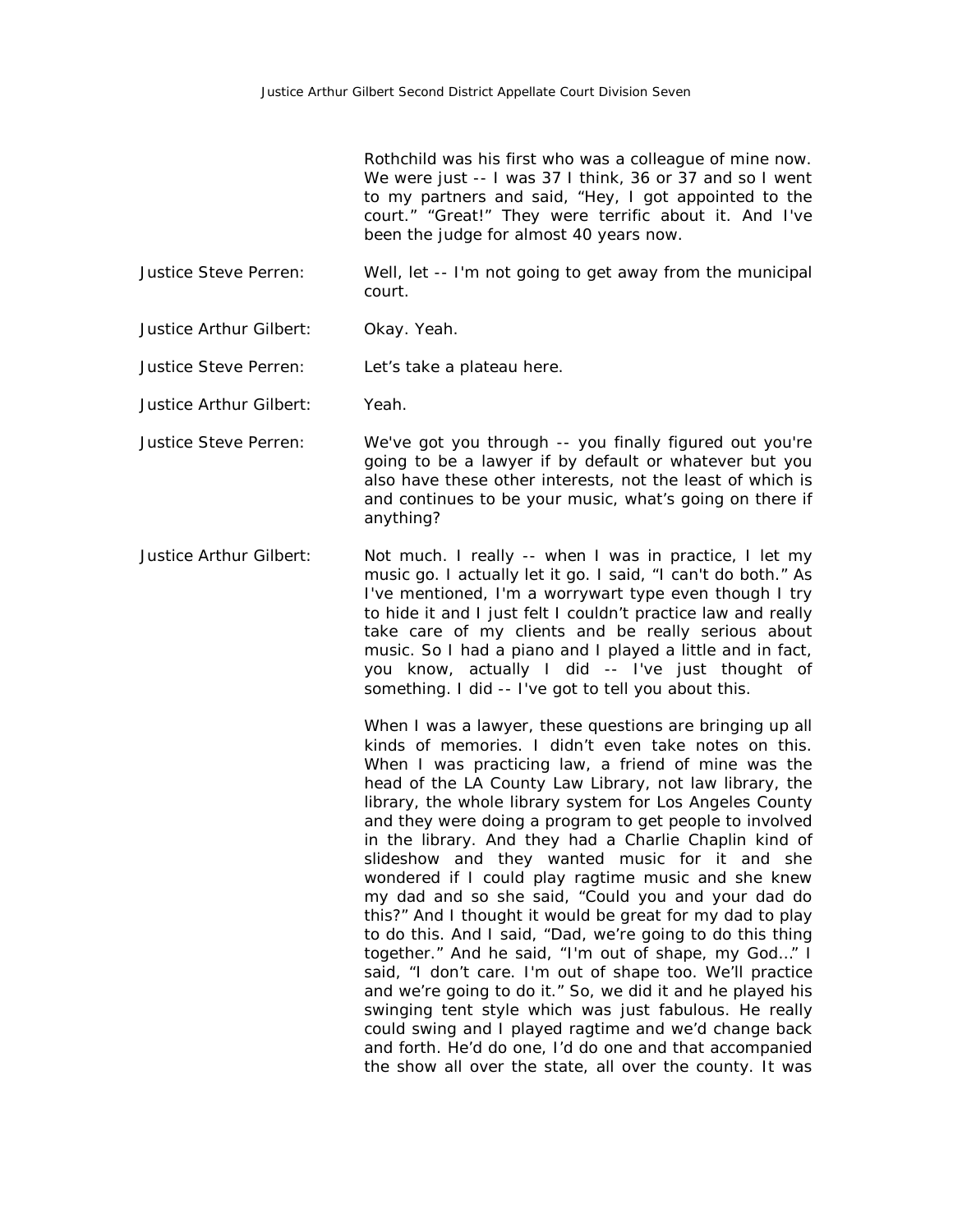just a thrilling thing to do. I forgot all about that. It was a thrilling thing to do. I'm so glad that you mentioned.

- Justice Steve Perren: You're doing with your dad on top of it?
- Justice Arthur Gilbert: Yeah.
- Justice Steve Perren: Yeah. So, you get the call.

Justice Arthur Gilbert: So I get a call and all these young Jerry Brown, judges come in. The other Judges were Ronald Reagan appointees and they said, "Oh my God, what's going to happen?" You know, and so we had the ground running. It was really an awful lot of fun. On a short time, I became the supervising judge of traffic court and we really shook things up.

> The clerk of the court had been a clerk in one of the other courts when -- he was the head clerk when I was a city attorney so we knew each other and he used to be this very uptight guy and now he's this much different guy. And he and I just got along beautifully. And so I noticed that there are so many Spanish-speaking people who are coming to court who don't know why they're there. They don't understand what the ticket says. Their tickets have gone to warrant and everything and so I was talking to one of the bailiffs about it who was Hispanic and he said, "Yeah, this is terrible." We should have them translate into Spanish." I said, "Absolutely, let's do it."

> And I called up different people, called up -- I think it was Senator Alatorre. He was a senator then. He said, very prominent in the Spanish community and then he said, "Let's do it" and I called up the sheriffs and the police department. They did it. They said, "The sheriff's department was so enthusiastic." They start doing it immediately, translate it, you know putting the tickets into Spanish. And if an officer gives a ticket to someone and they can tell that they're Hispanic or they speak Spanish, you give him a copy of the ticket in Spanish as well.

(00:50:09)

So you know -- so we got that program going and Ed Edelman of course supported it because he was really in favor of that. And so it just happened overnight, and then La Opinión --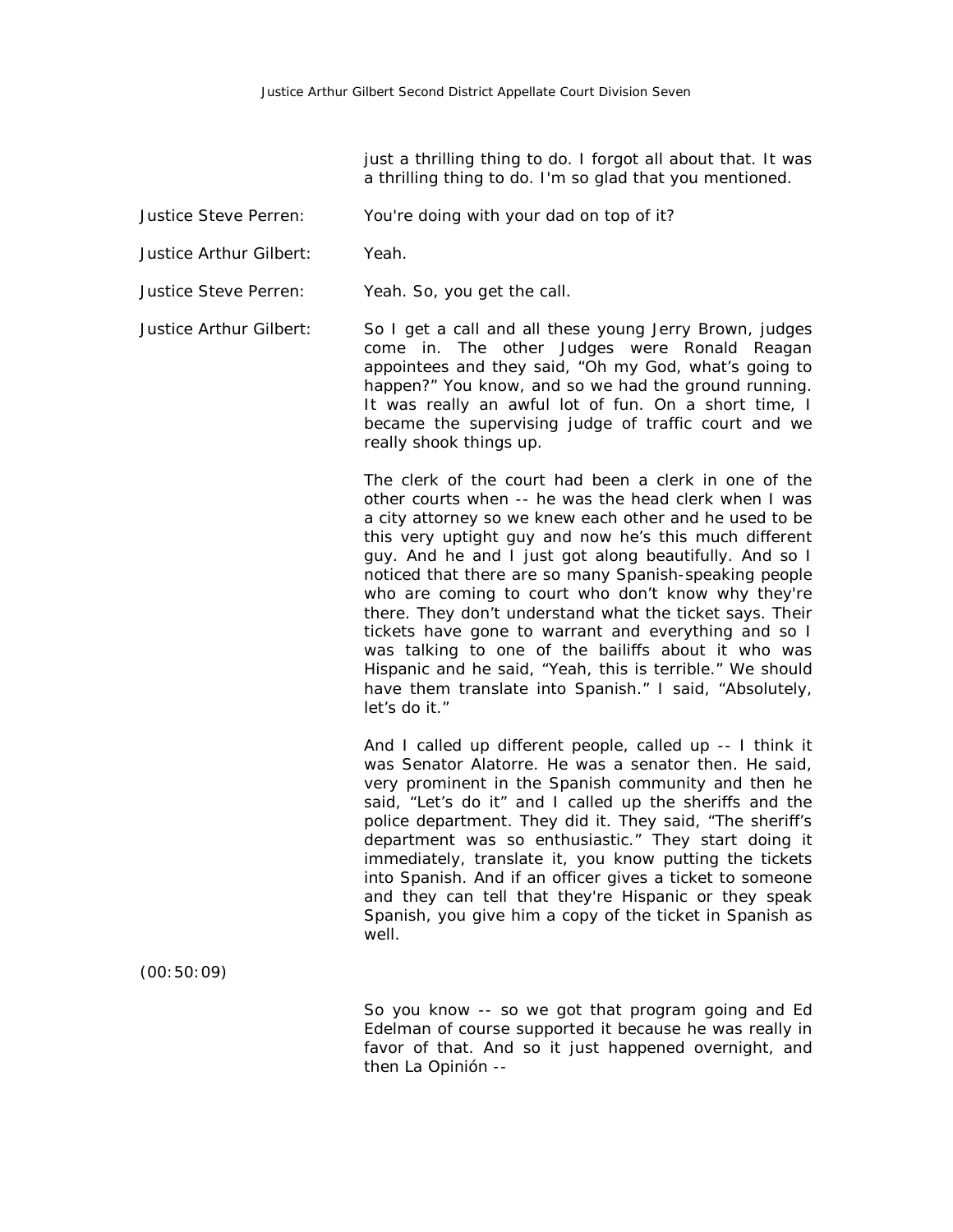Justice Steve Perren: You know, let's pause there.

Justice Arthur Gilbert: Yeah.

Justice Steve Perren: You're almost -- I think you're being unnecessarily modest about this. That's a revolutionary concept at that time of opening the courts in that way, something we take for granted today. Any more background in how that developed?

Justice Arthur Gilbert: I mean it just occurred to me. I mean, I could just see people not understanding what's going on, not understanding the system. So, a lot of us felt that we had to make the system more open. Another thing, you could only come in to contest a ticket apparently to set the matter for trial at 08:30 in the morning or one o'clock in the afternoon. And people are working. Sometimes they could get off work, so I went to look and I said, "Why can't we just -- why can't they come in whenever they damn please? What difference does it make? Well, all right, we'll change it and I did it overnight. And I send out press releases, "Hey, you want to pay for ticket or you want to come in and contest it, pay it, come in at anytime you want. It's your convenience." The courts are here for the people, not the other way around.

Justice Steve Perren: Well that was a revolutionary thought.

Justice Arthur Gilbert: Yeah.

Justice Steve Perren: Let's think back to that time. We haven't discussed this. There was an old guard there. It's pretty much a bunch of white guys.

Justice Arthur Gilbert: Yeah.

Justice Steve Perren: Things are changing; they change dramatically.

Justice Arthur Gilbert: Yeah. Jerry Brown had a profound impact on that appointed lots of women minorities and he appointed people. And lo and behold, the people he appointed were all very, very competent. You know people would - - I mean it wasn't said but it was well women are not going to be as good or if somebody is not from the club, they're not going to be as good. It didn't happen. So there was all whole group of us.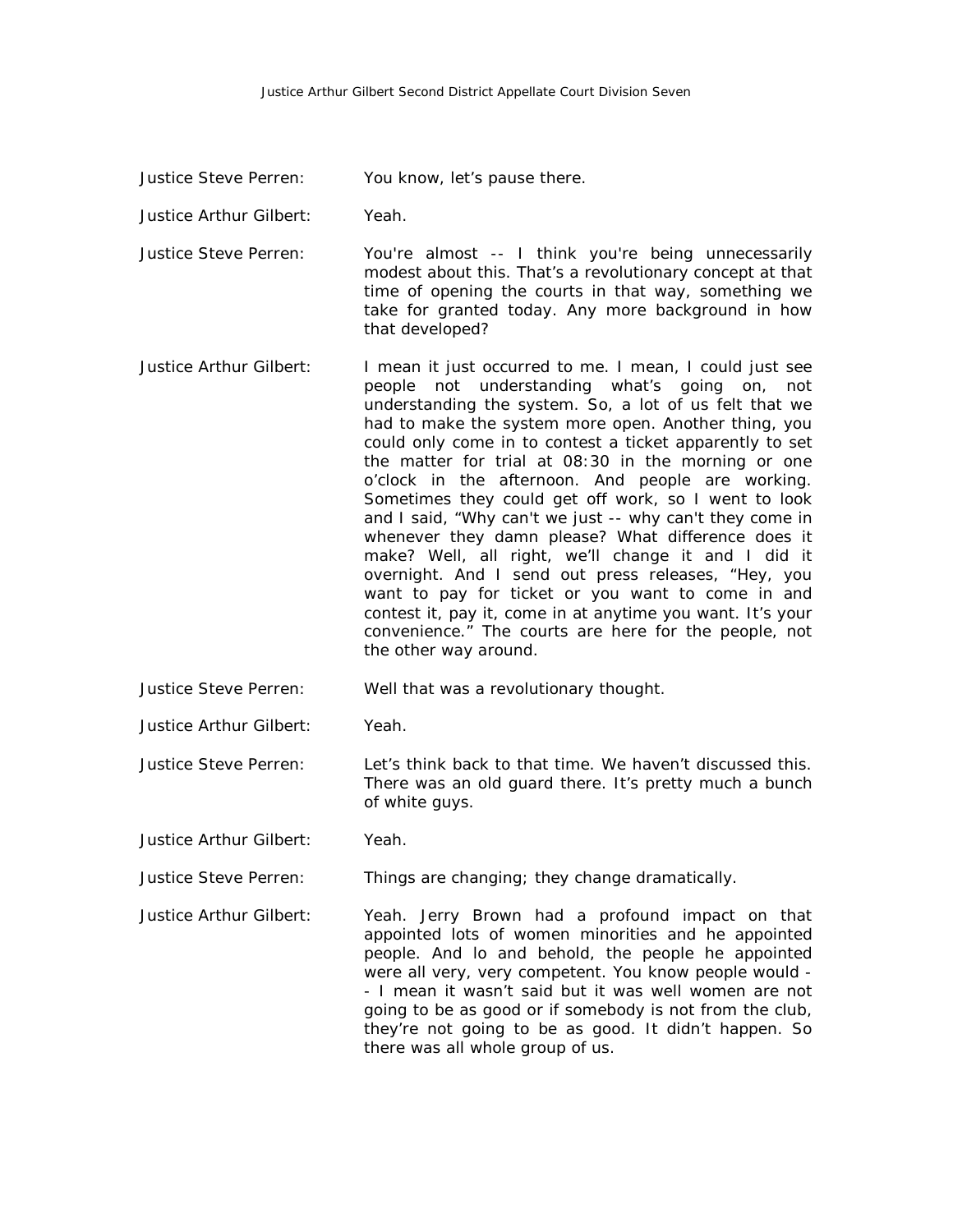One of my best friends, Elwood Lui, became a prominent. He is one of the most prominent lawyers in the state. He was on the Court of Appeal and we went up together. We started the same time together. There were Asian Judges, Black women, Hispanics, Filipino, from all walks of life and we have one of the finest benches in United States.

- Justice Steve Perren: And not only as an institution as you've described it but you actually became directly involved. Albeit, perhaps unforeseen, in some civil rights issues is something having to do with public solicitation.
- Justice Arthur Gilbert: Oh yeah, yeah. One other thing I just thought of. We also started community service. Community service, we take for granted now. It wasn't done. No one was doing it. It's not a brand new concept and Eric Younger whose father was Evelle Younger and had been the Attorney General and had run against Jerry Brown for governor was a judge. He was even younger than I. Younger was younger than I. He was in his 30's and he was a Ronald Reagan appointee but very progressive thinking and tried to get community service and he couldn't get the judges to go along with it. Well, I knew about that and I called him. I said, "Eric, tell me all about community service." And he said, "It's a great idea. I've got to see if you can get it through."

Well I had all these new Brown Judges I got a lot of support, so I started community service programs and they took off. Boy! The press went for it, everybody went for it as alternative sentencing way -- ways to deal with misdemeanor offenses and it's used all the time now so --

Justice Steve Perren: And nothing is so different, it stays the same. We have revolutions going on now in criminal sentencing today to try and find a better and more effective way.

Justice Arthur Gilbert: Exactly. We're wrestling with these statutes right now.

Justice Steve Perren: Yeah.

Justice Arthur Gilbert: So, it's great and I really credit Eric Younger for turning me on to that idea. So then, another case that I had that I'm really proud -- I have to admit -- they said, "Tell us about cases you're proud of." This is one I'm really proud of.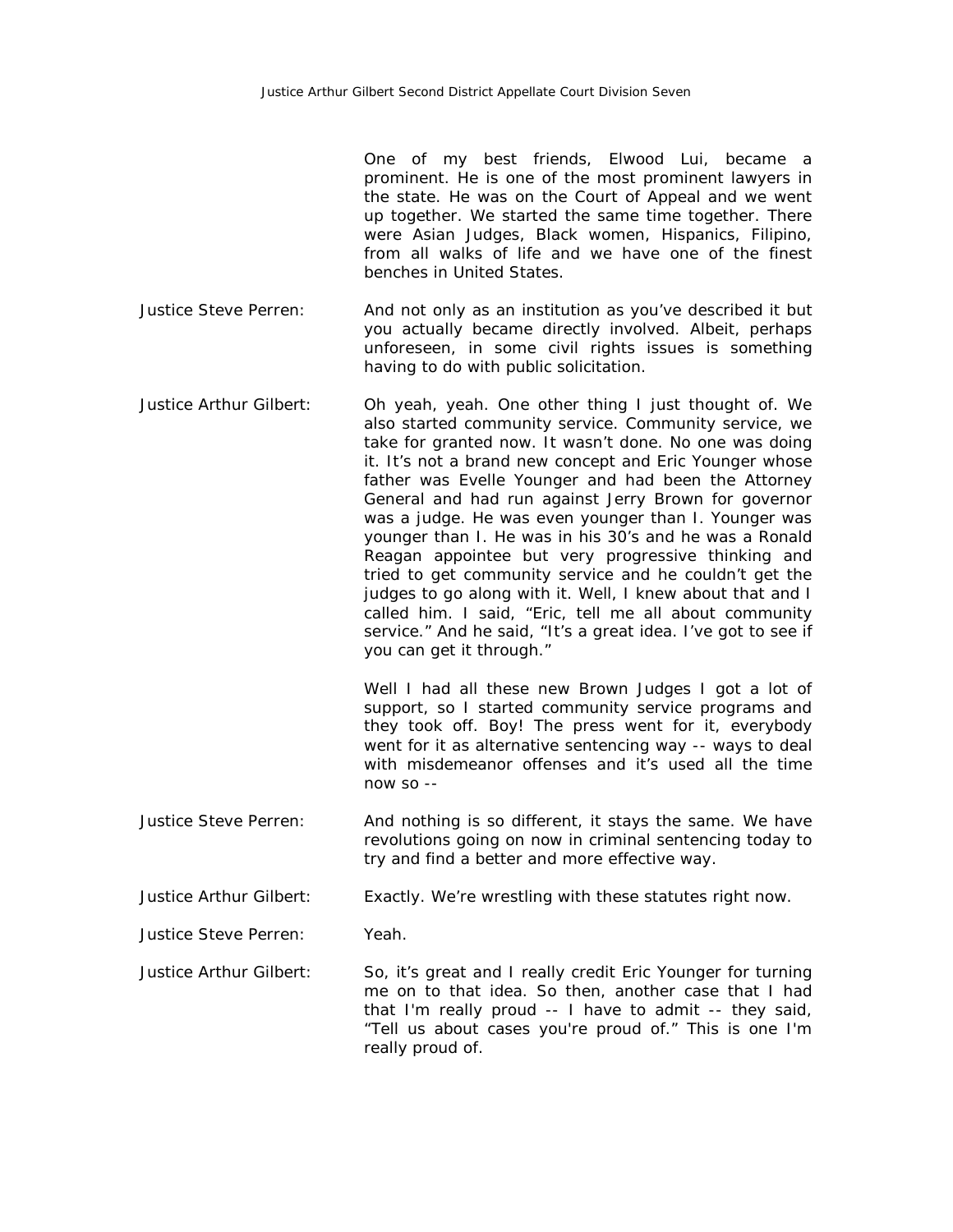As a city attorney, we prosecuted lewd conduct cases. You know one, two people of the same sex would meet somewhere and do something in the bathroom and the whole thing was so distasteful. It's just -- it was wasting our time on these kinds of cases. And there was one statute called 647(a); it was the lewd conduct statute and there was a subsection of 647(a) which said it was a misdemeanor to solicit a lewd act in a public place. You couldn't solicit if you're in a public place, like in a bar. Two guys -- if a guy and a woman are in a bar and I was a young guy not married, dating, and you'd meet somebody and you'd be talking, I didn't meet people in a bar actually.

(00:55:08)

The supermarket was the best place to meet women. But anyway, you're talking and you're at the frozen foods section. You meet somebody and they'd start talking. That's how you meet women. People said, "How do you meet girls?" When we were in our 20's and 30's, I said, "Not in a bar, it's the supermarket."

So if people are in a bar and they made -- and a guy says to a woman, "Hey," I'm not talking about prostitution cases. "Hey, let's go up to my place." That happens a lot of time, right? But if a guy says it to a guy, they're a criminal. Anyway, I just couldn't believe this is going on. Now in Los Angeles, they were arresting people for that. In San Bernardino, they were arresting - - if two men held hands, they were arrested. I mean it was just outrageous and 647(a) was abused everywhere. And some very good lawyers, Jay Cohorn who works now on the Appellate Project, and who's this -- oh, I can't figure his name. I'll think of it in a minute.

Justice Steve Perren: Zach, Zik?

Justice Arthur Gilbert: No, no, no. Thomas, his name is Thomas. He wrote a book about it. Really fine, fine lawyers. They challenged this section. And I was sitting in the master calendar and he came in front of me and for some reason everybody decided, I should decide all the cases, so I had like there were 7,000 cases. All the cases came to me and they argued it in. There was a case pending before the California Supreme Court but it was taking forever and so I had to make that call. And I wrote one of my first opinions and I declared it unconstitutional and the Brown Act at that time probably still is the law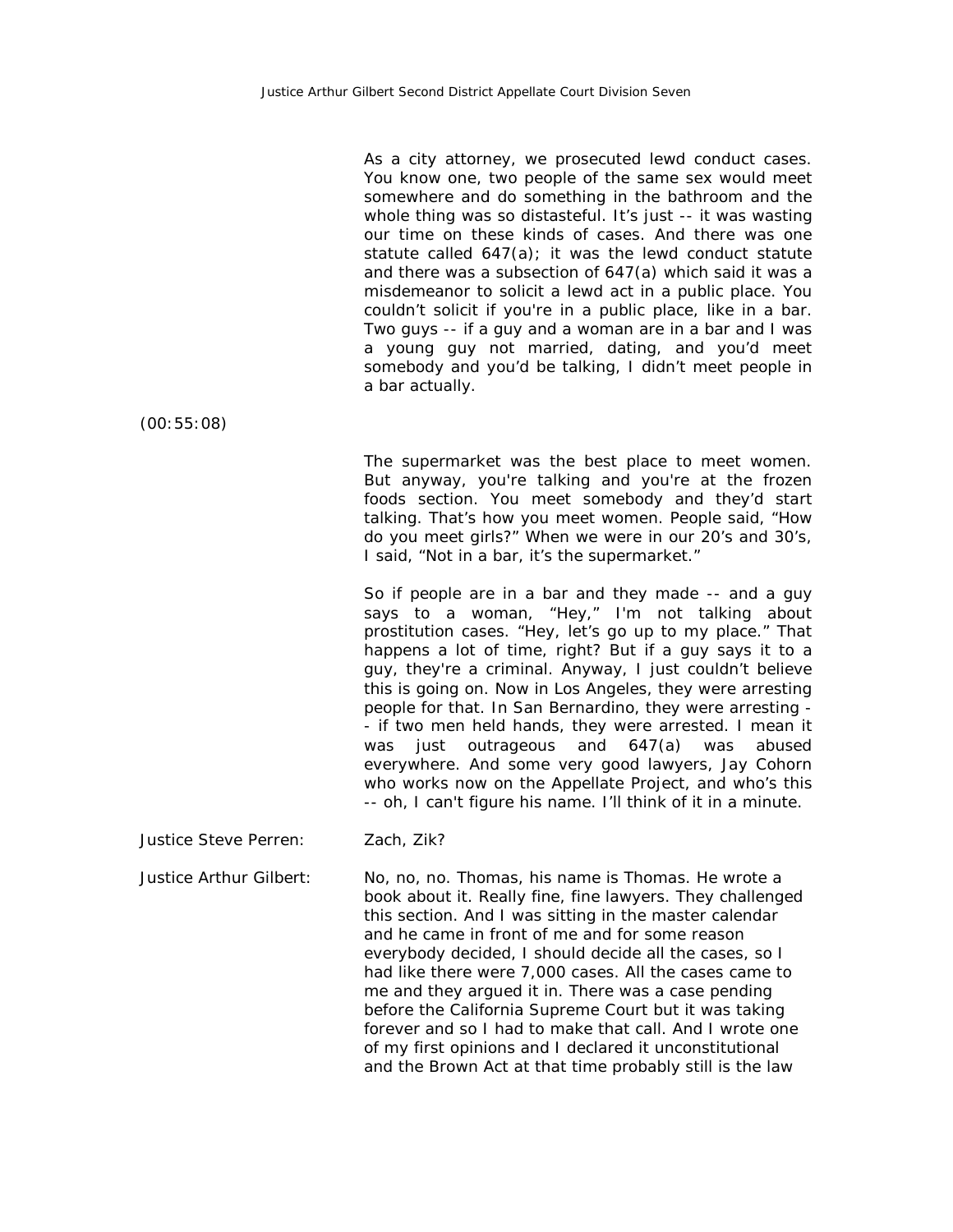obviously said that consenting adults could do whatever they wanted in private. So I had this -- this was my first written opinion. I said, "If you can do it, you ought to be able to talk about it." That was my rationale.

If you can have sex in a room together -- and it's nobody's business, you ought to be able to talk about. You ought to be able to say, "Hey! Let's go up to my room and have sex." That would be a crime but not -- so when I said, "I thought it was just patently unconstitutional," it was as -- it was easy for me actually and I made that ruling and dismissed all those damn cases. And I mean obviously, it affected thousands of people in Los Angeles and the other communities. I said the whole state, you know, it affected the whole state. This is the penal code.

And so the Supreme Court ultimately ruled the same way I did in a different case and I almost had the name of the -- you know, I'm going to quote something from one of my great -- one of the great jurists who is no longer with us, Jerry Peck and he said, "For every case name I remember, I forget a line of poetry." That was such a great line so I'm going to use that line now. I forgot the name of the case. It's on the tip of my tongue. But anyway, I felt really good about that and I felt this is where I belong on the court. I get to make decisions like this that I think are right that conform with the law and that protect people. So it was -- I just - - to this day, I'm just so proud of that case.

- Justice Steve Perren: So in the municipal court and since this interview is in amber, it's finished when it's finished and as people go on the word, we're using in common parlance, you and I understand is municipal court. Won't you tell the listener just in a nutshell how bizarre that arrangement was as compared to what we have today?
- Justice Arthur Gilbert: Well, there is no such thing as a municipal court anymore. You see young lawyers and you say municipal court and they go, "What?" The municipal court had limited jurisdiction. It was -- the criminal cases were only misdemeanors not felonies. And the civil cases, it changed -- when I first started, I think the maximum amount was like \$10,000 then it went up to \$15,000 and then \$20,000 or \$25,000 at the top and small claims. And that way -- and then municipal court Judges would hear preliminary hearings and that was it and it was really called the people's court. And it -- and it was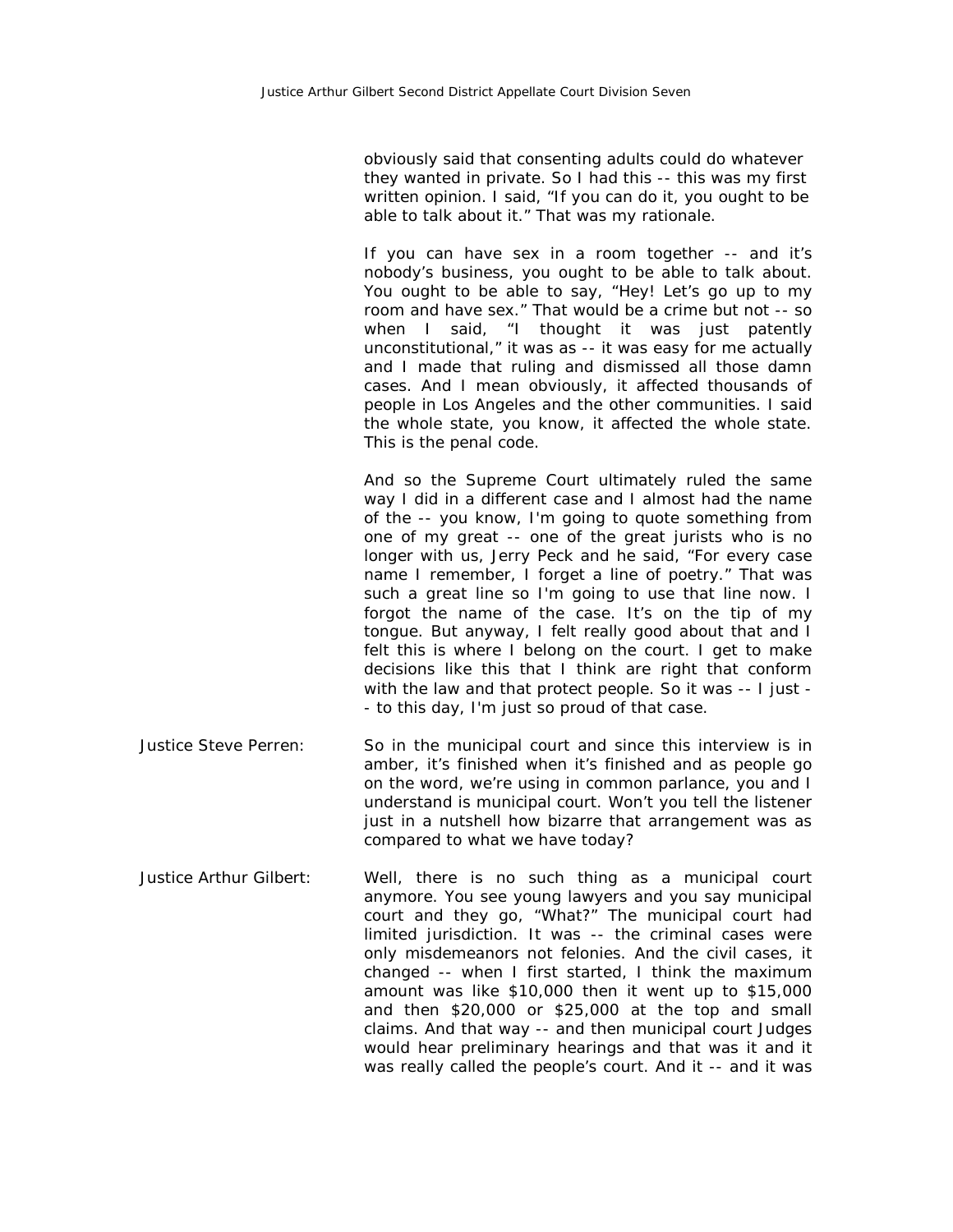a -- every municipal court was a little different. Los Angeles had its own municipal court which was Los Angeles is larger than some states but there was an Alhambra. Well, I guess, Alhambra is part of Los Angeles, isn't it?

(01:00:07)

Justice Steve Perren: Yeah.

Justice Arthur Gilbert: And they had different branches, Santa Monica and so on.

Justice Steve Perren: But you had different districts.

Justice Arthur Gilbert: You had different municipal court districts. San Bernardino had their district. There were different -- and different cultures. It was -- you go from one to another. It'd be totally different. I remember when I was practicing, I was in the Ventura Municipal District and my good -- everything was different, the way they treated you, the way they acted, the way they kind of deal, you could get on a criminal case as opposed to you couldn't get a deal in some places. So it was -- you really had to know your judge. I still think that perhaps applies in some cases.

> But -- so you know then there was a court consolidation, we have one -- it's all under the -- it's a state court system now whereas in those days, we had municipal courts were part of the community. There were community courts and they had their own particular characteristics and their own style and if you -- you could feel hometown, I think if you --

Justice Steve Perren: Well let me -- let me ask you a point on that. This is just for historical perspective.

Justice Arthur Gilbert: Yeah.

Justice Steve Perren: Today, if you're in Los Angeles, you're in the Los Angeles Superior Court, that's the trial court and that is as big as this county of Los Angeles. But in those days, there were multiple small district courts in Compton, in Van Nuys.

Justice Arthur Gilbert: Yes.

Justice Steve Perren: All throughout.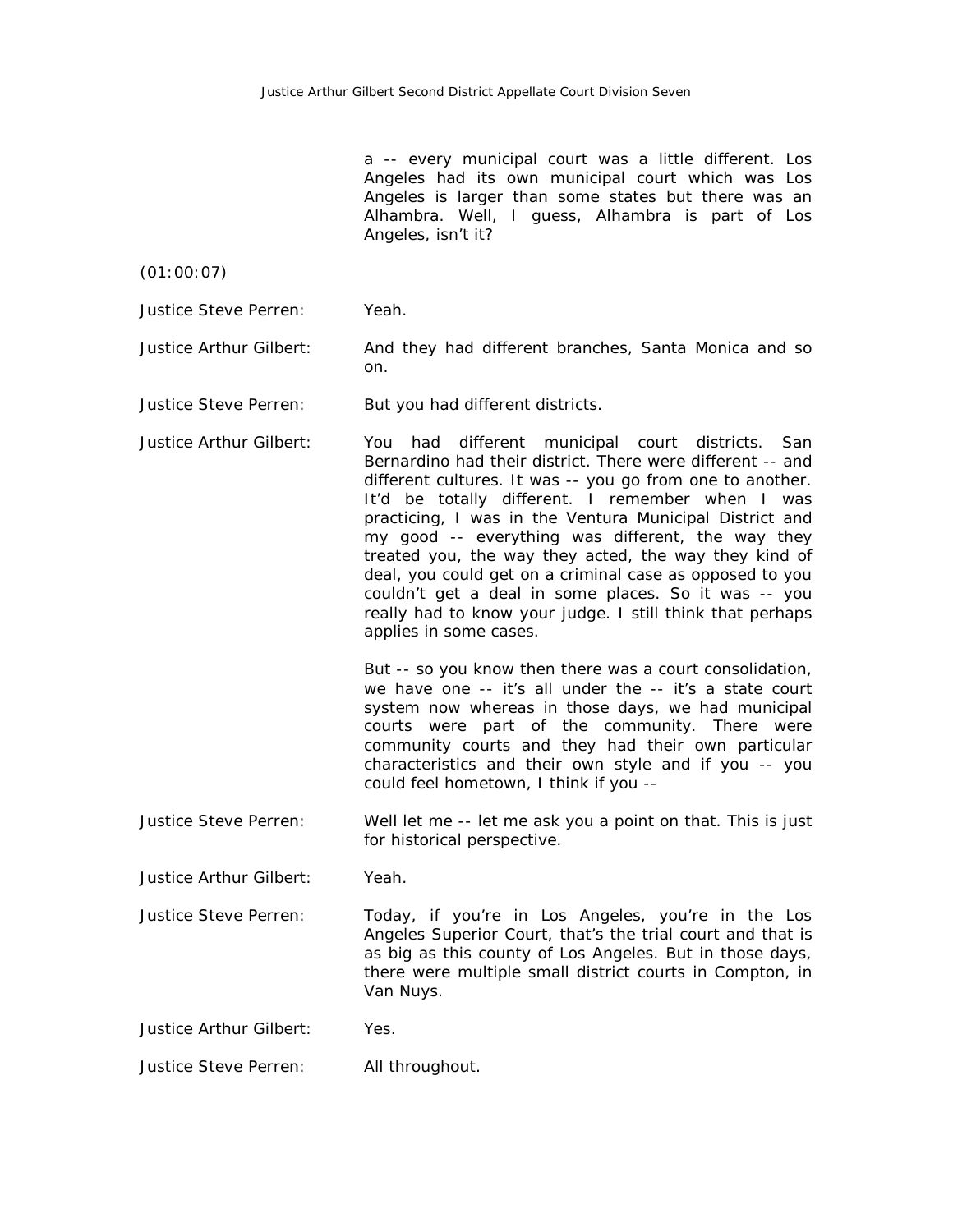## Justice Arthur Gilbert Second District Appellate Court Division Seven

| Justice Arthur Gilbert: | Yeah.                                                                                                                                                                                                                                                                                                                                                                                   |
|-------------------------|-----------------------------------------------------------------------------------------------------------------------------------------------------------------------------------------------------------------------------------------------------------------------------------------------------------------------------------------------------------------------------------------|
| Justice Steve Perren:   | And you were -- you were ruling before a constituency<br>with that -- literally was hovering over your neck.                                                                                                                                                                                                                                                                            |
| Justice Arthur Gilbert: | Yeah.                                                                                                                                                                                                                                                                                                                                                                                   |
| Justice Steve Perren:   | Any comment you would make about the immediacy of<br>consequence and public perception where you were the<br>-- in the bright lights as opposed to being sort of lost in<br>the anonimity of a large country?                                                                                                                                                                           |
| Justice Arthur Gilbert: | That's a good point. If you would make a controversial<br>ruling, boy, the local papers would have you all over the<br>map. And that's one of the reasons I told Jerry Brown,<br>"Don't put me in Burbank." Because Burbank had a -- it<br>was its own judicial district.                                                                                                               |
| Justice Steve Perren:   | Right.                                                                                                                                                                                                                                                                                                                                                                                  |
| Justice Arthur Gilbert: | It was an entirely different judicial and it was a small<br>community. And if you didn't live there and weren't part<br>of that community, you were an outsider.                                                                                                                                                                                                                        |
| Justice Steve Perren:   | And the electorate was within the confine.                                                                                                                                                                                                                                                                                                                                              |
| Justice Arthur Gilbert: | Yes, within the -- so if I'd be up for election or<br>somebody could run -- you know you could run against<br>somebody, you still can, so on the superior court. So if<br>you're not from the area, somebody could take you on<br>easily. "Don't, you know, vote for so and so. He lives<br>down the street." You know, I could just see that, so I<br>didn't want that to happen.      |
| Justice Steve Perren:   | Now, while you were municipal lower judge, factual<br>innocence, what's that about?                                                                                                                                                                                                                                                                                                     |
| Justice Arthur Gilbert: | Well, I had this one case, I didn't even realize this. You<br>know, we learn something every day. The job that we<br>have now, you and I are colleagues on the same court.<br>And we find -- we find new things, what? This hasn't<br>been decided, we -- I can't get over that. And I think we<br>both remark that it makes a job pretty challenging and<br>fun. It's still fun to do. |
|                         | So, there is a statute and I haven't researched that<br>lately but I bet it still exists. In the penal code, that<br>states that if someone is fact found to be factually                                                                                                                                                                                                               |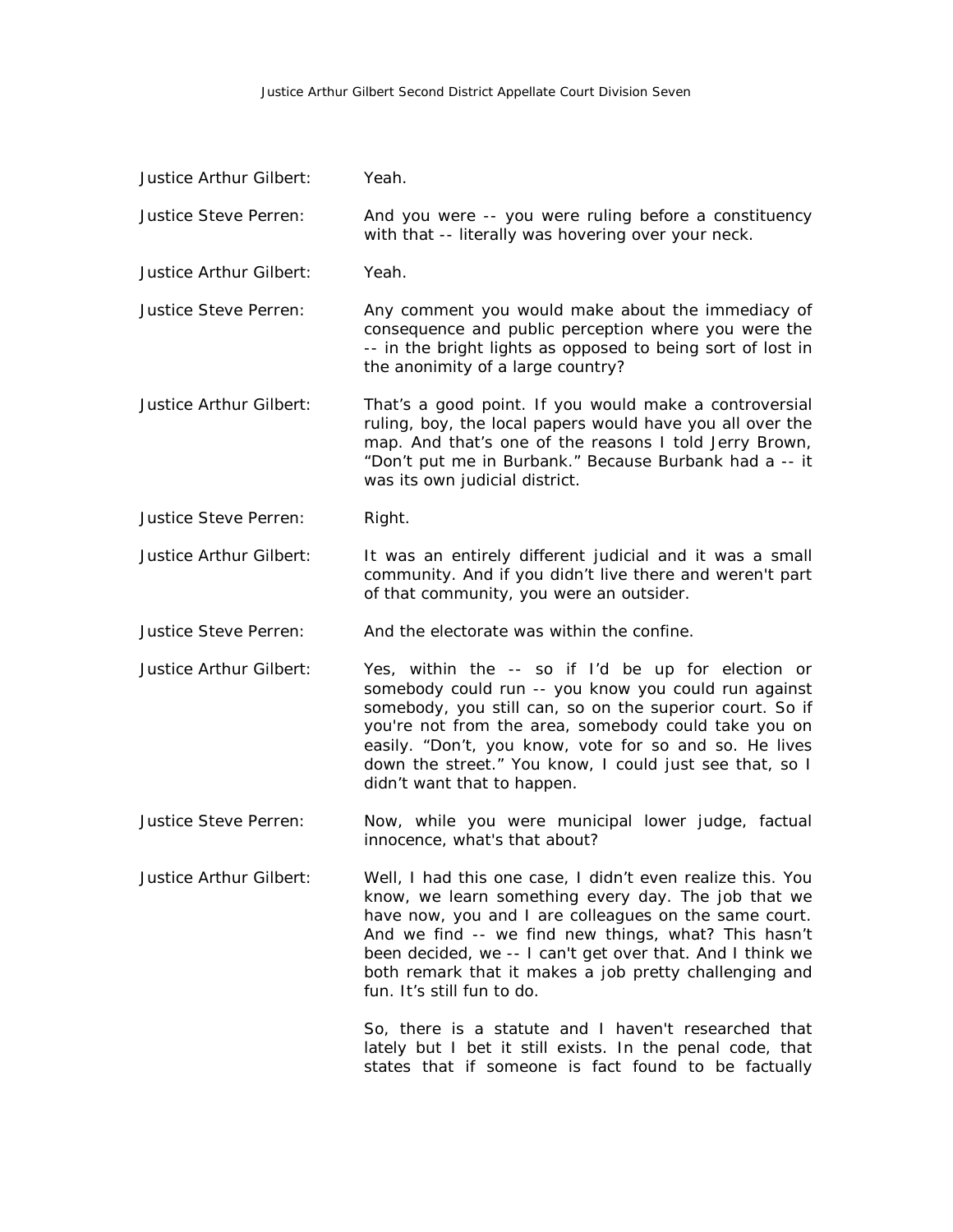innocent of a crime. That means the person didn't do it. It's one thing the people say, "You can't prove a case beyond the reasonable doubt." That's one thing. And you can defend and can be released, win the case. But factual innocence means you're not the person, there's no doubt about it. In that case, you can have your entire record of the arrest everything sealed, so nobody knows about it because, you know, you could be arrested for something and that follows you the rest of your life.

So, there was this concession on the pier, the Santa Monica Pier where they have concessions and roller coaster and all that kind of stuff, where I was raised. And they had the -- the police had arrested and -- one of the concessionaires who had rented space, they were from out of town, from Oklahoma and it was -- I still remember that. And they had these barrels, and you would throw baseballs into the barrel. And if you got three out of three, you'd win a price.

They said this was whole fixed, this was a fraud. This was what we're spending our time doing. It was a fraud and they confiscated the barrels, the baseballs, and they arrested the people and they made bail. I think they probably didn't have any bail. And the police found that they couldn't prove the case. They had some experts who couldn't --

Anyway, so a local attorney, Roger Diamond who is quite active today, he's a very fine lawyer, takes on causes all the time, great guy, comes into my court with emotion to seal the record and for me to make a finding that his clients are factually innocent and subpoenas, all the confiscated paraphernalia, the barrels, the balls, everything.

(01:05:21)

And the police are there with it and the attorney generals, deputy attorney generals shows up and says, "Your honor, this is very unusual. There's no precedent for this. There's been no trial. You can't have a finding." And so Roger Diamond argued, he says, "Why not? Why can't we have a little trial here now? A mini trial to determine whether they're factually innocent or not?"

So, I looked at the attorney general. I said, "Why? Is there anything in the law that says we can't do this?" He says, "Well…" I said, "I'm going to have a hearing. We're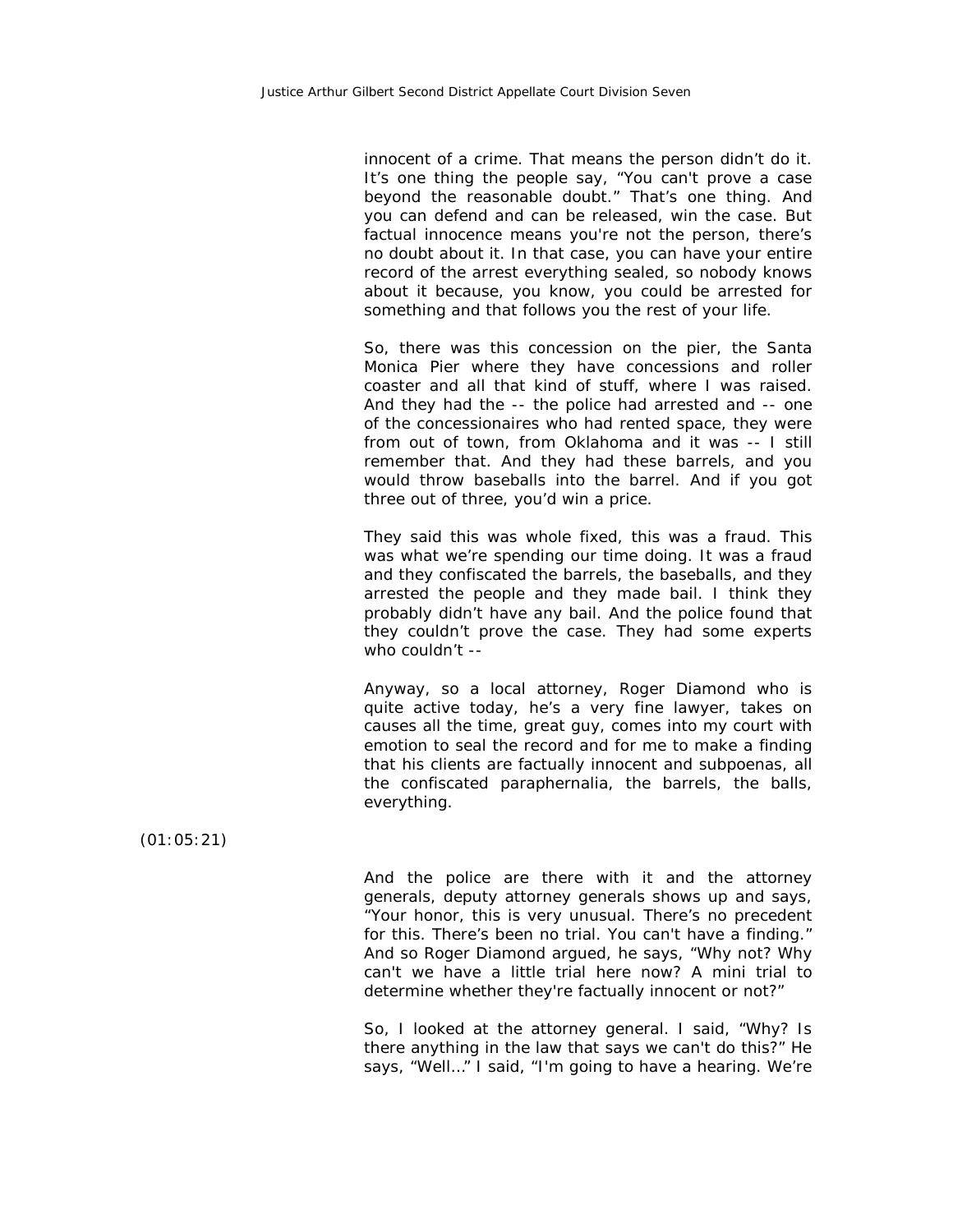having a hearing." "Well, I object." "You can object all you want. You're welcome to join us, to watch the trial." So, they set up the barrels and he has his kids there and his kids are six or seven, one is nine or something. And they're throwing the balls in. And one misses one, one gets two out of three. And then my bailiff tries it and he misses, he gets a couple, my clerk -- and so I'm on the bench watching this and they're playing this game. And I said, "What? I don't get to play?" And so he says, "Your Honor, please?"

So I take my robe off, I come down, I go in front of the barrels. And there are three barrels and I get three out of three. And when the third one goes in, he, Roger Diamond says, "I rest." And without losing a beat, I said, "Motion granted." And I dismissed the case and sealed and ordered it all sealed. And years later, I swore in his daughter as a member of the California bar.

- Justice Steve Perren: That's one of the beauties of the cycle.
- Justice Arthur Gilbert: Yeah.
- Justice Steve Perren: Of our profession.
- Justice Arthur Gilbert: Yes. Isn't that, you know?
- Justice Steve Perren: It is. So, we've got you poised now to make the step up to superior court. And what happens? What's that about?
- Justice Arthur Gilbert: Well, I got appointed to the superior court -- I was on the municipal court for about four years and really having a great time. Elwood Lui and I were -- I had -- I made a lot of friends and I knew some of these guys from before Loren Miller whose father was the famous Loren Miller, civil rights lawyer. And Elwood and I were very close friends. Jack Newman, Dave Rothman who was the expert on ethics, his book on ethics is the Bible. He and I went to high school together. So, I had all these friends. It was just a -- just a wonderful time. Young people changing world. I mean, we really loved it.

And so I got on to the superior court and I wound up in juvenile code -- court and I became the supervising judge of Inglewood which is really a tough, tough place. There were some really horrible murders and gang killings and I had one very famous case. It made the news all over the world and I had -- it was a fitness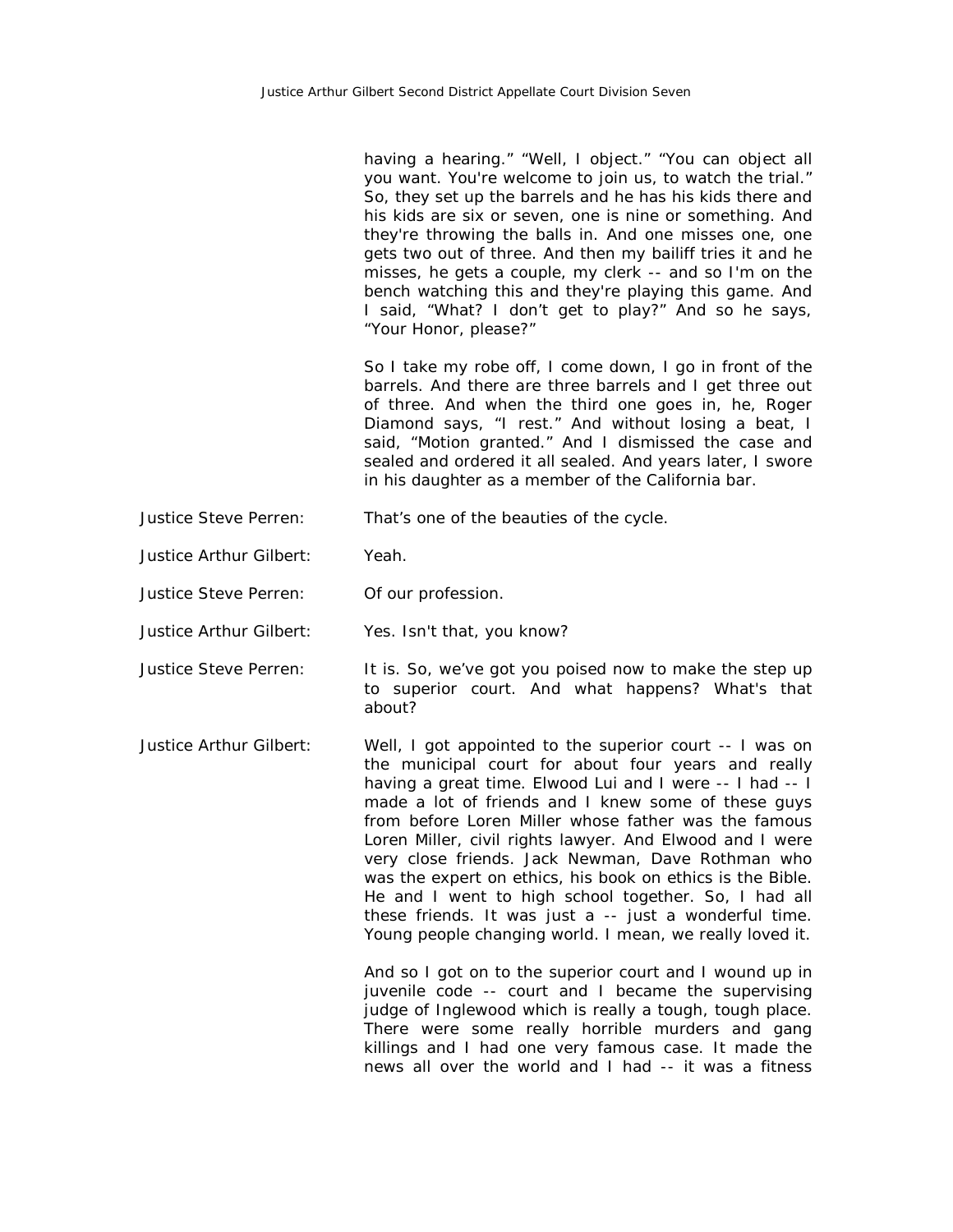hearing to determine whether these kids should be treated as juveniles or adults. And it was called the Pico-Robertson murders. And they were these kids who just randomly, in the middle of the day, were killing people, out in broad daylight on Robertson-Pico busy intersection. So I had that case and I had a few other high publicity cases and then I was able to get transferred to Santa Monica and it was three miles from my home, it was fantastic. And I became what -- one of my colleague's again Jerry Peck, I refer to him again, called the utility outfielder.

I was -- I had a civil assignment and I was hearing civil cases and criminal overflow. And it was three miles from my house. I went swimming at -- during the lunch hour and go incognito and used the sheriffs -- they had a shower downstairs and I could use the shower and then go to court during the afternoon. And I was in Nirvana, it was just the best assignment. I said, "I want to stay here the rest of my life." And wouldn't you know it, six months later, I get appointed to the Court of Appeal.

- Justice Steve Perren: Now, and that's how you got punished because it was only three miles to go to court?
- Justice Arthur Gilbert: Yes.
- Justice Steve Perren: And then what happened when you got appointed to the Court of Appeals?
- Justice Arthur Gilbert: So, this is funny. So I have a touch -- I have a sore throat, a touch of the flu and I'm home. And I'm getting better, I feel okay. I just took a day off. And I get a phone call at home at about three -- 02:30 in the afternoon.

(01:10:02)

I picked up the phone, and it's Jerry Brown, can you believe this? He says, "What the hell are you doing at home?" And I say, "Hey! Listen, I've got a touch of the flu." "Okay. Well, listen, I'm appointing you to the Court of Appeal." "Really? Wow! So, yeah, where?" He says, "Santa Barbara." It's déjà vu all over again. We're back to Burbank. What is this? So, I say to Jerry, I said, "Santa Barbara? It's a 150 miles away." He says, "No. That's going to be great. We're creating -- we have a new division, we're going to put you there, it's going to be terrific." I said, "Jerry, I live here." I said, "You know,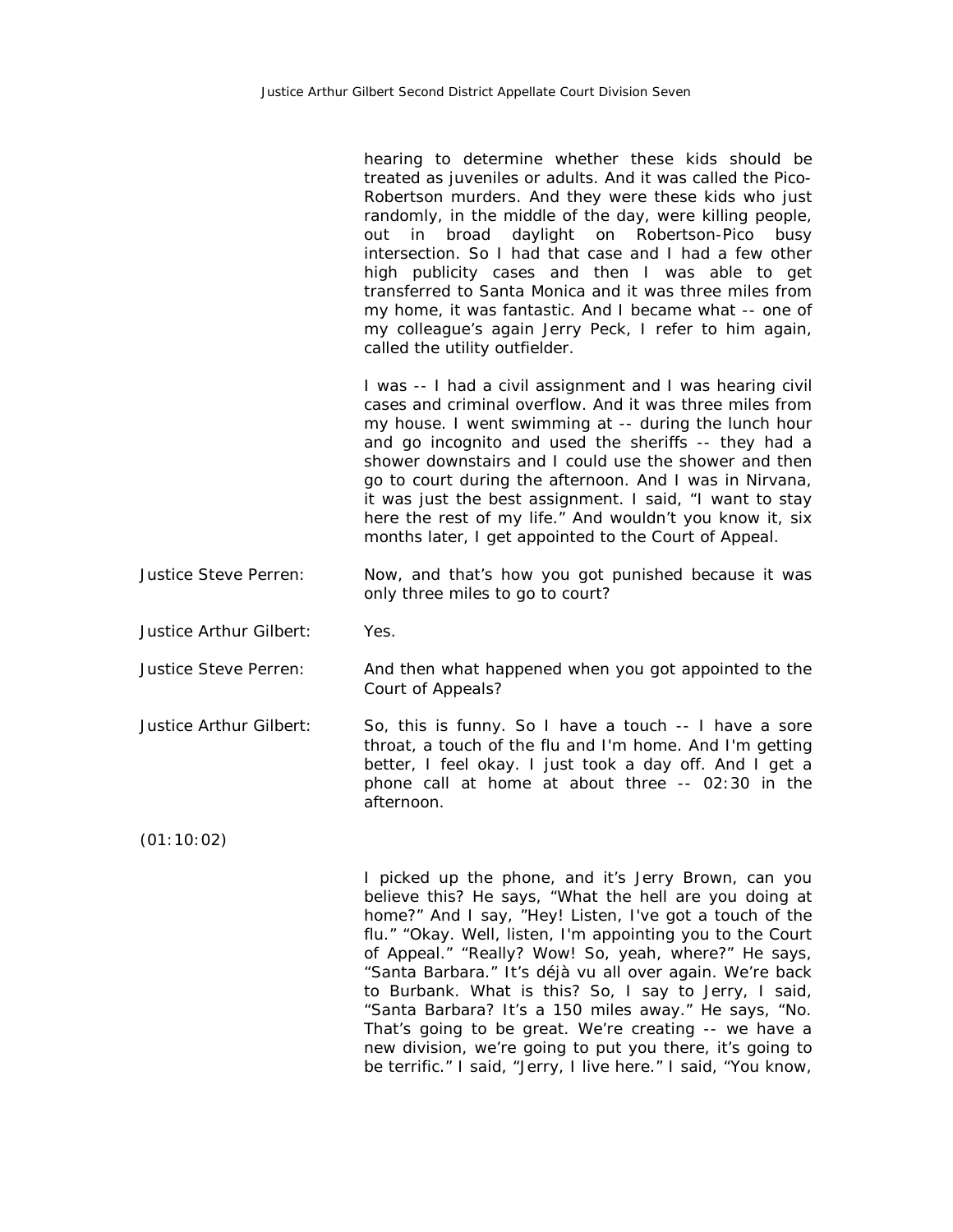can't you appoint me, you know, in Los Angeles." "No, they're all taken, I can't do it. That's where it's got to be."

And so now -- and this is, you know, late. Now, he was going to appoint me so I was told much earlier than that. But the new divisions that had been created for the Court of Appeal had been some Judge ruled that they were unconstitutionally created, so it had to work its way through the system and so now it's towards the end of his term. And so I figured, I had no one to talk to. I don't know what to do. So I said, "You know, I appreciate everything you've done for me. I don't think I can really accept it." Because I wasn't going to move up there. We have all our friends, we have a nice home that we have in the Pacific Palisades. I love where I live. I just -- you know, we can't do it.

So then his appointment secretary getting on the phone, "Are you crazy? Are you out of your mind?" So he says, "Look it, I'm going to give you two hours to think about it. Call me back at this number. I've got to have an answer within two hours and go talk to somebody, think about it. " And that's it. So I had no one talk to. I had a friend and I called him and he was around and so we took a walk in front of a -- on a bluff to the ocean. And then I said, "Hey! You'd be an idiot not to accept this job. And you'll know, work it out. You'll see what will happen."

- Justice Steve Perren: Now let's pause at that point.
- Justice Arthur Gilbert: So I just have to tell you one thing.
- Justice Steve Perren: Go ahead.
- Justice Arthur Gilbert: Let me just finish this one point.
- Justice Steve Perren: Yeah.
- Justice Arthur Gilbert: So, I call him back.
- Justice Steve Perren: The friend or the governor?
- Justice Arthur Gilbert: The governor? I called him back and you can tell there is this pandemonium going on the governor's office. He picked up, "Oh yeah. So?" So I said, "Hi Jerry" I said, "I'm going to accept the job." And he says, "Well, I certainly hope you accept -- you decide your cases with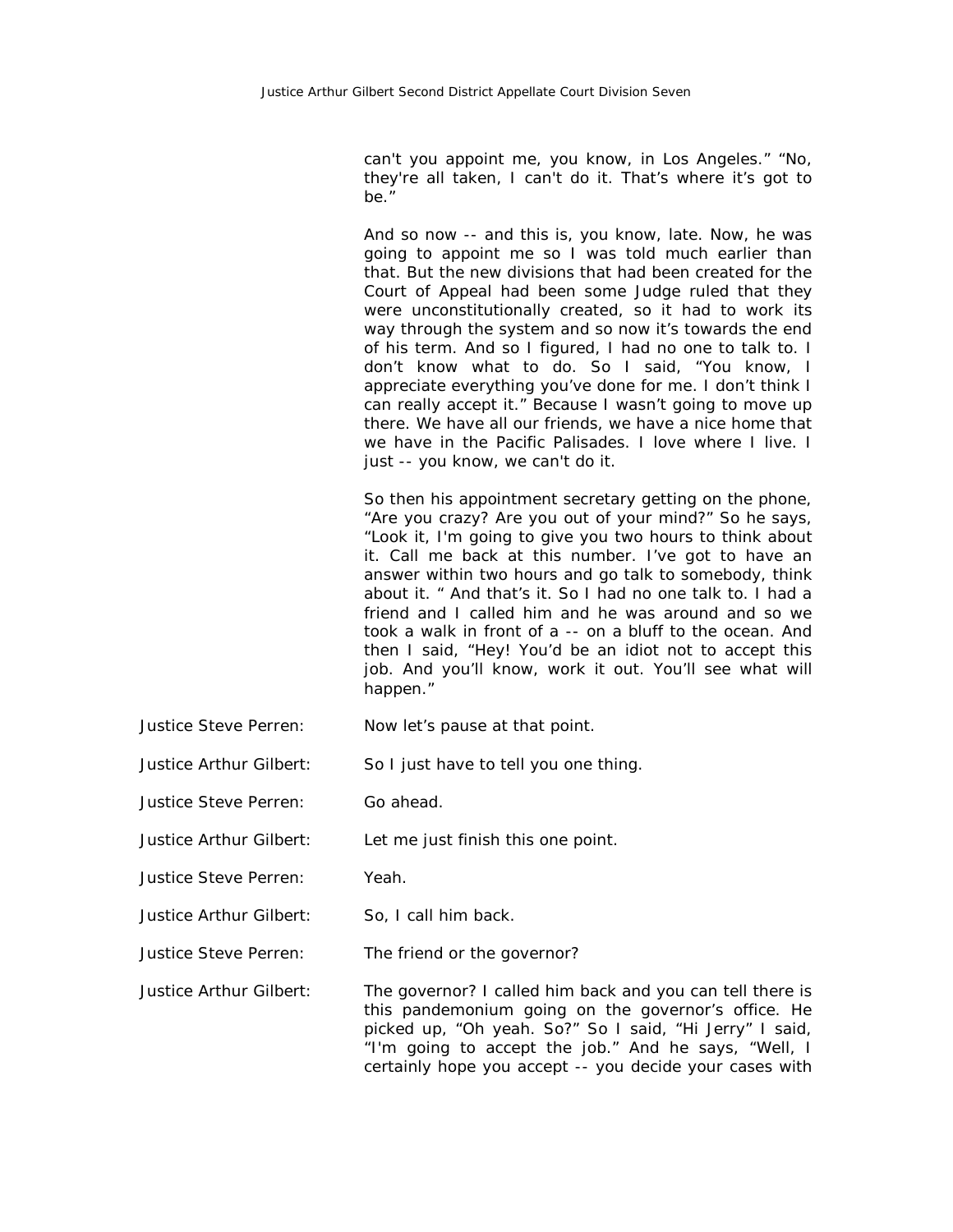|                         | greater dispatch." I thought that was hysterical. It was<br>really funny. So I said, "Can I ask you who else is going<br>to be on that division?" He says, "Yeah. A guy from<br>Redding, California who accepted in five -- in a<br>heartbeat and it took you two hours and he lives three -<br>- 600 miles away and then Steve Stone. And I said, "Oh!<br>I know Steve Stone." And he said, "Look, I can't make<br>you the presiding justice because you're not from the<br>area." So, fine. So, I accepted the position and it<br>became the Ventura. I can explain that if any anybody's<br>interested. |
|-------------------------|------------------------------------------------------------------------------------------------------------------------------------------------------------------------------------------------------------------------------------------------------------------------------------------------------------------------------------------------------------------------------------------------------------------------------------------------------------------------------------------------------------------------------------------------------------------------------------------------------------|
| Justice Steve Perren:   | The -- let's pause and look a little bit at you because<br>your life has dramatically changed over this period of<br>time as well.                                                                                                                                                                                                                                                                                                                                                                                                                                                                         |
| Justice Arthur Gilbert: | Yeah.                                                                                                                                                                                                                                                                                                                                                                                                                                                                                                                                                                                                      |
| Justice Steve Perren:   | Before we get to the big change, has music started to<br>enter your life?                                                                                                                                                                                                                                                                                                                                                                                                                                                                                                                                  |
| Justice Arthur Gilbert: | Not really.                                                                                                                                                                                                                                                                                                                                                                                                                                                                                                                                                                                                |
| Justice Steve Perren:   | Okay but some --                                                                                                                                                                                                                                                                                                                                                                                                                                                                                                                                                                                           |
| Justice Arthur Gilbert: | Not as much as -- I actually, on the Court of Appeal is<br>when music -- when I first got on in 1983, I mean I was<br>still playing.                                                                                                                                                                                                                                                                                                                                                                                                                                                                       |
| Justice Steve Perren:   | Right.                                                                                                                                                                                                                                                                                                                                                                                                                                                                                                                                                                                                     |
| Justice Arthur Gilbert: | But I wasn't playing with the depth of understanding and<br>practice and --                                                                                                                                                                                                                                                                                                                                                                                                                                                                                                                                |
| Justice Steve Perren:   | Performance.                                                                                                                                                                                                                                                                                                                                                                                                                                                                                                                                                                                               |
| Justice Arthur Gilbert: | Performance. Yeah.                                                                                                                                                                                                                                                                                                                                                                                                                                                                                                                                                                                         |
| Justice Steve Perren:   | Now the listener will get that later on in our<br>conversation, but there was something very musical that<br>entered your life in another way, however? You better<br>get this one right.                                                                                                                                                                                                                                                                                                                                                                                                                  |
| Justice Arthur Gilbert: | Let's see. What was that?                                                                                                                                                                                                                                                                                                                                                                                                                                                                                                                                                                                  |
| Justice Steve Perren:   | Oh! Maybe somebody who had a name Barbara, would                                                                                                                                                                                                                                                                                                                                                                                                                                                                                                                                                           |

that work?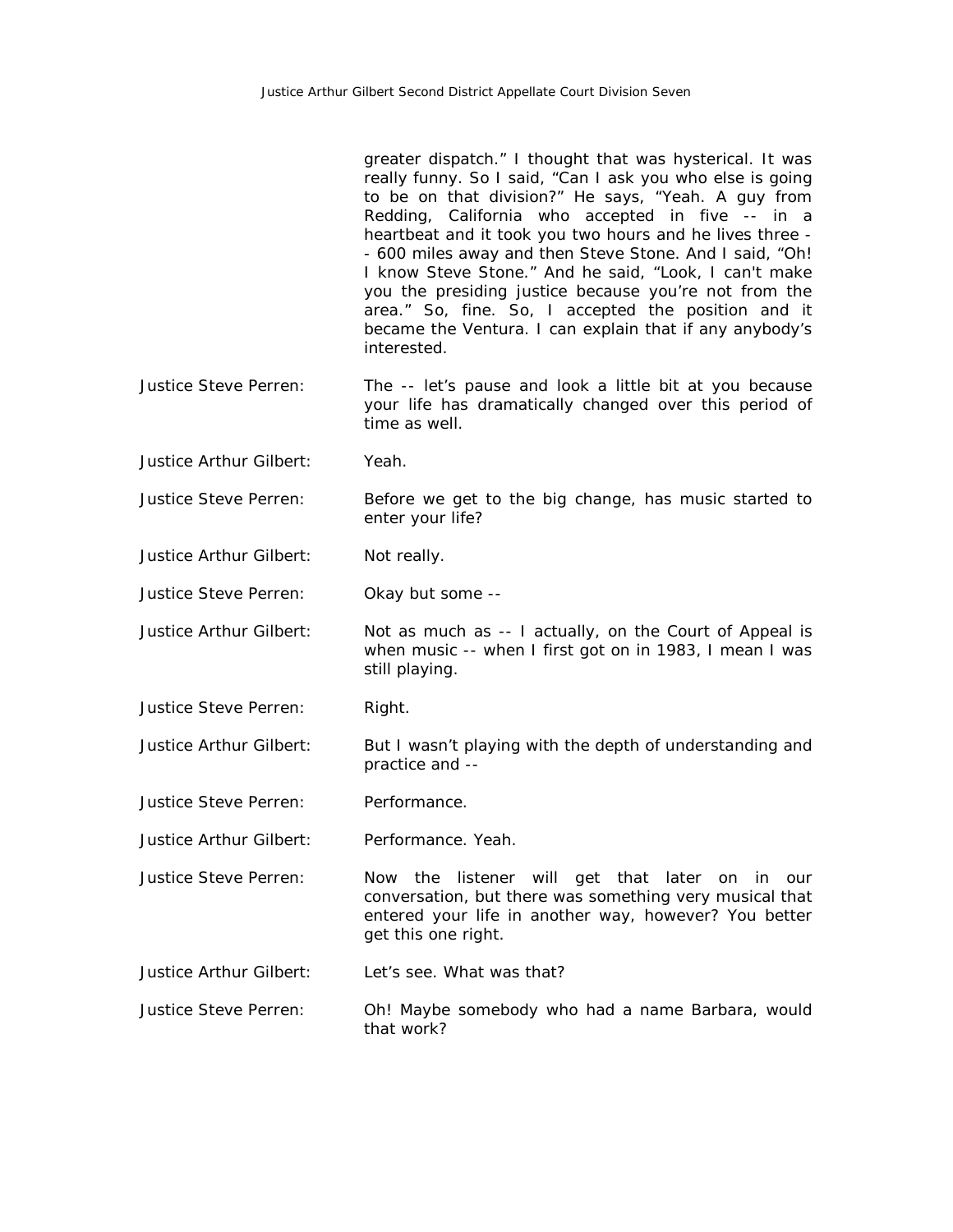- Justice Arthur Gilbert: Oh! That would work. I'll tell you something else. I'm going to tell you about before we get to Barbara, my wife. When I got on to -- oh no, I guess I was -- no, no, this was in practice. I'm going back in practice. I just thought of something, you don't mind if we'd skip around a little bit.
- Justice Steve Perren: Your interview.

Justice Arthur Gilbert: Okay. It's my interview, right? This is another thing I did that was pretty wild. When I was in practice -- I mean, this showed how crazy I can be. I went to a concert at the music center. This was way before Disney Hall, anything -- in the '60s and Ravi Shankar was playing with Alla Rakha.

(01:15:01)

And it knocked my socks off. And I read that Ravi Shankar was starting a music program in -- not Beverly Hills, just on the eastern end of Beverly Hills, on Beverly Drive, not Beverly -- Beverly Boulevard. And I show up, can you believe that? I show up and I get involved with Indian music and meet Ravi Shankar and Alla Rakha. And I'm playing tabla drums. I'm studying tabla drums and I meet Yehudi Menuhin, I met George Harrison of The Beatles and he and I are spending a couple of hours together, chatting, talking about music and stuff, this is what I'm doing. Nobody knows it. My partners don't know it. No one knows this is what I do at night.

And so, we have this school and Art Seidenbaum. I remember the -- you know, when you get old, you don't remember what you did yesterday. I remember these names from the past. He had a program on PBS about local -- what's going on in the community, you know, cultural things. He shows up at this school and I'm on television playing the tabla drums and I went to a criminal court's bar meeting, I'm a lawyer now. And the guys said, "Hey! We saw you on television" and I'm wearing my -- I'm wearing the whole outfit, the whole thing, I'm sitting cross-legged and I realized that -- you know a friend of mine said to me, I remember this, he said, "You know, it's great that you're doing this Indian music and you're still interested in so many things."

And I was complaining about it because I am very stiff and can't sit cross-legged. I would get so tired. I have to keep switching around. So, he said, "You're such a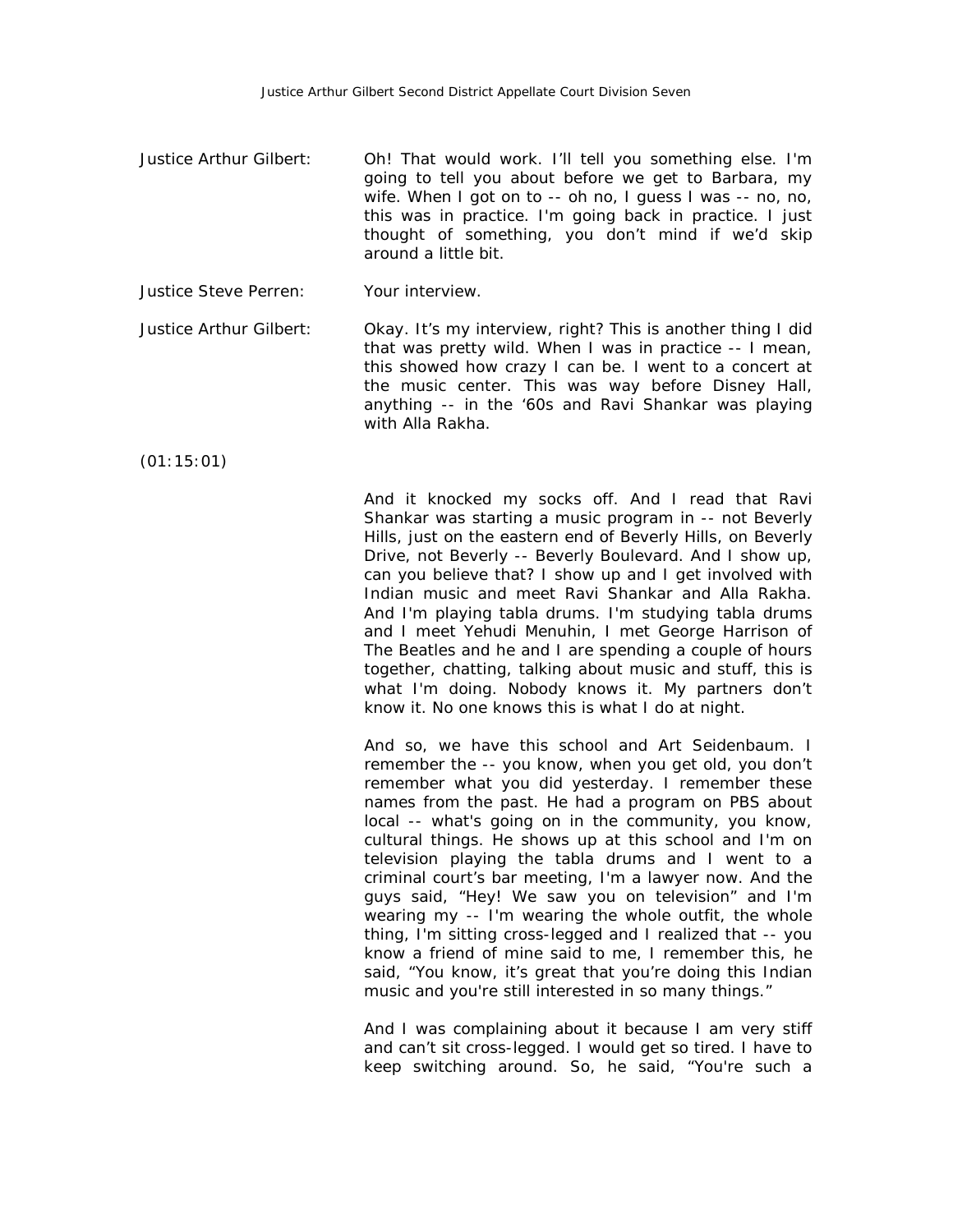talented pianist, you know, piano player. Why are you wasting your time doing that? Shouldn't you be playing more piano?" And that was sort of resonating in the back of my mind. I was being a kind of dilletante trying this, doing that, trying different things and then always got to see me on television at the bar and they're giving me a – not static, they actually like it but I mean it was kind of fun.

So anyway, yeah, so I got married, finally. Everybody said, "Is this guy ever going to get married?" And I married Barbara, we had known each other earlier and it was a first marriage for both of us. We were late bloomers. And she was a singer and a dancer and she sang classical actually -- I mean she sang jazz but she had a really classical voice. And I said to her, I said, "You've got a wonderful voice and I'm sorry you've got to study and really develop this."

Justice Steve Perren: And she'd also been a court reporter, is that correct?

Justice Arthur Gilbert: She'd been a court reporter years ago, yeah. So, and she did that just to finance her dancing and her music and her other thing. So, she starts studying seriously again and singing leader, doing that kind of thing. And then she's getting jobs, she's getting shows, she's doing Gilbert and Sullivan, she did some community theater then she did some real good stuff. She was in La Brea Light Opera Company and she did tintypes and she was "No, No Nanette." And she'd you know some shows some stuff and really into it and I'm really enjoying this immensely.

> Now, I'm trying to think of when I really start getting involved in music again. I was on the Court of Appeal and I was signed up. I had just gotten onto the Court of Appeal and I had signed up to do a trip to Nepal to climb to the base camp of Mt. Everest. Can you believe? I was going to do that. And I had hiked and I really enjoyed it. And I wasn't a great hiker but pretty good, I mean, I was up in the -- I had done long hikes and gone to sierras and stuff. And they said it's not impossible to do and you could do it and I had signed up for it. And the last day to make up your mind was the next day and I was doing exercises on the floor of my living room, listening to a jazz show, it was a jazz station. And they had an interview with Charlie Shoemake who was one of the great vibe players and a great teacher known for his teaching. And he was talking about students having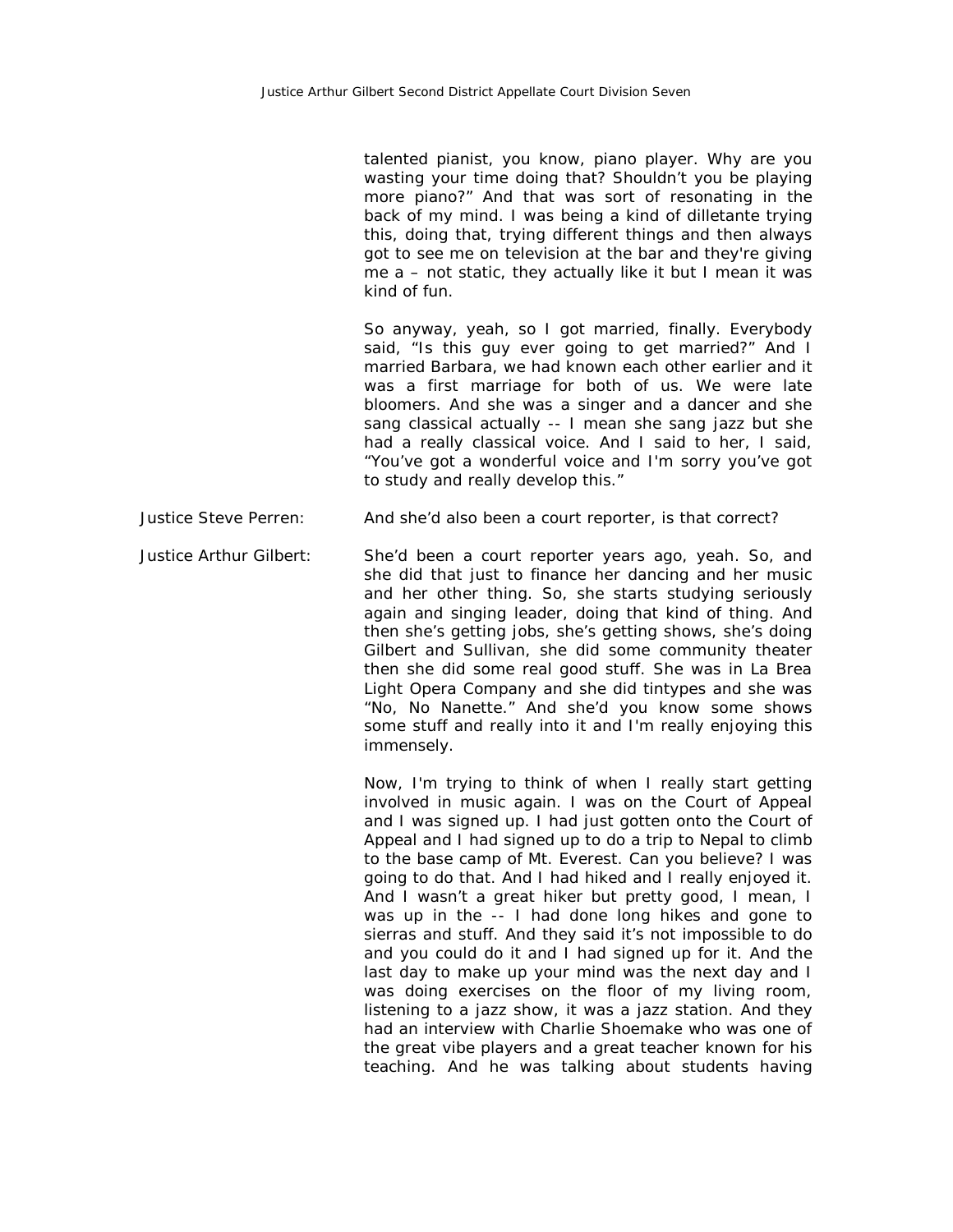students and taking some students on. And I'm doing these exercises on the floor listening to Charlie Shoemake and suddenly, it just hit me that the Mt. Everest, I should be climbing or the base is not that Everest but music, to study music again.

(01:20:03)

I cancel the trip called Charlie Shoemake out of the blue and start studying with a real devotion.

Justice Steve Perren: The listener may be wondering -- I persist in the music part because aside from our common interest, you have evolved into a real performing artist on the piano particularly with jazz. You've performed at the Jazz Bakery, you've performed at the Vine Street Bar and Grill and I just wanted to get that out there, we'll revisit it later but it starts early in your life and it lays there dormant until Charlie Shoemake comes along apparently and now that coal bursts into flame.

Justice Arthur Gilbert: Yeah.

Justice Steve Perren: So, you are on the Court of Appeal. Talk about your colleagues and how you're forming a brand new court.

Justice Arthur Gilbert: Yeah. We're a brand new court. We've never done this before. We have Richard Abbey, the most unusual guy you could ever meet. He was a district attorney who was opposed to the death penalty. We have Steve Stone who is on the board, the National Board of the Heart Association and a chain smoker and Arthur Gilbert. And we're very different people and we all jell like you cannot believe. It is just -- a friendship develops I mean to this day. I mean Richard Abbey is deceased now. But Stone and I see each other. I mean, you know him. He was a colleague of yours on the Ventura Superior Court. And very unusual, unconventional people; I mean, all three of us. Just -- I mean, a different breed of people, it's not typical. The three of us went to Cuba, you couldn't get to Cuba. Can you imagine the entire Court of Appeal going to Cuba? I mean it's just -- and now, it's not a big deal going to Cuba, it was in those days.

Justice Steve Perren: Yeah, that was Alice McGrath independent --

Justice Arthur Gilbert: Yeah, Alice McGrath.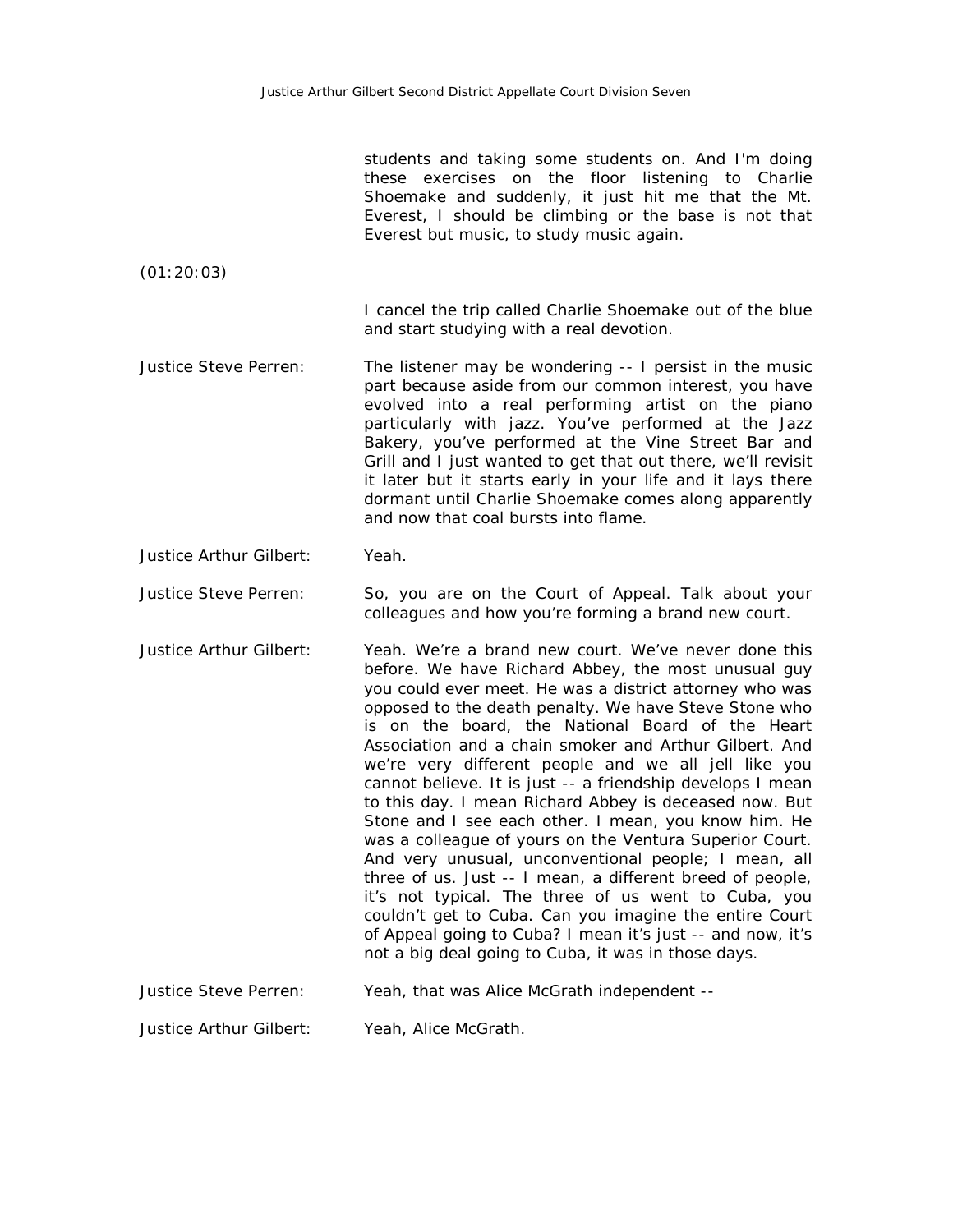- Justice Steve Perren: Let's take a diversion here for a moment. Alice McGraff, you had a wonderful relationship with this most unique lady.
- Justice Arthur Gilbert: Yeah. Alice McGraff who you know, Steve Stone knew her quite well. She, if you saw the movie and the play and the musical Zoot Suit, this was a very famous case in the 1940s I think. When -- the zoot suiters, they were called, these were very stylishly dressed Mexican Americans who had a wonderful great Latin music which I love.

Justice Steve Perren: And in those days, they were known as Pachucos.

Justice Arthur Gilbert: Pachucos. And there was a big party going on and by a lagoon, was it called the sleepy lagoon?

Justice Steve Perren: Correct.

Justice Arthur Gilbert: And as I recall, and they had -- someone got killed, someone was and they had -- I forget all the facts but they had charged all these people with murder.

Justice Steve Perren: And tried them on mass.

- Justice Arthur Gilbert: And tried them on mass in front of a very famous judge who had written a book on criminal law called Fricky, Fricky On Criminal Law, right?
- Justice Steve Perren: Fricky and Alarcon?
- Justice Arthur Gilbert: Yeah. And the evidence in this case, to say thin, would be an understatement. And Alice McGraff was a young woman who has been -- was married to a poet named McGraff -- and she has -- just had -- got involved in this case, met the lawyers and knew the lawyers and knew some journalists who are covering it and she became the "Girl Friday," if I can use that expression. That's what they used in those days and became more than that. She became an intricate part of the defense team and garnered up evidence, that all kinds of things, and became famous through that case. And they were all convicted, it went to the Court of Appeal and they -- I mean, it was -- some of the things that happened in that trial were outrageous. And the case was ultimately reversed.

Justice Steve Perren: Correct.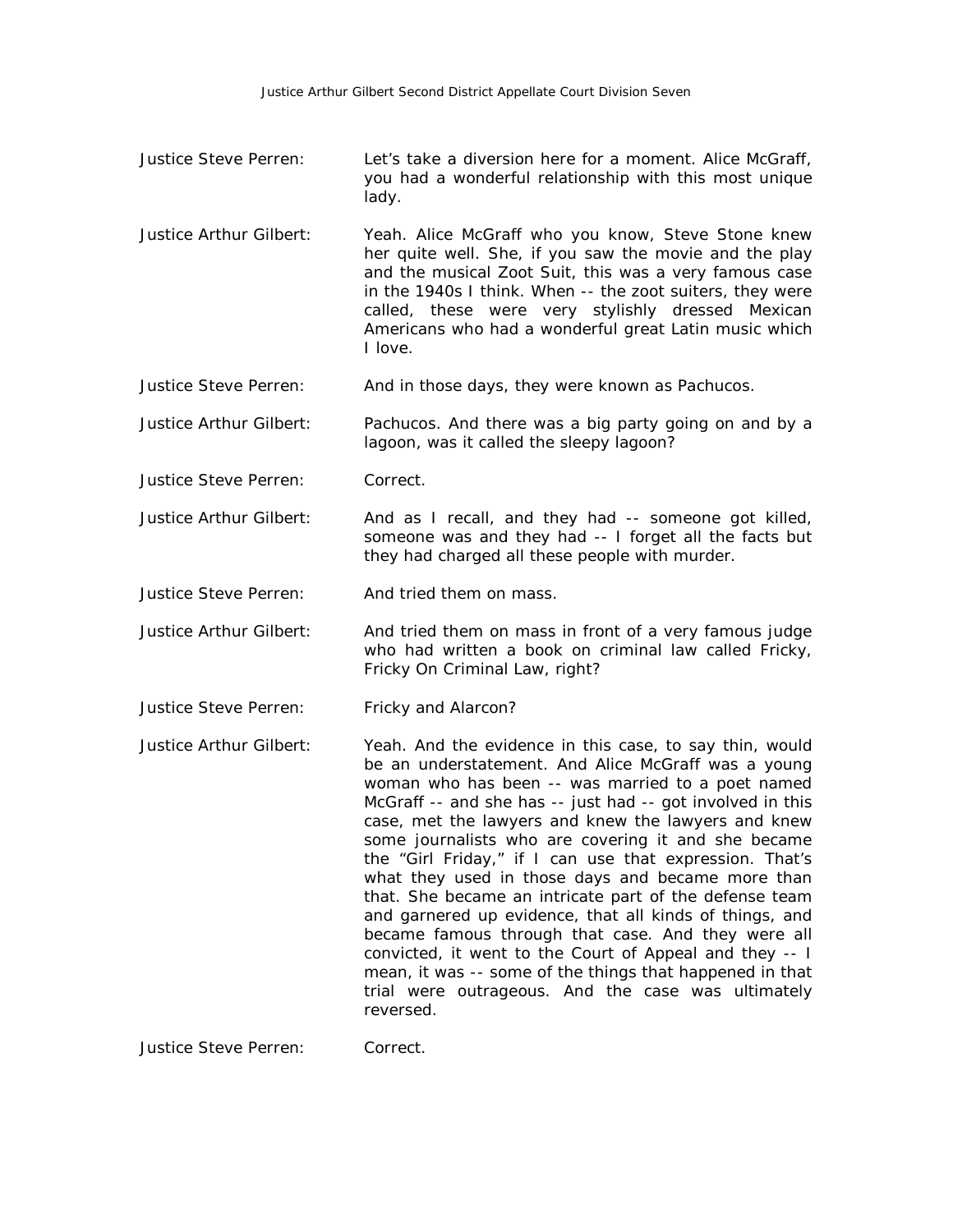- Justice Arthur Gilbert: And they were freed and she lectured all around the country. And she was this lovely wonderful woman and we got to know each other and we had lunch all the time and we talked about literature and books and politics and she lived in Ventura and I met her through Steve Stone and I was so fortunate to have that friendship. It was really a real --
- Justice Steve Perren: I remember you included me in your visits to her as she was reaching the end of her years.
- Justice Arthur Gilbert: Yeah. She was in her 90's, yeah. And they did PBS, public television did a special on her and we invited her - - in those days on occasion the courts would have luncheons for the whole Court of Appeal. And the entire group came up to Ventura, most of the Judges were a part of a second district down in Los Angeles, came up to division six and she was the -- and she gave a lecture, a talk about the case. It was a really fascinating time. We had a wonderful time.
- (01:25:11)
- Justice Steve Perren: And your court remains -- remained together. I should conclude Alice passed about five years ago, I think.
- Justice Arthur Gilbert: I believe, yeah.
- Justice Steve Perren: And she is one of those notable figures in one's life, you just don't get around or over her.
- Justice Arthur Gilbert: Yeah.
- Justice Steve Perren: But your life has been touched by a number of people. We're going to get down on a couple of other rather unusual things you did. But the court is ongoing and you remain a unified court of the same jurists with Stone, Gilbert and Abbey. And in 1991, now seven years down the road or so, you picked up a fourth member if I recall correctly.
- Justice Arthur Gilbert: Yeah, because the legislation had created -- new legislation had created another division, division eight and added a jurist to our court. And so now, we had four instead of three and we'd hear cases in rotating panels of three. And so the new jurist was Ken Yeagan and who we really wanted. Boy, we were lucky. The governor was Governor Deukmejian and we were lucky -- we were really rooting for Ken and we got -- and he's still with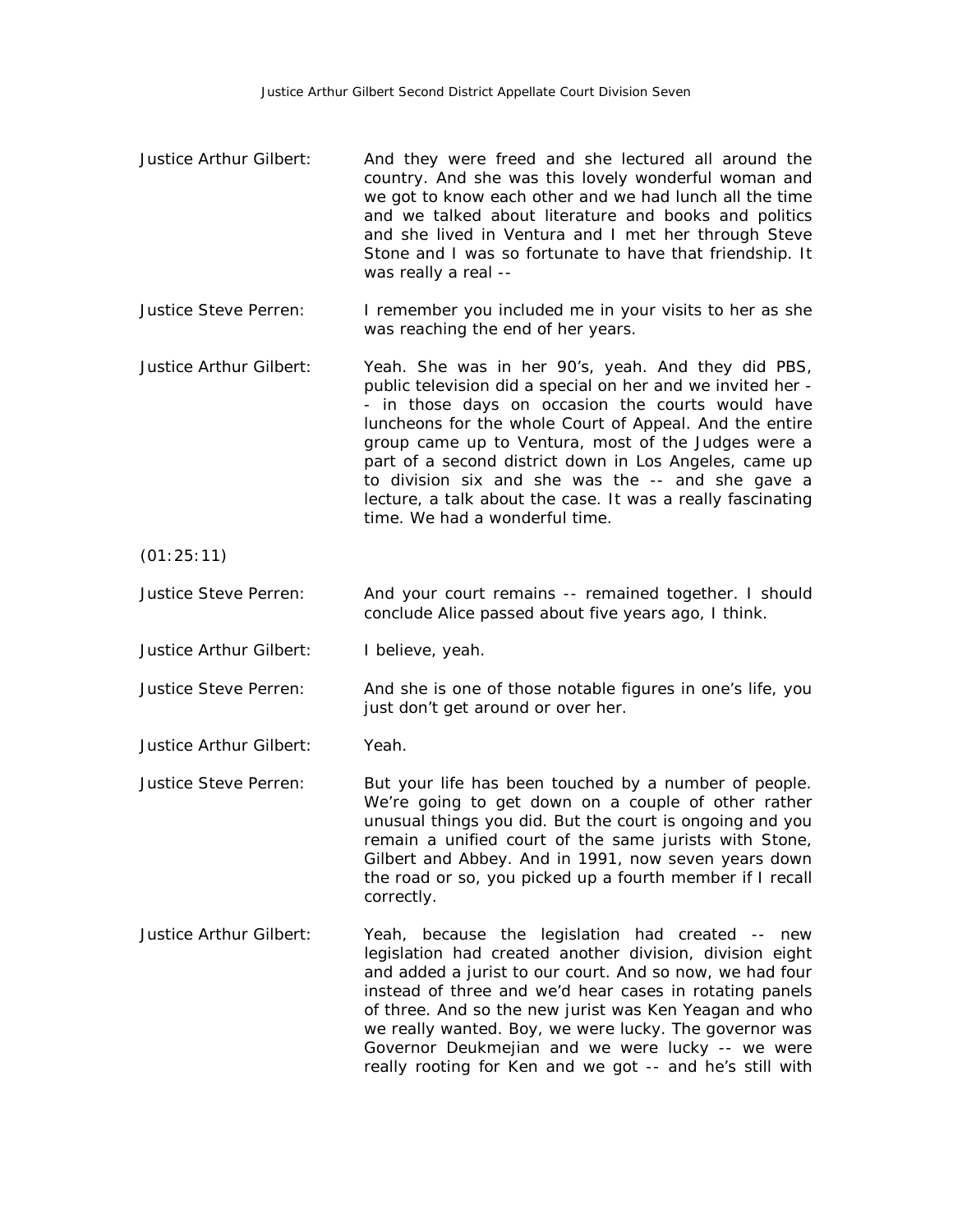us, and you and I and Ken are the three Judges now. Judge Coffey is retired.

- Justice Steve Perren: Now, the court in 1991, it adds Ken. Coffey comes on in '97 I believe or thereabouts, maybe a little earlier out of San Luis Obispo. So the court ultimately, and Richard has now stepped down and Ken took – Ken took Richard's place, is that what happened?
- Justice Arthur Gilbert: Yeah.

Justice Steve Perren: And then Coffey became the fourth member.

- Justice Arthur Gilbert: Yes. That's right.
- Justice Steve Perren: And now see we have the reconstituted era now, the post-Abbey era is Stone, Gilbert, Yeagan and Coffey and now that takes us up to roughly 1999. Let's take that period, that's a significant period for reasons-- so, from 1983 when the court is formed, you were actually formed -- as you mentioned -- as the "Santa Barbara" and you originally began in Santa Barbara.
- Justice Arthur Gilbert: Right.
- Justice Steve Perren: Tell us about that.
- Justice Arthur Gilbert: Okay. So we're the Santa Barbara division. So where are our chambers going to be? So we're looking for chambers because we don't we are a new court. So, I'm essentially the Court of Appeal for the first year. And I'm down in Los Angeles. There was no room for me so Elwood Louie who was in division three at that time, I shared chambers with him, I did all the writs, I did everything.

Richard Abbey was looking for a place to live and Steve Stone stayed on the superior court for a year. He was on the court for a year actually, on the superior and we would -- you know, we would, we were getting cases trickling in and we'd assign them out and we don't have a staff, we don't have a place to work. It was really -- it was chaos. And I was essentially the Court of Appeal because I was sitting in our chambers and then somebody retired and I was actually given a chamber, so I couldn't believe it down south.

So, we are looking for buildings and places to be and they're very expensive in Santa Barbara. And so Steve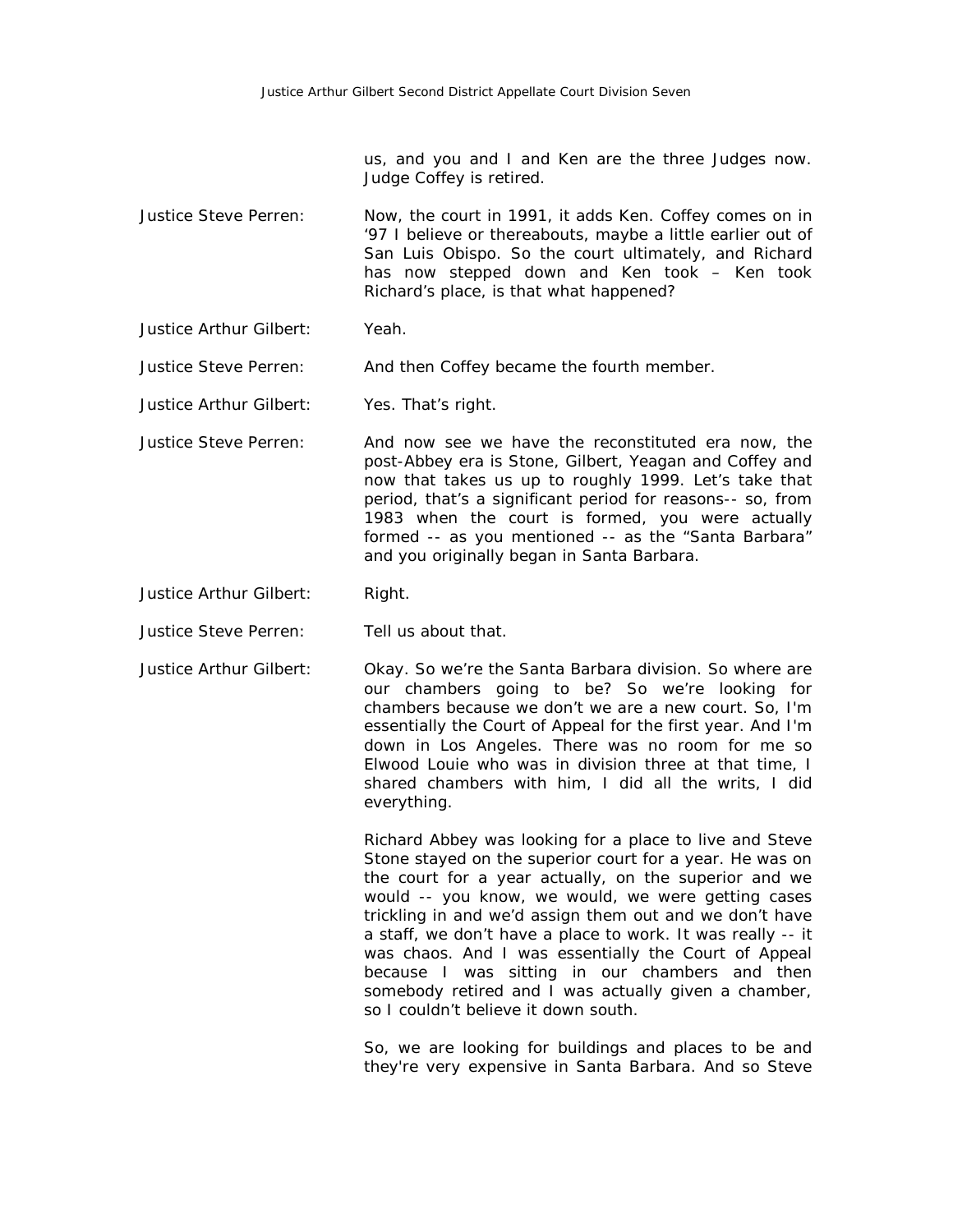Stone comes up with this brilliant idea. "I know a building that's being built. We can get really cheap rent. Why don't we have our chambers in Ventura?" Well, that would be great for me because that's an easier commute. I'd have to stay overnight if I were going up to Santa Barbara. The rents were cheaper and we'd save the state a ton of money. They use this expression now a ton of money, I would never say that but I did.

- Justice Steve Perren: You just did.
- Justice Arthur Gilbert: And we can't believe this -- all right, leave it in. So it would cost a fortune to rent chambers up in Santa Barbara. So everybody was in favor of it. So, we set up our chambers in a building in Ventura but we held our hearings in Santa Barbara. And we first had our first hearings at the Board of -- well we had them at the Board of Supervisors. We tried to have them in the grand mural courtroom of the old courthouse in Santa Barbara. But boy, that was a -- the acoustics were terrible in there -- you couldn't hear anything and it just didn't work.
- Justice Steve Perren: You decided a case early on that caused a bit of a stir having to do with the appointment of attorneys in certain kinds of cases. Cunningham I believe the name. Won't you tell us about that?
- Justice Arthur Gilbert: Cunningham was a really big case. Cunningham involved -- it was a test case.
- (01:30:01)

And there had been talk, about indigents were represented in criminal cases. Should they be represented in civil cases? Well, there are civil cases and civil cases and there were some concerns about paternity actions where people would lose their children. Shouldn't they have the right to counsel in a civil proceeding if they can't afford it? And in those days, there was no provision for that. And so, the trial court appointed a lawyer as a test case so that the lawyer agreed to this. Apparently, I found that out, to represent an indigent, defended in a paternity action. And the lawyer said, "I won't do it." And the judge held them in contempt and then stayed the contempt while it went up to appeal. So, that was a pretty big time case.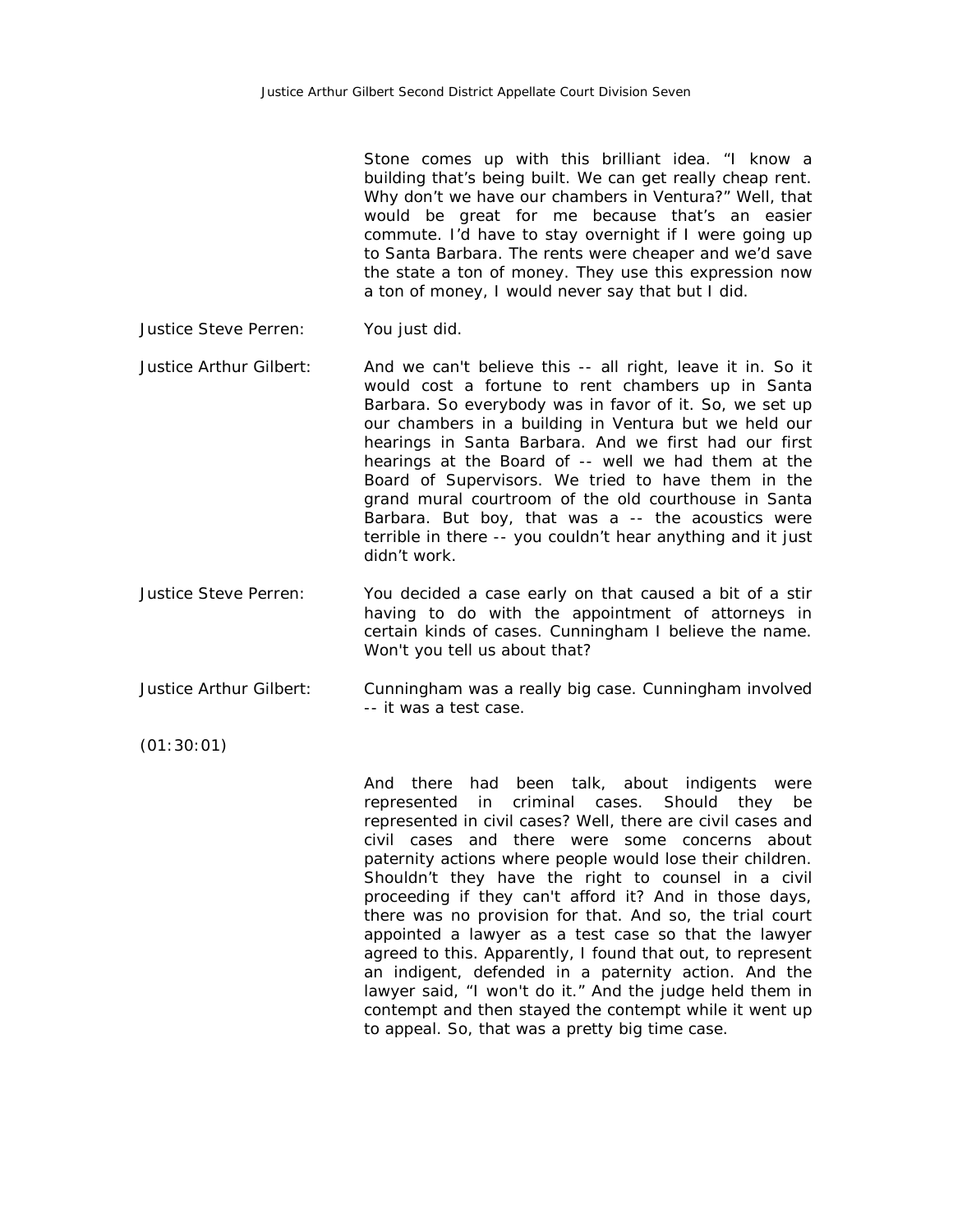And I wrote the -- I worked on the case. I worked on it with a research attorney with a writs attorney. And I came to the conclusion that it was a denial of equal protection to require this kind of -- and I gave all kinds of examples I mean. What about the people who didn't do trial work? Those lawyers would be -- wouldn't have to do it. What about someone who is the senior partner in a law firm? William French Smith at that time was a senior partner in Gibson-Dunn I believe. And he became the attorney general. He Ronald Reagan's lawyer. So what if they called him up and said, "Hey Willy, we'd like you to come down. We have this indigent defendant." It's not going to happen, is it? So I gave all kinds of examples, it was a fascinating case. And the case -- and so I ruled and purged the contempt and reversed the trial court and we all agreed.

Case goes up to the Supreme Court. The California Supreme Court and they're on the case, they're holding it up for about a year, we're waiting to see what's -- and other cases are going up and it's percolating. And then I get the news that the Supreme Court has reissued my case as written with a directive that all other cases are to follow that case. So, that felt really good. I was a new - fairly new justice. This was in 1983, I think and it felt really good to have made that kind of an impact. It's just -- it's very unusual for something like that to happen.

- Justice Steve Perren: Well, unusual seems to be a good word because at or about the same time, the three of you, wild men, were confronted by a voting rights issue out of Santa Barbara.
- Justice Arthur Gilbert: Oh, yeah. That's right. That's the tree?

Justice Steve Perren: The tree.

Justice Arthur Gilbert: Oh, yeah. Well, I'm going to tell -- Steve Stone won't mind if I tell -- the story. There were people who were - gave as their residence, some transients and homeless people, a tree. There is a giant. It's probably one of the oldest trees in the United States. It's supposed to be not hundreds, maybe thousands of years old. I don't know if that's old, but it's a huge tree with -- you can see the tentacles of its roots covering an entire square and there's a whole homeless encampment there. And they wanted to vote in a municipal election that involves, I think, I forgot what the issue was, but I think it involved the homeless too. And they were giving that location.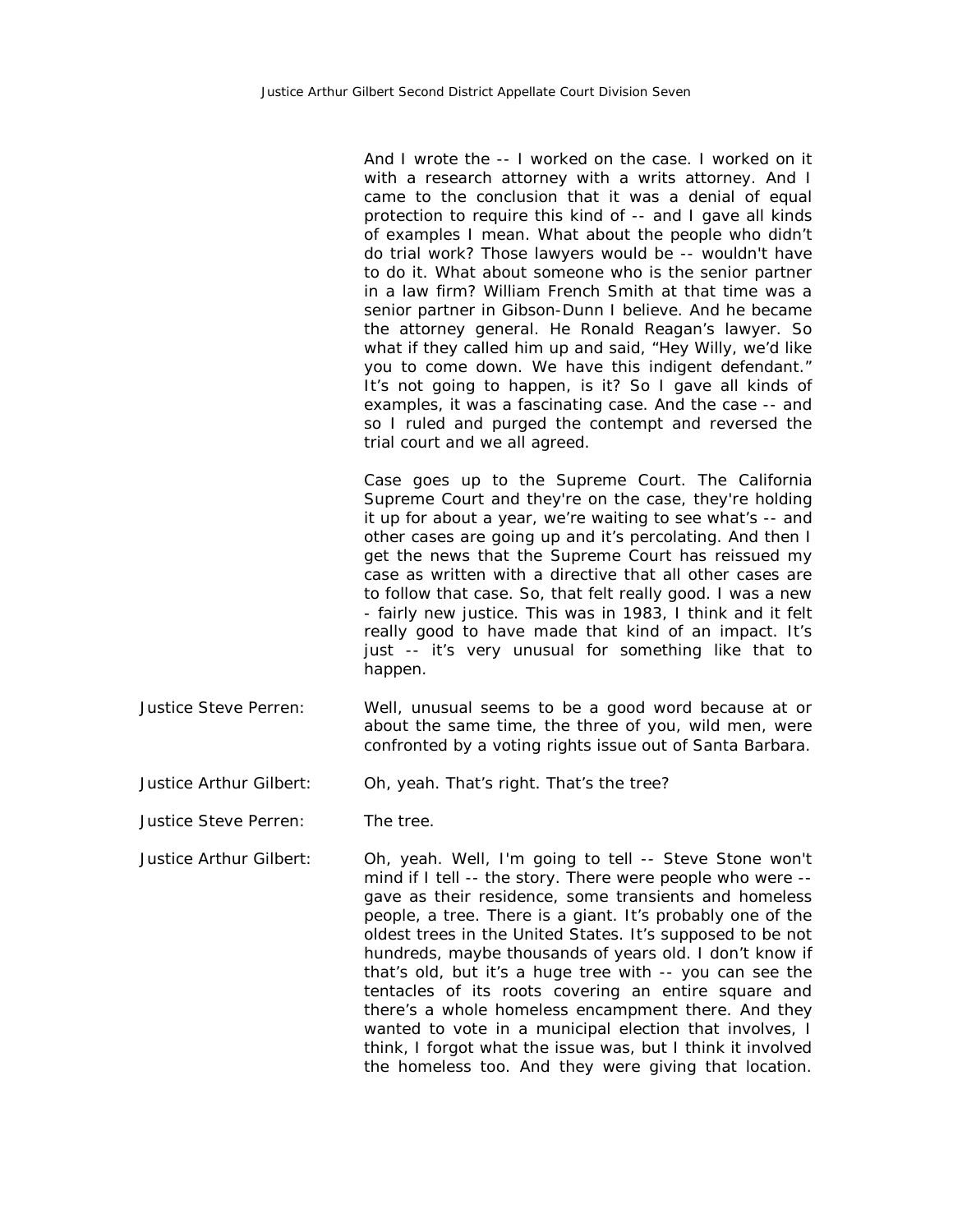And the registrar was saying, "No, that's not a valid location."

And Steve Stone had written the case and the trial court had affirmed the decision, had ruled that the registrar was correct. And I said, "Wait until you see my dissent to Stone." And I started to have -- when I was reading the case, I was writing the dissent already. Now it's true, people can't just be bused in and say that, there has to be some indication they've been living there and there was, there was some evidence to that fact. These weren't just people -- there was a concern and I -- a legitimate one. You don't want to bus people in and say, "Oh, we're going to vote for this" and they don't live there. But there were people actually living there. So I said, "I'm sorry. We're not going to disenfranchise the poor." That's what that -- and boy, Stone thought about and did 180 degrees. We all signed the case and that's what happened. That's why our job is so exciting, so wonderful.

Justice Steve Perren: When I came on the court in 1999, and was privileged to take Stone's seat, I walked in to your chambers -- this is a test for you.

(01:35:06)

Justice Arthur Gilbert: Okay.

Justice Steve Perren: And I said, "You know, what's going on? I had only been a judge for 17 years but this is a whole different world. Come on guru, educate me." I really did.

Justice Arthur Gilbert: Yeah.

Justice Steve Perren: And you took me aside and you described for me the hardest paragraph and the most important paragraph that a Justice must write well in any opinion. Why don't you talk about that?

Justice Arthur Gilbert: Well, it's sort of my philosophy about judging. A lot of these cases seem so difficult and they are. Sometimes I look at a case and I'll say, "Oh my god! What are they talking about?" And it looks -- sometimes it will look like gibberish. And what you have to find out when you look at the case is you have to say, just ask the simple question, "What is this case about? What is the case about?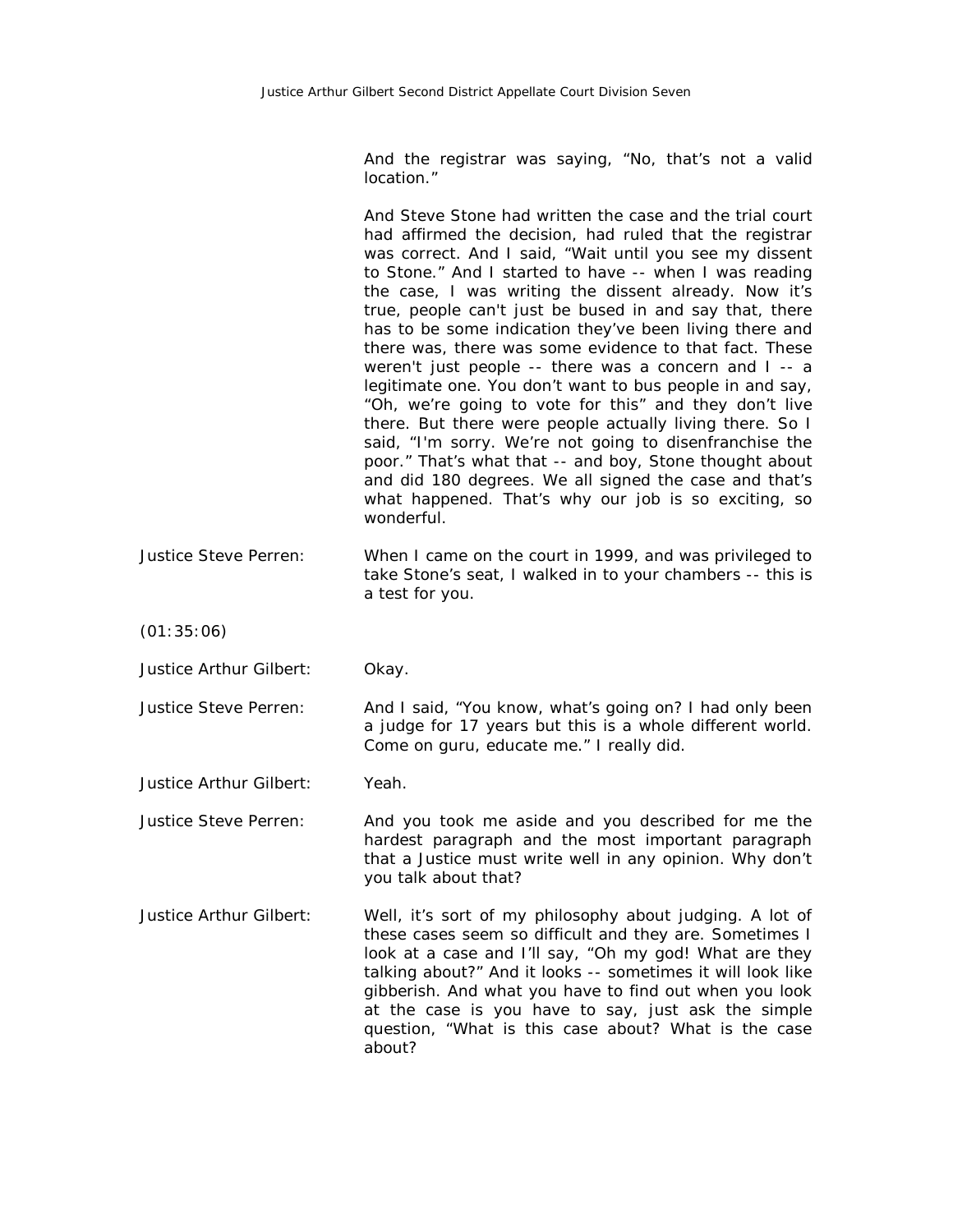For example, I had a case involving airplane, I told this before, you've heard it, airplane financing. And I was working on it with a research attorney and it was really complicated. A guy had a corporation. He was a sole corporate shareholder signed an installment contract for a plane and then there were some insurance policies involved and there were disputes over the payments and all kinds of things happening. And was he -- did he sign it as a corporation? Was it as an individual? There were all kinds of -- and we're going through this whole thing with all these briefs and everything and I sat back and I said, "What is this case about?" The research attorney, we looked at each other, and we said, "It's about a guy who bought an airplane and doesn't want to pay for it." That's what the case is about. What is the case about? That's what these cases -- these cases sometimes seem to be so complicated. And what you have to do I think is figure out really what the case is about and write an opening paragraph summarizing that case. If you can do that, then you understand the case.

There was a quote from Einstein actually. He said, "If you can't explain it simply, you probably don't understand it." And I think we get caught in all this legalese and we get caught up in arguments and distortions and what we have to do is stand back and look factually at what happened and see if we can actually write a paragraph explaining what the case is about. And I do that in most of my opinions. And I think all of them, I hope, because for a number of reasons. First of all, helps me understand what the case is about and it's good for the lawyers. People who are researching don't want to have to go through cases that may have no relevance to their particular issue and they'll know by that opening paragraph. And I realize there could be other sub issues and so on and -- but I think it's a test of your ability to write, to understand, to think, and to write.

Justice Steve Perren: There was a case of about two or three years ago where you bloodied my nose with that.

Justice Arthur Gilbert: I did? Never.

Justice Steve Perren: Yeah. I was assigned the case called Berlage.

Justice Arthur Gilbert: Yup.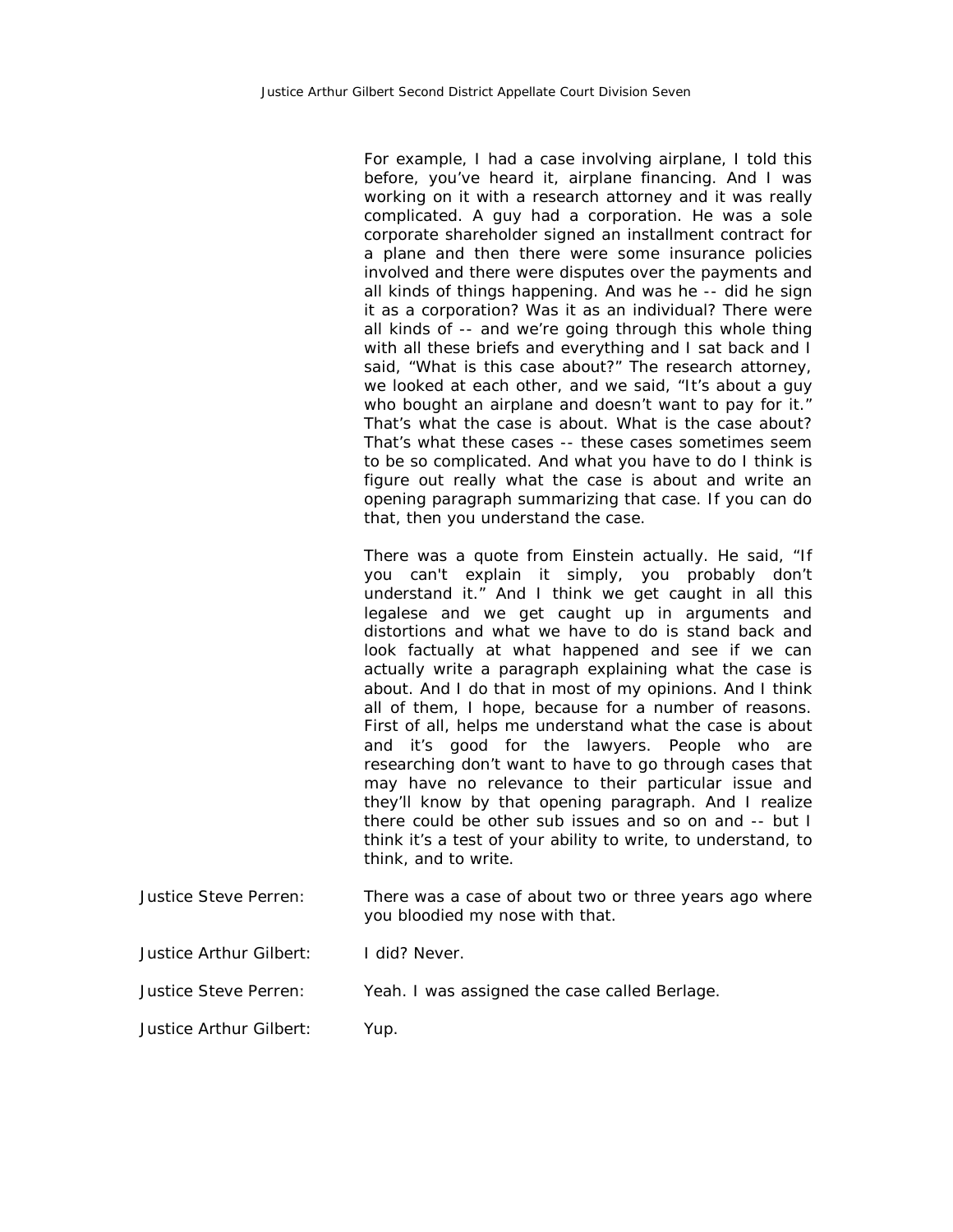- Justice Steve Perren: And I thought I'd written a pretty good opinion, you didn't. Think I'd written -- you thought I wrote a good opinion and disagreed with it.
- Justice Arthur Gilbert: I thought you wrote a very good opinion and I thought you wrote an excellent dissent and I think it was a very -- no, I seriously do, I think it was -- you should give us -- there's a site, do you have the site?
- Justice Steve Perren: I'll dig it out while you're talking--

Justice Arthur Gilbert: Because if anybody's happening --

Justice Steve Perren: Yes. It's 178 Cal.App.4th 524, 178 Cal.App.4th 524.

- Justice Arthur Gilbert: Okay.
- Justice Steve Perren: But the case was written and you looked at it and there were truths that emerged to you and your analysis of that which emerges so clearly in the case, I think is illustrative of what you're talking about. Why don't you just kind of highlight that?
- Justice Arthur Gilbert: Well if I can recall all of it, but it was essentially an arbitration and not essentially, it was an arbitration. The dispute was about a property line. And the sellers of the property had misrepresented, fraudulently misrepresented where the property line was. And in fact, property line, cut right through the swimming pool, I think, part of the swimming pool and a gate and some other things.
- Justice Steve Perren: On a golf course.
- Justice Arthur Gilbert: On a golf course. And this went to arbitration.

(01:40:00)

So the damages would be, I mean, horrendous in a case like this. The depreciation of the property, moving the swimming pool, having them rip it up and doing all these -- we're talking about millions of dollars. And what happened during the arbitration as I recall, you probably remember this case better than I do, is the Title Insurance Company worked out something with the golf course and changed the boundary. They paid 10 grand and the boundary was the way the people thought it should be. Now, this is arbitration, and the rules on appeal on arbitration are far different.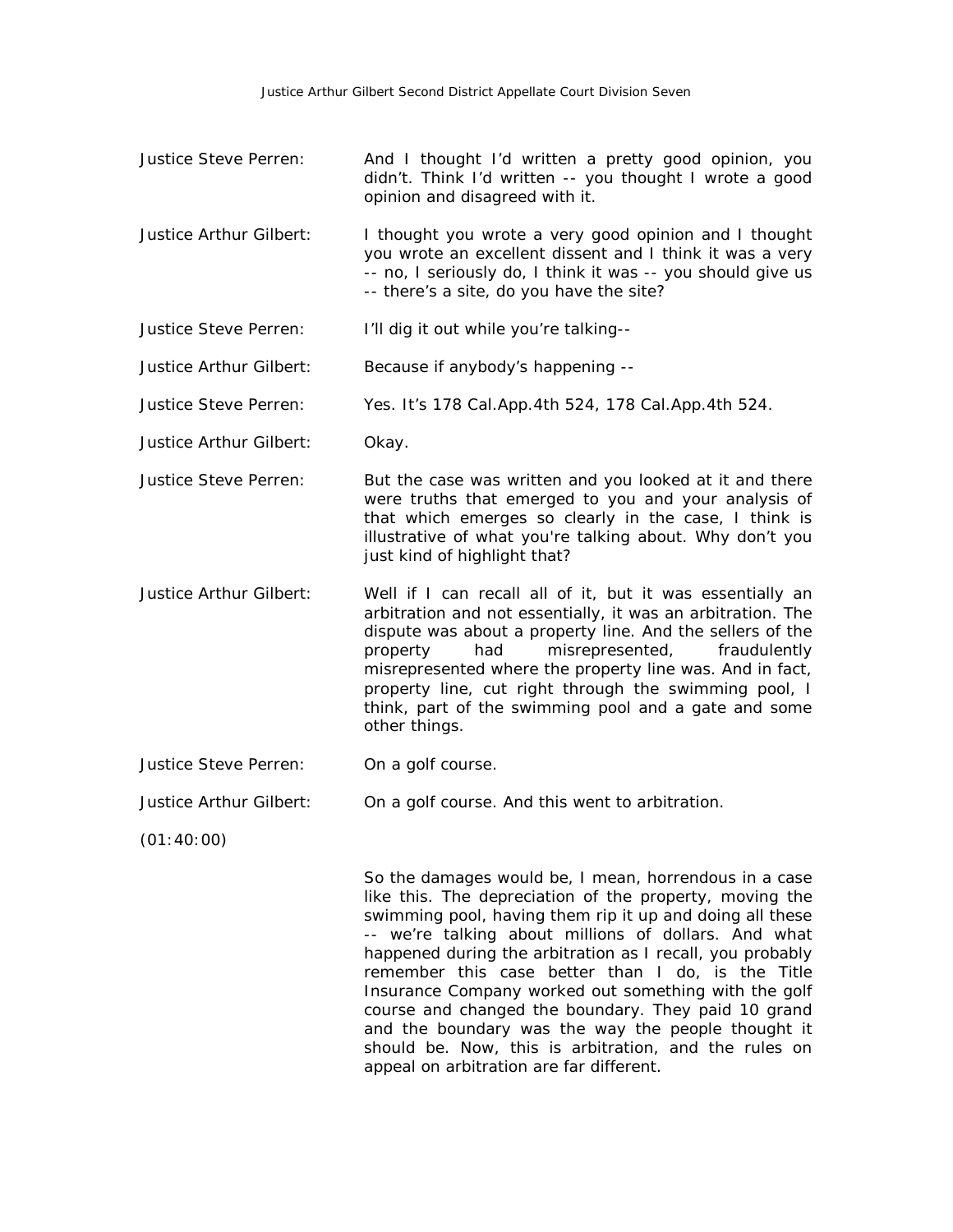There's recent arbitration statutes who knows what the law is at the time, anybody might have nothing better to do than to watch this particular interview. But the judge made a decision, now he allowed some evidence in or about what happened with the changing of the boundary.

Justice Steve Perren: Right.

Justice Arthur Gilbert: And the judge ruled that damages are going to be decided and determined as of the day of the breech and which would mean, it was millions -- I mean it was just a fortune, it was the depreciation of the property. Now, the rules about arbitration was, "Hey, an arbitrator can be wrong, can be absolutely wrong in the law and that's the end of it."

> In this case, I was initially going to say, "Hey, we're stuck." But there was something just absolutely impossible. How could it possible that someone would get damages, no matter how bad the other side was for an injury they didn't suffer?

- Justice Steve Perren: And if I recall correctly, the judge refused to hear that evidence, he excluded that.
- Justice Arthur Gilbert: He excluded it. He wouldn't let them but he allowed them to make an offer of proof about the evidence. So, Justice Yeagan and I ruled that in this case, the arbitration award had to be set aside.

Justice Steve Perren: Right.

- Justice Arthur Gilbert: And you dissented it. And you had a very good dissent. It really -- it went to a very deep philosophical point about -- they call it judicial activism or strength, whatever you want to call it. These are wastebasket terms that are used in the press often. But how far can a court go in making its decision about what's the right result and we're constrained. And we felt the constraints were too much if we went your way. But you made a very compelling dissent.
- Justice Steve Perren: You are a teacher, you've taught me and I respect and have profited from that. But you've been a teacher of Judges for better than 20 years, probably closer to 30 years at the California Judges College, at special institutes, principally on writing and research and presentation of judicial ideas. Why don't you talk a little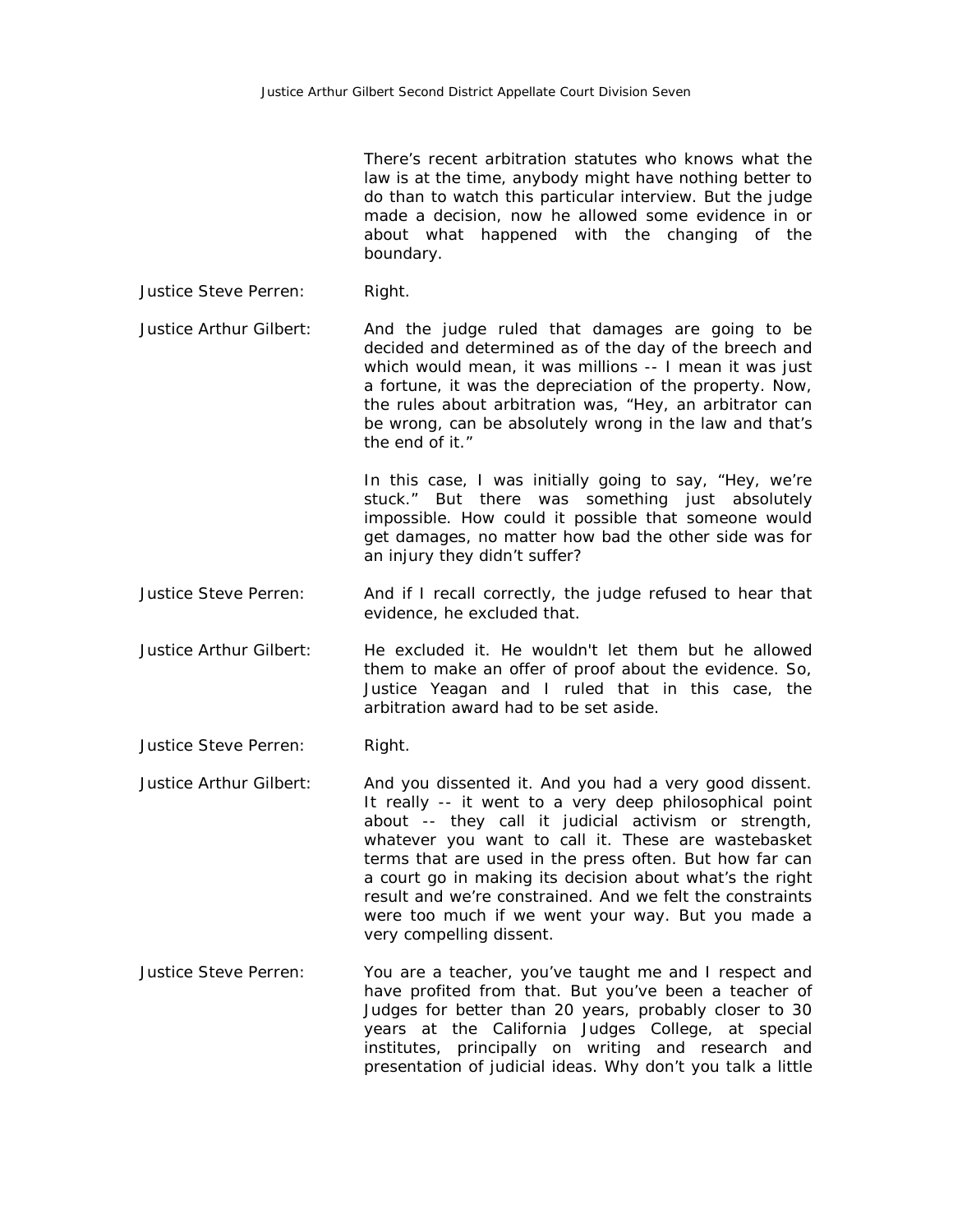bit about your experience and your motivation about that? Because I know you're -- I mean, you're a mentor and a beacon to all judges to this day.

Justice Arthur Gilbert: Well, I taught a course for many years to new superior court Judges and to new appellate justices and one of the things that -- I mean I think these kinds of values cohere in our division and that is -- first of all, in writing opinions, shorter is better. And in fact, to use the old phrase, "I would have written you a shorter letter but I didn't have the time." And everyone says, "Who said that?" And I did some research and I found that it was Pascal who said it. It wasn't Mark Twain but maybe others have repeated it, and I may be wrong but at least I think that's who said it. And it's much harder to write a shorter opinion. And I think a lot of opinions have unnecessary verbiage and they have too much extraneous material in it.

> I remember just reading a case about an arbitration agreement and I wrote a similar case in which we hail the arbitration agreement doesn't apply for various reasons. There was a statutory violation it's on. So someone wrote a similar case and in the case, they agree, they came to the right resolve that arbitration doesn't apply. And they quote the entire arbitration agreement, three pages of the opinion. Why on earth would you waste everybody's time doing that? There might be a clause that might have some relevance.

(00:45:02)

You could summarize the clause or just put that one clause in and say why does it apply? It's that kind of things that have some of the stuff as obvious. One of the problems I think is that people, we all write to understand. You look at the case and you try to wrap your mind around it, then you start writing it and you write to understand the problem. And then many judges think, "Hey, we understand the problem. Next." And they move on. And that's the point when you have to stop. And you stop and now, that you understand it, you have to now write to be understood. And when you write to be understood, you may find out that you really didn't understand it as well as you thought you did. And when you write to be understood, you can pair it down to its essentials. If a sentence has more than 25 words, something's wrong with it, generally. Split it up because it's going to be hard to read. You don't want to write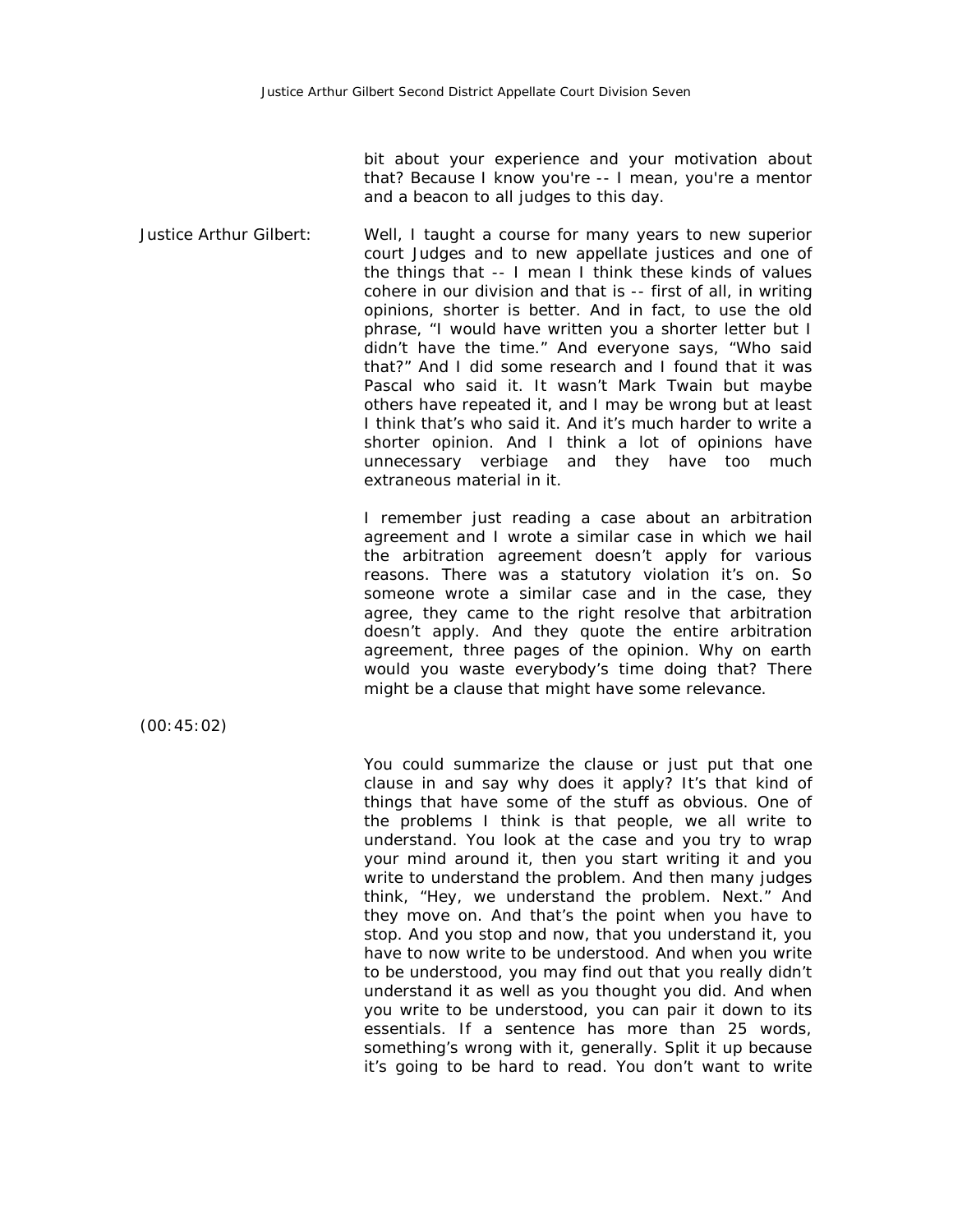little short staccato statements because that's going to look like a telegram. It's got to have a flow. It's got to have a feeling. And it takes time and effort to do that, you've got to work at it.

- Justice Steve Perren: You teach Judges. You go into the community and talk. I think you've spoken at many law schools. You also teach the law to the community that is served by the law. A good example of that is Omaha Indemnity. Why don't you give a background on that and what message you were sending out?
- Justice Arthur Gilbert: Well, attorneys often file writ petitions. And we deny most of them even though they may indicate real errors that occurred in the trial court. But what lawyers don't always understand is that it's got to be an error that makes a difference. It's got to be an error -- there's a difference between an irreparable harm and an irreparable inconvenience.
- Justice Steve Perren: Omaha Indemnity.
- Justice Arthur Gilbert: Oh, yeah.
- Justice Steve Perren: What are we teaching?
- Justice Arthur Gilbert: So in Omaha Indemnity, we were explaining that there's a difference between, as I said, an irreparable harm and an irreparable inconvenience. And it was I think fairly enlightening; Bernie Witkin liked it a lot. And Bernie Witkin was the great scholar who wrote the history of the law, wrote the law of California in hornbook fashion. And I got to be very good friends with him and he was praised, he really praised that decision and that made me feel good because to get a pat on the back from Bernie was a good feeling.
- Justice Steve Perren: Now as I say, you teach judges, you teach lawyers, and you teach the law as an institution. You have an avocation however that you want to comment ex cathedra as it were to the community at large about philosophy, the philosophy of Art Gilbert. And you have an article that you've been publishing monthly for however many years but today --

Justice Arthur Gilbert: Twenty-six years.

Justice Steve Perren: So tell us about the article and how it ultimately gets resolved.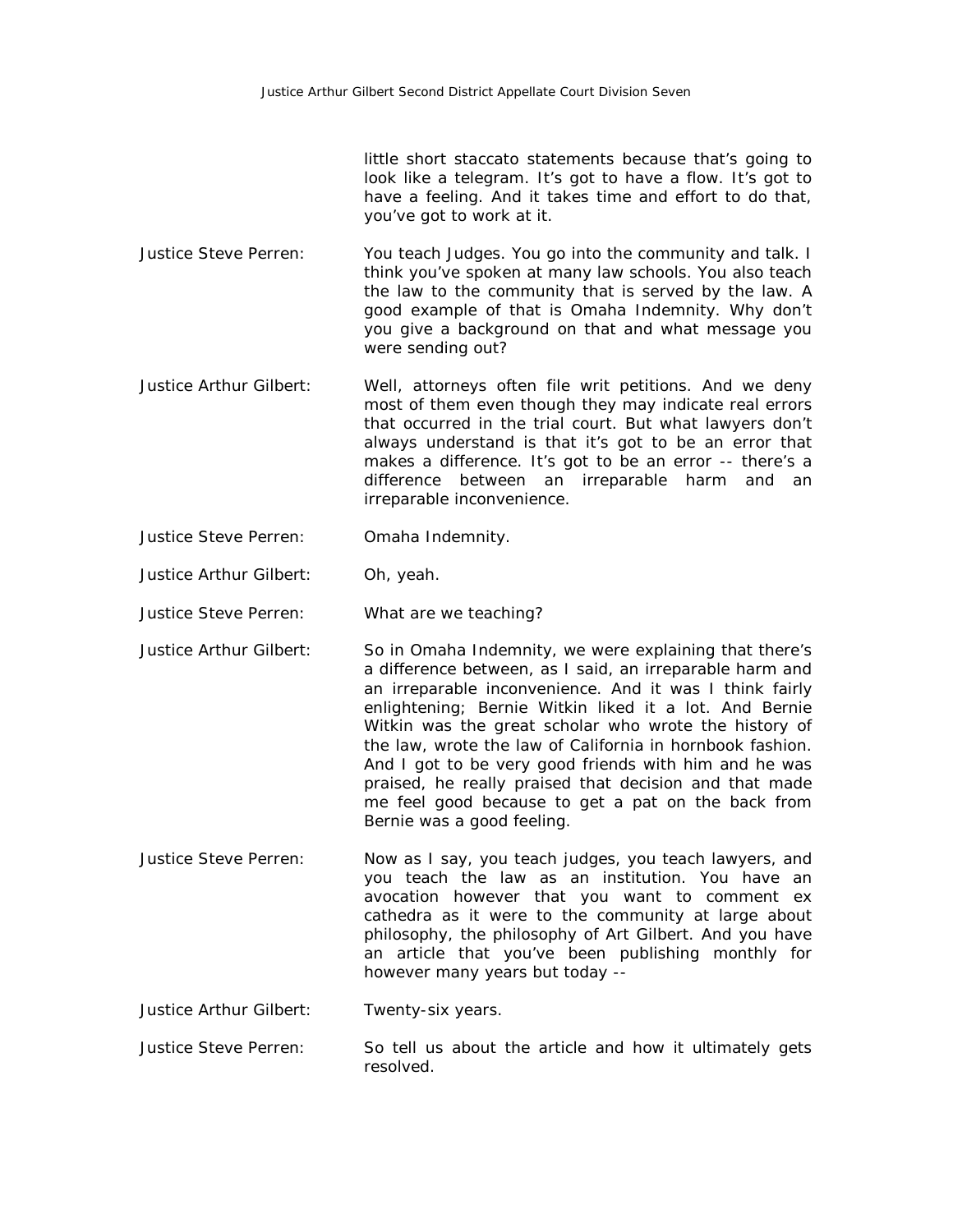Justice Arthur Gilbert: Well, what happened was when I got on to the Supreme

Justice Steve Perren: Thank you Dr. Freud.

--

Justice Arthur Gilbert: Yes. Thank you. Actually, I'm really pleased not to be there, believe it or not. I was on the Court of Appeal, and in those days, there was a practice that isn't used very often today called "de-publication." And you'd write an opinion and for whatever reason, well, there was a reason, the reason, the extensible reason was the Supreme Court felt that the result was right but the reasoning was wrong. And so they would de-publish the case, it never happened. And I became friendly with Justice Grodin who was one of Jerry Brown's early appointments to the Supreme Court. And he wrote an article about it, we had talked about it. And I always made jokes about it and people knew that I wasn't happy with the idea. I thought they were using it as an illegitimate way of controlling their case flow. You know, if you don't like the case, take it on but don't de-publish it.

> So, the Daily Journal, this was in 1988, called me and said, "We understand you have feelings about depublication. Would you write an article for us?" So I said, "Okay." So I wrote an article that really was pretty funny. It was creative. I didn't -- I wasn't going to write a scholarly article. I just -- you know, I write the opinions. It was really funny.

(01:50:00)

And it just sort of took off. Everybody was talking about it. And the Daily Journal then said, "Wow! This column was really something." And I had a lot -- I'd have to admit, I enjoyed the feedback I was getting. And they said, "What do you think about writing a column?" So I said, "That might be interesting." So I started writing a column and I've been doing it for 26 years.

Now I was writing this column and it's -- I tend to take a variety of topics. Sometimes very seemingly dissimilar topics and tie them together, that's what I try to do and tie them to the law. And the column sort of caught on and people were reading it. And so it occurred on a regular basis on the paper. And Brian Garner who is the Editor of Black's Law Dictionary and the guru on writing,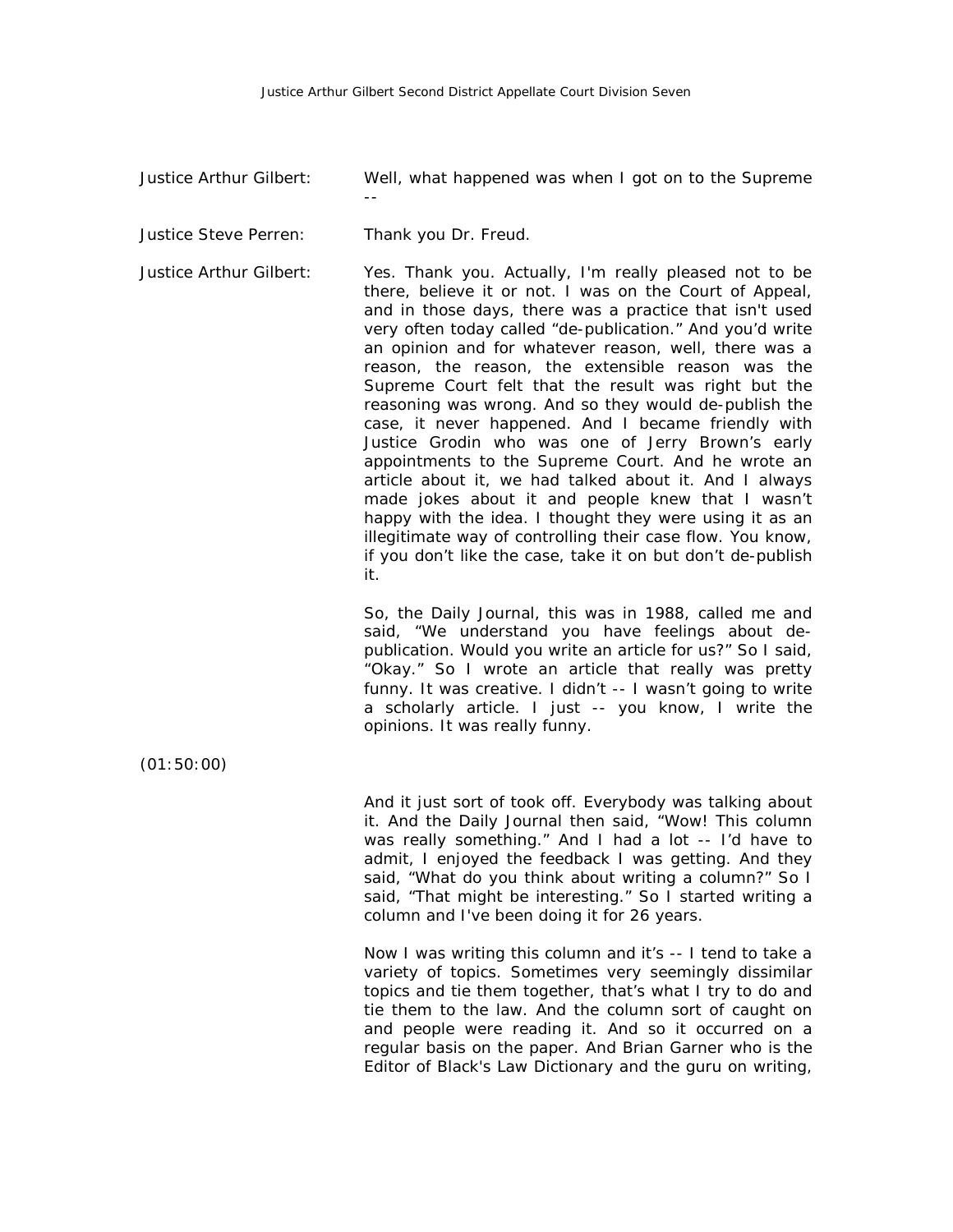he and I met and he had published some thoughts of mind about writing along with other people and we were talking once and he said, "You know, you ought to publish these." And the Daily Journal had talked to me about publishing. And ultimately, the Thompson Publishing which owns the Reuters Group which is a popular publisher of legal treatises said, "Hey! We'll publish your book. Why don't we do it? Why don't we make a book out of this?" So, we did.

So I took some of the better columns I thought and this -- and I wrote Brian Garner and I said, "No good deed goes unpunished. You have to write the introduction." And he did and Herbert Morris also who I deeply respect, he was -- my goodness -- he was the Dean of Humanities of UCLA, a law professor, a philosopher and a psychoanalyst, one of the most brilliant people I've ever met, wrote a lovely foreword at the book. And I've got a lot of -- I got a lot support for it. And so I have this book out and all the proceeds go to legal charities and I don't make a cent on it. And the publisher, they're a huge publisher, they agreed to the same thing.

So I feel good about that. So I can brag about or I can tout the book and not be embarrassed because I'm not making any money from it.

- Justice Steve Perren: And if you're touting the book, it might be helpful if you gave us its name.
- Justice Arthur Gilbert: Oh, its name is "Under Submission: The Columns of Art -- The First 20 Years. The Columns of Arthur Gilbert I think 2000 -- 1988 to 2008." And since then, I've written you know many more columns and we've been talking about possibly doing a sequel and I have a blog site with all my columns on it.
- Justice Steve Perren: And since you don't have --

Justice Arthur Gilbert: Called "Gilbert Submits."

- Justice Steve Perren: And to add to that, you've now gone full board into your music.
- Justice Arthur Gilbert: Yeah.
- Justice Steve Perren: You've got your articles, you're a full time jurist, I'll vouch for that, mentor, and now, the music that we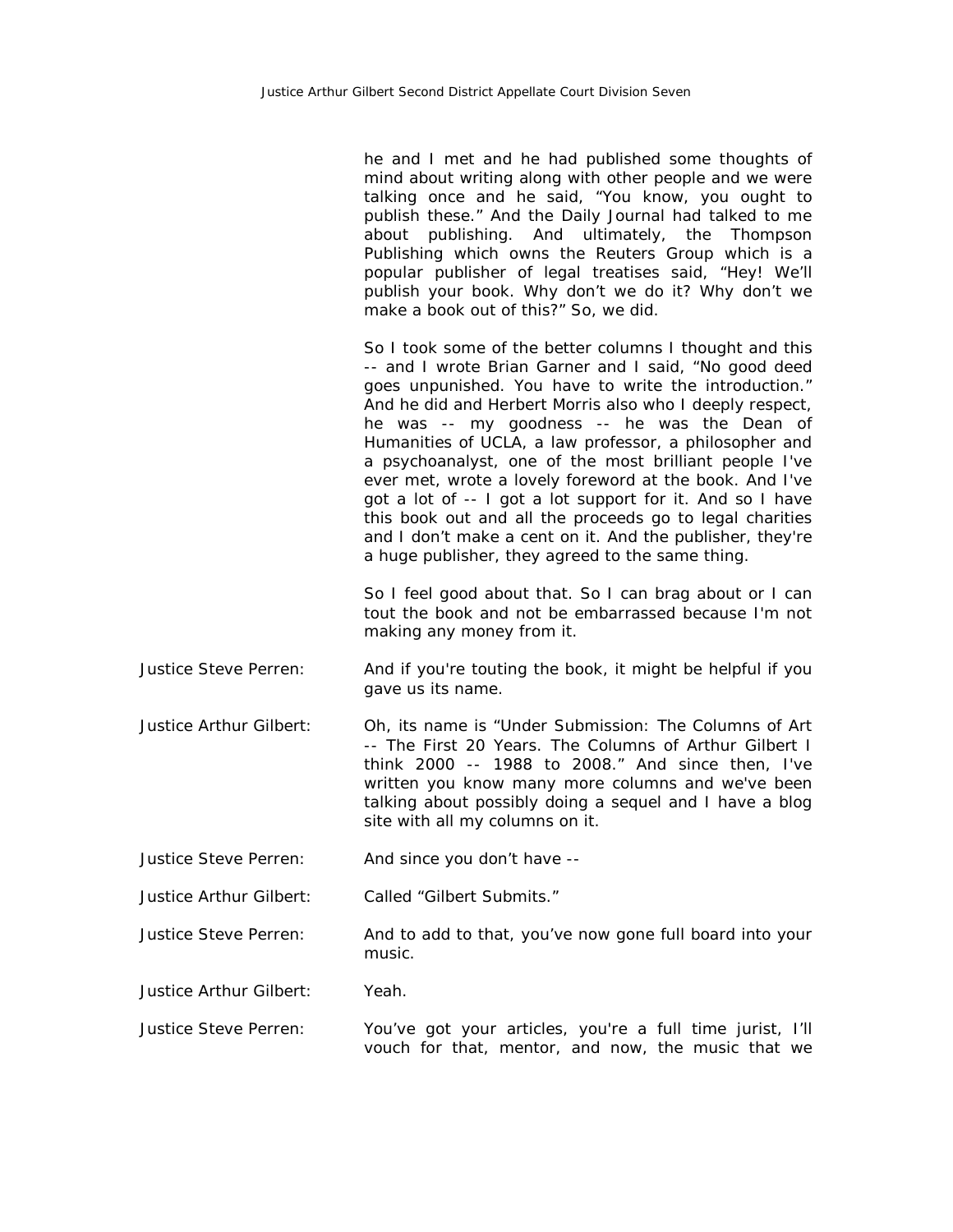started with when we began this conversation down on Venice. Now it's reached full flower.

Justice Arthur Gilbert: Well, what happened was you know very well since you're a very talented singer and we've done some shows together. We've had a lot of fun together even before you came on the Court of Appeal.

> A very enterprising lawyer who was also a musician formed what was called -- what is called, "The Los Angeles Lawyers Philharmonic." And his name is Gary Greene. And so he started getting people together and getting -- and playing classical music, and there are some really talented musicians. And there are a lot of lawyers who are really quite talented at many other fields as well. So, he formed this orchestra and he said - - he approached me once, I went to hear a couple of the concerts and we met and he said, "I hear you play the piano, you got to play with the orchestra." And I said, "Well, no, I don't." I said, "Classical isn't my -- I practice some classical. I try to play some Bach just, you know, for my fingers and I love classical music but I mean I'm --" I said, "I really play jazz."

> So anyway, we came up with an idea, and it was a concert where you sang at this concert, at Disney Hall. And they were going to do a segment of Porgy and Bess. And so we opened the -- a group together with my wife singing

> "I Got Rhythm" and we sang a Charlie Parker bebop riff to "I Got Rhythm" and with a quartet, a jazz quartet, and then the entire orchestra came in with Porgy and Bess, which was really a lot of fun. And you sang, I'm going to have to praise you, I'm sorry even though this is all about me, I understand. But you're the interviewer, you sang, "I Got Plenty of Nothing," right?

Justice Steve Perren: Right.

Justice Arthur Gilbert: And you sang alone on the stage with a full symphony orchestra. When we do your interview, it's going to be something. That was absolutely spectacular. It really was spectacular. I wouldn't be saying this if it weren't true. You had the high -- you couldn't hear a pin drop. It was really quite a performance so I'll never forget it.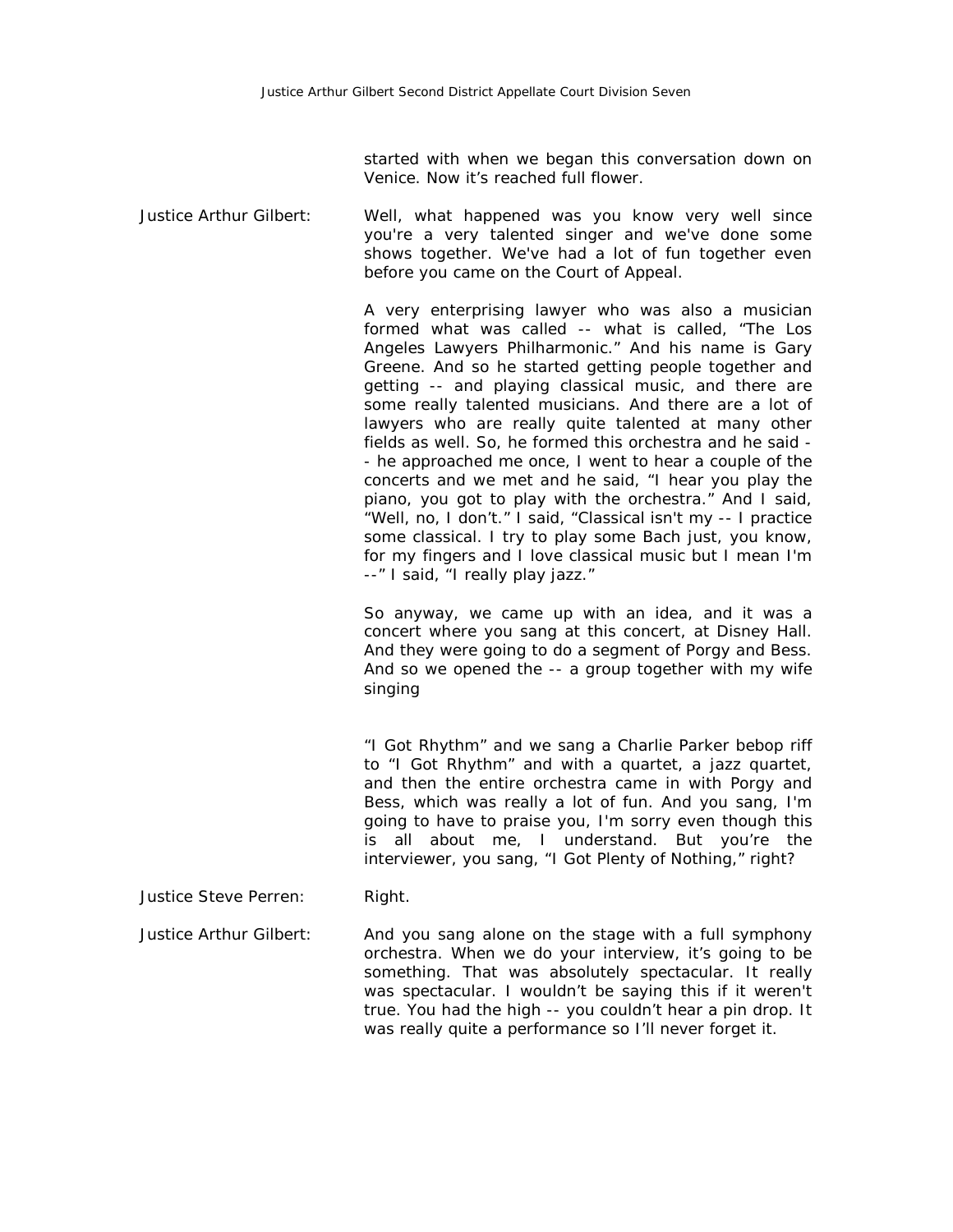So anyway, so we played there. So then he came up with -- and it was a lot of fun. And to play Disney Hall, it was a packed house and you know I liked it. And then Gary said I'm going to form a swing band, a jazz band. "And why don't you play piano?" And I said, "Well, I don't play piano in a band. I don't know... I didn't want to do it." And anyway, of course I'm doing it, we have an album out now. I've got some solos on it. We're playing at Shrine Auditorium. We played once before. We're playing in a couple of weeks. We don't have a social life anymore which is fine. We spend it all on music. We're performing at all kinds of places. And I'm having a lot fun with the band and there are some really good musicians in the band. A lot of these guys were on the road. And then they said, "You know what, we don't want to starve." They went to law school and they're still really good musicians. We have a very good arranger and it's just an awful lot of fun.

Justice Steve Perren: And about a year or so later, speaking of Disney Hall, I was privileged along with Barbara to perform a work that you were very involved in and are continuing to be involved in as a librettist for an opera.

- Justice Arthur Gilbert: Yeah. There -- I study now piano with this sort of a coach and his name is Terry Trotter. He's one of the really great jazz pianists. He's kind of shy and doesn't perform that much, but he was Natalie Cole's arranger and Lena Horne's and he's a really fine pianist and he's sort of a coach. And he wanted to write this musical and he said I've -- he says, "You're the guy to write it." And the lyricist is Arthur Hamilton who wrote "Cry Me A River", very famous lyricist. And so I wrote the book, and we just finished it. Who knows what's going to happen if anything -- I can tell you the music and lyrics are fabulous, I can't speak for the libretto. But I wrote it and we've completed it. So that's another sideline.
- Justice Steve Perren: And the level of people with whom you've been privileged to work and who have been privileged to work with you, there's a kind of a bittersweet story that happened over a period of years, involving Artie Shaw.
- Justice Arthur Gilbert: Well, Artie Shaw was one of the great jazz clarinetist and a certifiable genius. The guy knew just about everything. He knew the history of philosophy of -- he was a guy that's just self-educated and really brilliant. And I met him through some friends, actually the Schoenberg's, Ronald Schoenberg whose father was -- I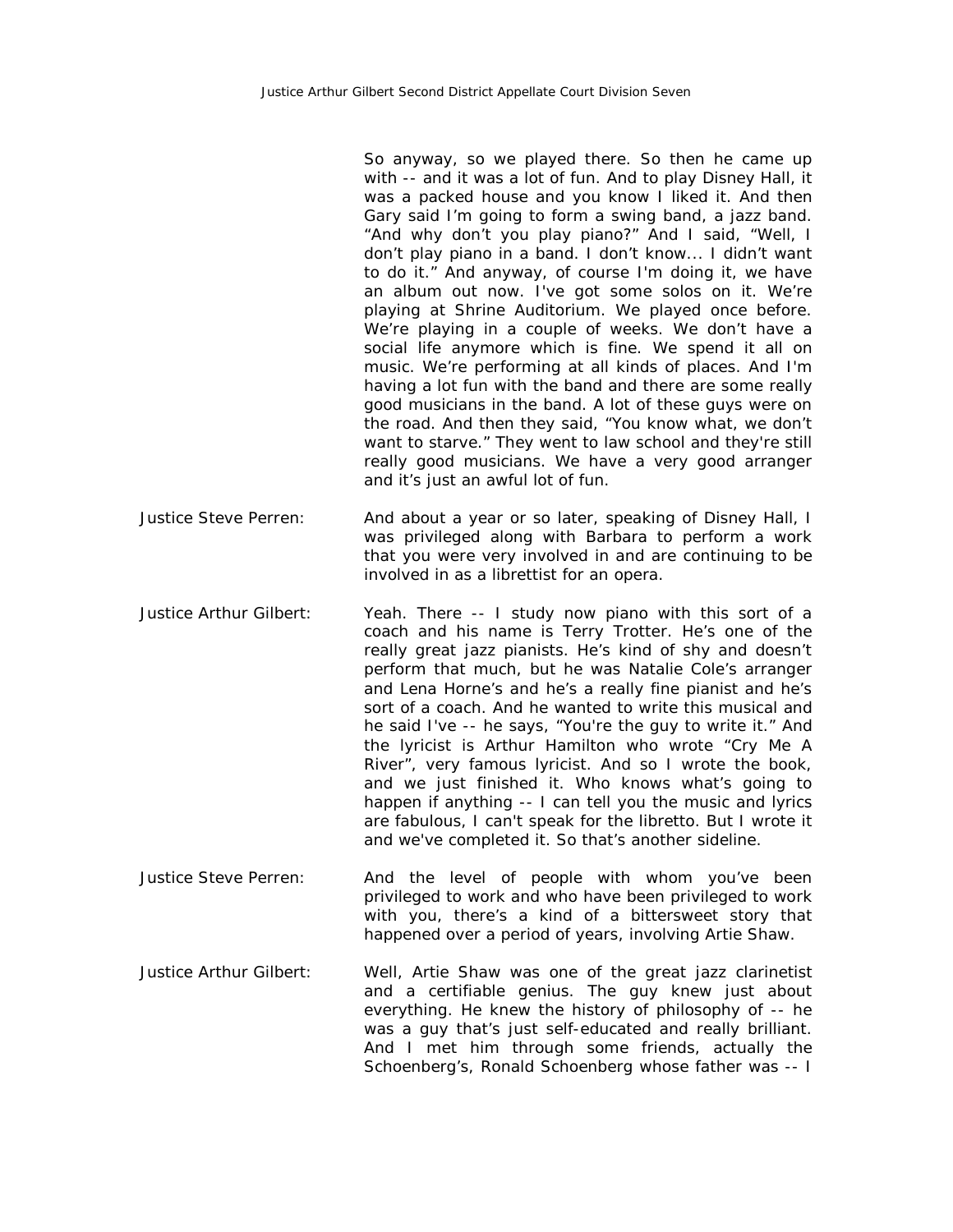mean Ron Schoenberg whose father was Arnold Schoenberg, the great composer. And so I got to be friendly with Artie Shaw and it was good to meet him and to be exposed to a guy of his caliber.

So we had a very interesting time and he told me lots of stories about his life and all his wives and all his things. He desperately wanted to be a writer. Here's a guy who's a great musician and he liked my columns, he read my columns, so I felt good about that. And he told me all about some of his legal problems, not that I gave him any advice. And when he died, his estate winds up in our court, can you believe that? So of course, I recuse myself, I wouldn't even participate in the conferences involving his estate and with Evelyn Keyes, the actress who was in -- the actor who was in Gone with the Wind. She was a very famous actor and they had -- he had promised to leave a certain amount of money to her because she had loaned him money and so on. And he had told me about -- I knew about it and all of a sudden, this written petition lands on my -- I closed it, I ran out of the room. So, it was just kind of interesting that thing, how life turns around and --

Justice Steve Perren: But the charm of it for me and I remember it was afternoons -- on a fairly recurring basis, you'd leave the office and you drive to West Lake where he lived and spend time with them as his life waned.

Justice Arthur Gilbert: Yeah. He was -- I mean, he was sharp as a tack in his 80's and even his 90's.

(02:00:05)

And I would go visit him because he's on the way home. And we go to dinner and boy, he could talk. He was a great raconteur. So it was great exposure to a person of his caliber. And he taught me something that I really try to use in my life. I don't -- I fall short all the time. I think we all do in our division when we write. When I play, I'm never satisfied with anything and I think we're all that way. And I remember he said, "Good enough isn't good enough." And that's a great lesson.

Justice Steve Perren: There's a -- I guess there's a -- if metaphor is the right word, I don't know but I also know that one of the things you undertook for reasons that require exploration of your sanity, but you did it, was you just decided by God, you were going to run the marathon?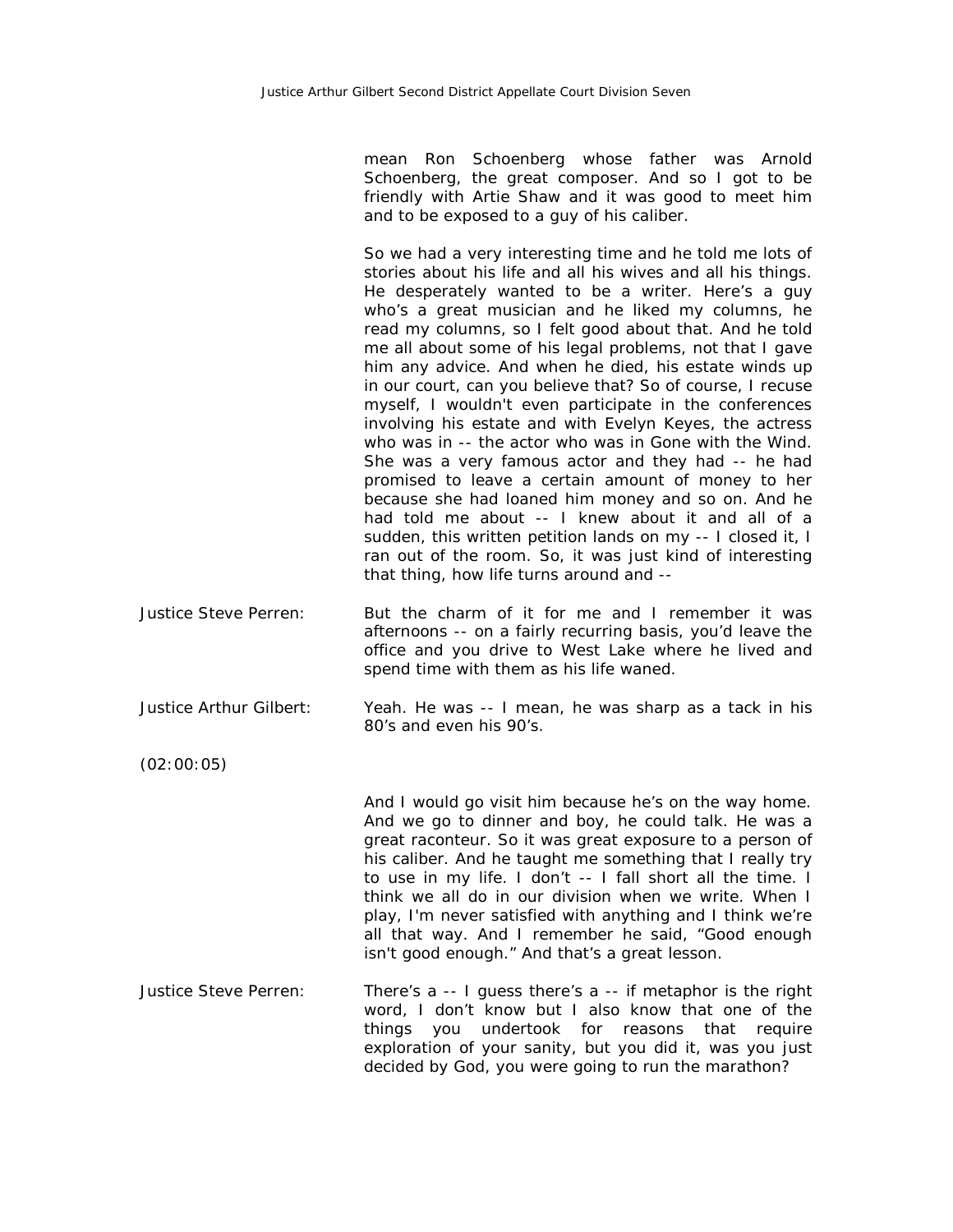- Justice Arthur Gilbert: Yeah. Oh god. Justice Steve Perren: I want a little bit of background and we'll kind of come to a wrap on it using that I think as the continuing race you find yourself in embroiled in but tell us about that little experience. Justice Arthur Gilbert: Well, no, I just -- I was just a jogger and I'm in my 60's now, you know. I'm not a kid anymore. I'm just, I mean -- during this interview, I'm 76. So when I was about 10 years ago, I guess I was 66, something like that. I said, "You know, I'd never ran a marathon. I just have to run and try to do it." And so, I trained with some people and we had -- I thought training was the most fun in the world. We'd all have breakfast later. It was just a lot of fun. I'd get up at five in the morning to do this and my wife thought I was crazy and I thought I was crazy but I just -- for some reason, I did it. And I didn't run very fast, I mean it wasn't good but I finished it. And it turns out it was the hottest day of the year ever, of that -- it's in March and it was like 90 degrees or 87 degrees downtown. And it was just terrible. But I got a lot of good stories and I wrote some good columns out of it, so it was worth it. Justice Steve Perren: We haven't gone into as much detail perhaps as I would
- have liked you've liked, any cases that come to mind that you find you're kind of proud of and just would like to reflect upon here before we wrap up?
- Justice Arthur Gilbert: Well, I don't know. I think that you know there is this question about what a judge's role is and how far a judge can go in deciding cases, you know, people say, "Do they follow -- does the judge follow the law?" And we've had cases where literal interpretations of statutes -- literalism can lead to real injustice. And one has to be very careful in making those kinds of choices.

So for example, one of the early cases I had was one of the first cases I wrote and I had a lot of fun with it. It was called Cliniqui versus the Montecito Water District or something. And a lawyer had sued the water district, the Montecito Water District but he -- but they had changed their name to the Montecito Sewer District. So we had the wrong name. And by some amazing coincidence, the lawyer who represented the sewer district also represented the water district. So instead of telling the lawyer, "Hey, you've got the wrong party," he answers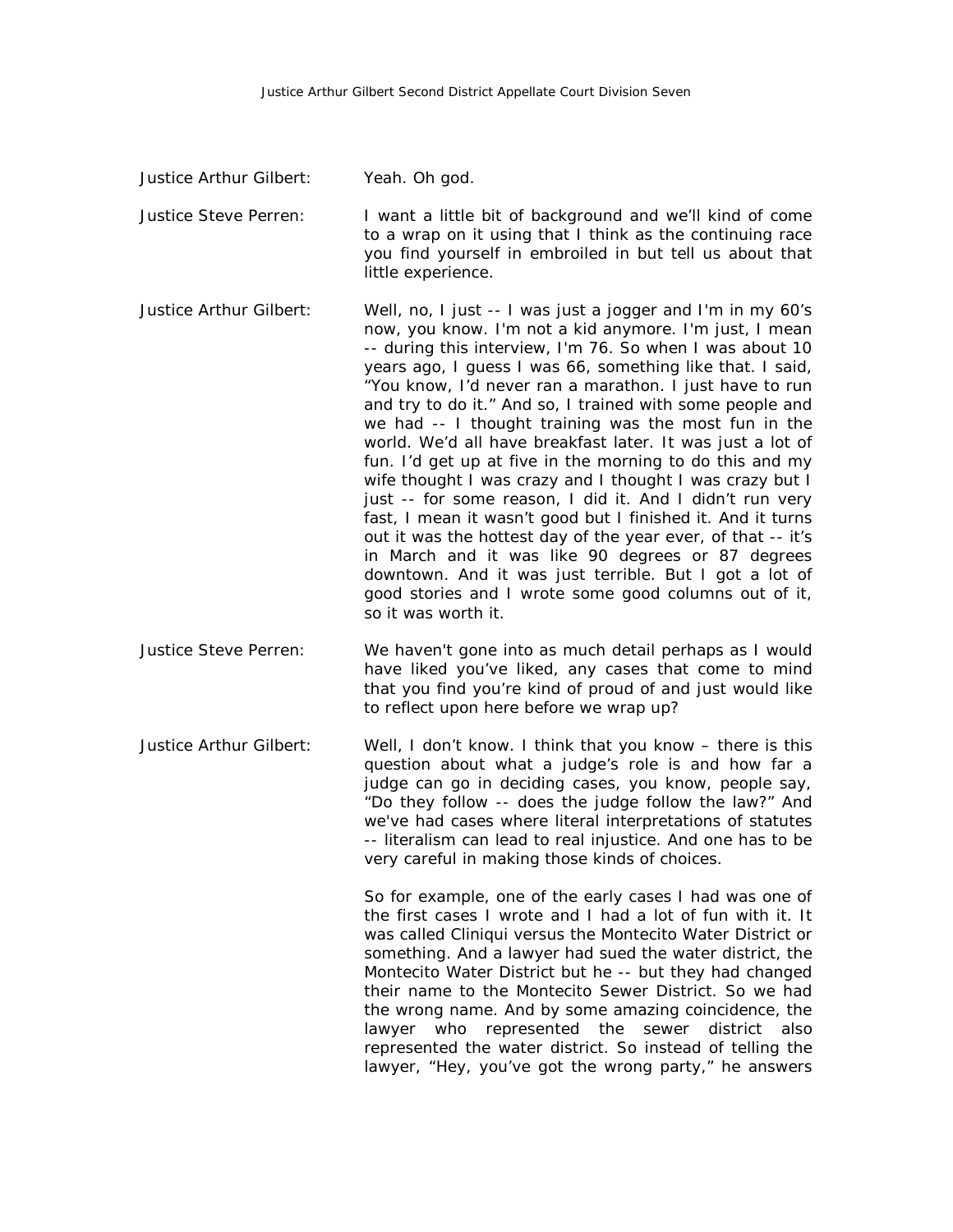the complaint. Now he's answering the complaint on behalf of the wrong party served because he happens to know both parties and he has a general denial and he puts off -- oh wait, yeah, I think he answers some interrogatories, no, no, no, and puts everything off as the statute of limitations ticking away. So then, he never answers phone calls when the lawyer calls him about things. But when the statute of limitations ran then he answers. And then they assert the statute of limitations. And then say, "Hey, you served the wrong person."

Well you know what? There's something about that distance, you're right, does it? This lawyer actually went out of his way to deceive the other lawyer. That's not what the practice of law is about. That's not what justice is about. So in that court, in that case, it was an early - and one of my first cases. We held that -- he was stopped. This was an inequitable concept. He was stopped from asserting the statute of limitations because of his affirmative action to mislead the other lawyer. Now, because it was a water district, you can imagine the water imagery I had in this -- I couldn't help myself -- I was a lot younger then.

(02:05:03)

And so I think I ended with human voices wake us and we drowned. And if I recall, I think that's from T.S. Eliot, The Love Song of J. Alfred Prufrock. But anyway, I had a lot of -- I said it was treading water, well you know, I play -- I had a lot of water imagery in there. But those kind of cases, and we've had recent ones too.

- Justice Steve Perren: I was just going to bring up, that was nearly 30 years ago. And within the last six months, you decided Sakura.
- Justice Arthur Gilbert: Yeah, Sakura. So you know there's a government claim statute. You have to file your claim within six months or within a certain period of time after you learn about the injury if it's a government entity. And this was the county and so he was -- well, the lawyer filed his claim well within the time period. And he mailed it in and he forgot to include the \$25 check. What happened was the county processed the claim. They stamped it. He got a receipt or something. And then when he finally gets to trial after a year-and-a-half or two. The county asserts the defense of this is an invalid claim because he didn't submit \$25. Come on, give me a break. That's just not